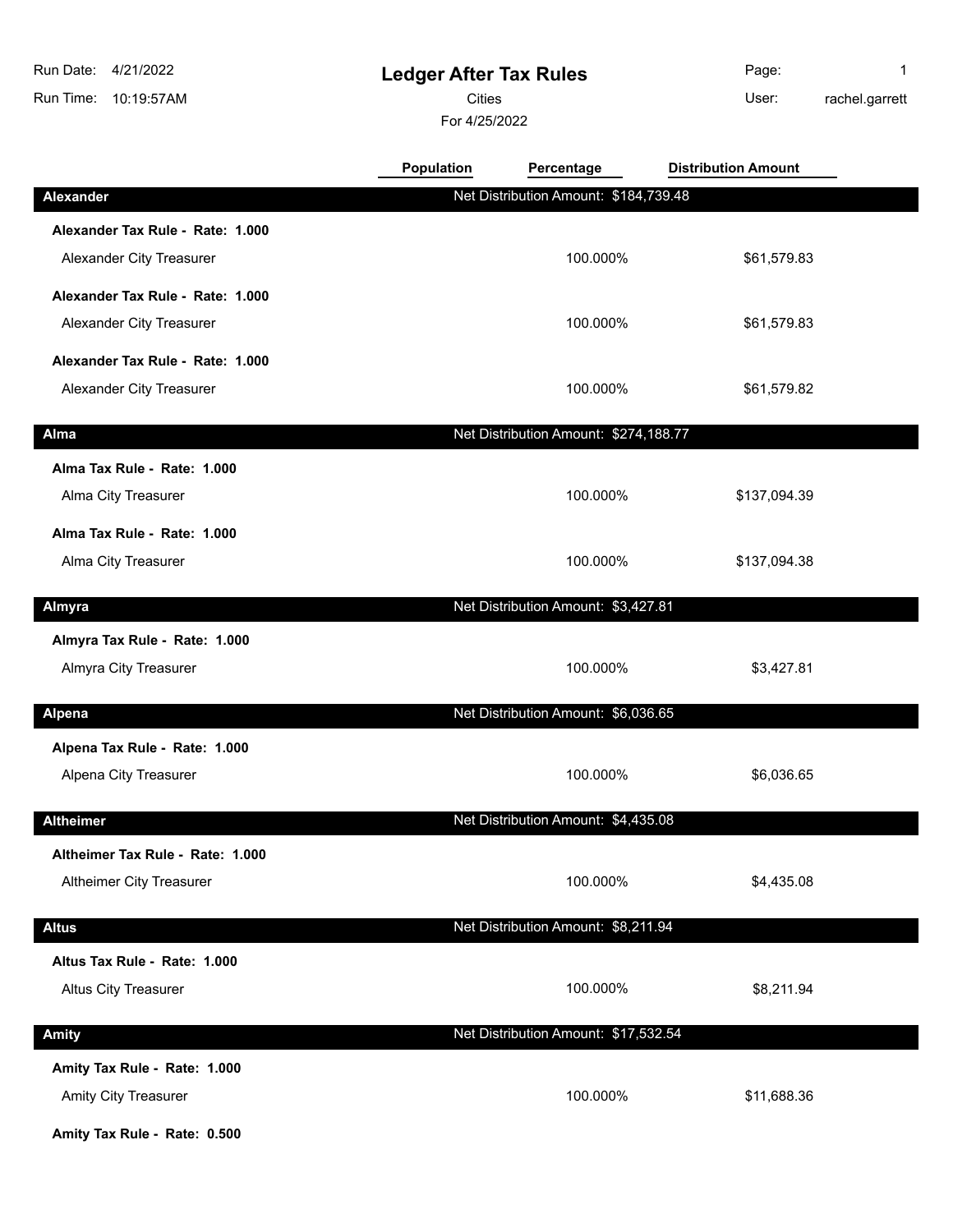| Run Date: 4/21/2022<br>10:19:57AM<br>Run Time: | <b>Ledger After Tax Rules</b><br><b>Cities</b><br>For 4/25/2022 |                                       | Page:<br>User:             | 2<br>rachel.garrett |
|------------------------------------------------|-----------------------------------------------------------------|---------------------------------------|----------------------------|---------------------|
|                                                | <b>Population</b>                                               | Percentage                            | <b>Distribution Amount</b> |                     |
| <b>Amity City Treasurer</b>                    |                                                                 | 100.000%                              | \$5,844.18                 |                     |
| Anthonyville                                   |                                                                 | Net Distribution Amount: \$2,047.91   |                            |                     |
| Anthonyville Tax Rule - Rate: 2.000            |                                                                 |                                       |                            |                     |
| Anthonyville City Treasurer                    |                                                                 | 100.000%                              | \$2,047.91                 |                     |
| Arkadelphia                                    |                                                                 | Net Distribution Amount: \$438,371.37 |                            |                     |
| Arkadelphia Tax Rule - Rate: 1.000             |                                                                 |                                       |                            |                     |
| Arkadelphia City Treasurer                     |                                                                 | 100.000%                              | \$219,185.69               |                     |
| Arkadelphia Tax Rule - Rate: 1.000             |                                                                 |                                       |                            |                     |
| Arkadelphia City Treasurer                     |                                                                 | 100.000%                              | \$219,185.68               |                     |
| <b>Arkadelphia AF City</b>                     |                                                                 | Net Distribution Amount: \$522.92     |                            |                     |
| Arkadelphia Tax Rule - Rate: 1.000             |                                                                 |                                       |                            |                     |
| Arkadelphia Municipal Airport                  |                                                                 | 100.000%                              | \$261.46                   |                     |
| Arkadelphia Tax Rule - Rate: 1.000             |                                                                 |                                       |                            |                     |
| Arkadelphia Municipal Airport                  |                                                                 | 100.000%                              | \$261.46                   |                     |
| <b>Ash Flat</b>                                |                                                                 | Net Distribution Amount: \$114,450.84 |                            |                     |
| Ash Flat Tax Rule - Rate: 1.000                |                                                                 |                                       |                            |                     |
| Ash Flat City Treasurer                        |                                                                 | 100.000%                              | \$83,236.97                |                     |
| Ash Flat Tax Rule - Rate: 0.380                |                                                                 |                                       |                            |                     |
| Ash Flat City Treasurer                        |                                                                 | 100.000%                              | \$31,213.87                |                     |
| <b>Ashdown</b>                                 |                                                                 | Net Distribution Amount: \$172,682.49 |                            |                     |
| Ashdown Tax Rule - Rate: 1.000                 |                                                                 |                                       |                            |                     |
| Ashdown City Treasurer                         |                                                                 | 100.000%                              | \$86,341.25                |                     |
| Ashdown Tax Rule - Rate: 1.000                 |                                                                 |                                       |                            |                     |
| Ashdown City Treasurer                         |                                                                 | 100.000%                              | \$86,341.24                |                     |
| <b>Atkins</b>                                  |                                                                 | Net Distribution Amount: \$66,950.68  |                            |                     |
| Atkins Tax Rule - Rate: 0.500                  |                                                                 |                                       |                            |                     |
| <b>Atkins City Treasurer</b>                   |                                                                 | 100.000%                              | \$16,737.67                |                     |

**Atkins Tax Rule - Rate: 1.500**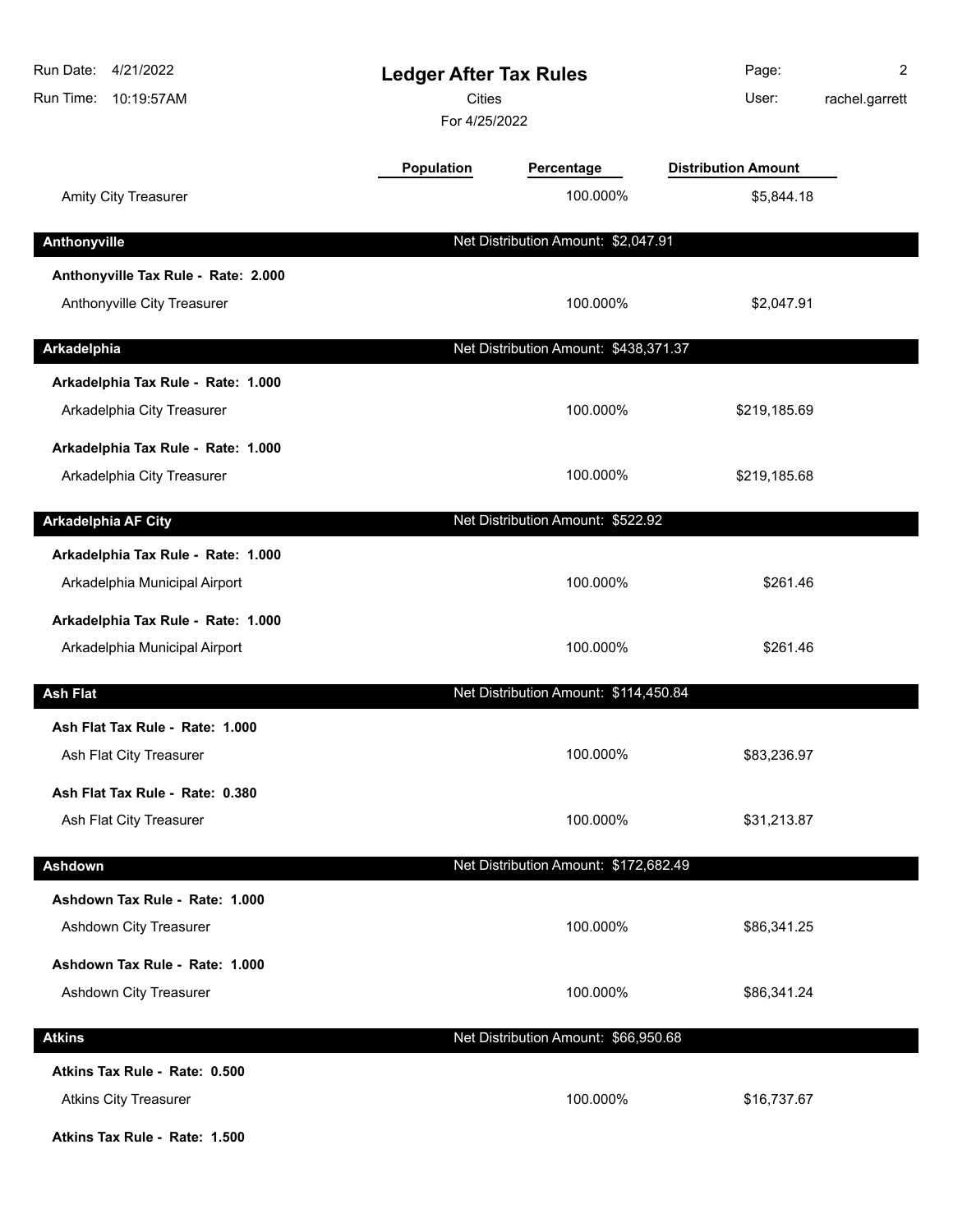| Run Date: 4/21/2022<br>Run Time: 10:19:57AM | <b>Ledger After Tax Rules</b><br><b>Cities</b><br>For 4/25/2022 |                                       | Page:<br>User:             | 3<br>rachel.garrett |
|---------------------------------------------|-----------------------------------------------------------------|---------------------------------------|----------------------------|---------------------|
|                                             | <b>Population</b>                                               | Percentage                            | <b>Distribution Amount</b> |                     |
| <b>Atkins City Treasurer</b>                |                                                                 | 100.000%                              | \$50,213.01                |                     |
| <b>Augusta</b>                              |                                                                 | Net Distribution Amount: \$32,115.74  |                            |                     |
| Augusta Tax Rule - Rate: 1.000              |                                                                 |                                       |                            |                     |
| Augusta City Treasurer                      |                                                                 | 100.000%                              | \$32,115.74                |                     |
| <b>Austin</b>                               |                                                                 | Net Distribution Amount: \$52,090.60  |                            |                     |
| Austin Tax Rule - Rate: 1.000               |                                                                 |                                       |                            |                     |
| <b>Austin City Treasurer</b>                |                                                                 | 100.000%                              | \$26,045.30                |                     |
| Austin Tax Rule - Rate: 1.000               |                                                                 |                                       |                            |                     |
| Austin City Treasurer                       |                                                                 | 100.000%                              | \$26,045.30                |                     |
| Avoca                                       |                                                                 | Net Distribution Amount: \$8,970.33   |                            |                     |
| Avoca Tax Rule - Rate: 1.000                |                                                                 |                                       |                            |                     |
| Avoca City Treasurer                        |                                                                 | 100.000%                              | \$8,970.33                 |                     |
| <b>Bald Knob</b>                            |                                                                 | Net Distribution Amount: \$60,920.81  |                            |                     |
| Bald Knob Tax Rule - Rate: 0.500            |                                                                 |                                       |                            |                     |
| <b>Bald Knob City Treasurer</b>             |                                                                 | 100.000%                              | \$20,306.94                |                     |
| Bald Knob Tax Rule - Rate: 1.000            |                                                                 |                                       |                            |                     |
| <b>Bald Knob City Treasurer</b>             |                                                                 | 100.000%                              | \$40,613.87                |                     |
| <b>Barling</b>                              |                                                                 | Net Distribution Amount: \$57,207.65  |                            |                     |
| Barling Tax Rule - Rate: 1.000              |                                                                 |                                       |                            |                     |
| <b>Barling City Treasurer</b>               |                                                                 | 100.000%                              | \$28,603.83                |                     |
| Barling Tax Rule - Rate: 1.000              |                                                                 |                                       |                            |                     |
| <b>Barling City Treasurer</b>               |                                                                 | 100.000%                              | \$28,603.82                |                     |
| <b>Batesville</b>                           |                                                                 | Net Distribution Amount: \$769,467.93 |                            |                     |
| Batesville Tax Rule - Rate: 1.000           |                                                                 |                                       |                            |                     |
| <b>Batesville City Treasurer</b>            |                                                                 | 100.000%                              | \$384,733.97               |                     |
| Batesville Tax Rule - Rate: 0.500           |                                                                 |                                       |                            |                     |
| <b>Batesville City Treasurer</b>            |                                                                 | 100.000%                              | \$192,366.98               |                     |
| Batesville Tax Rule - Rate: 0.500           |                                                                 |                                       |                            |                     |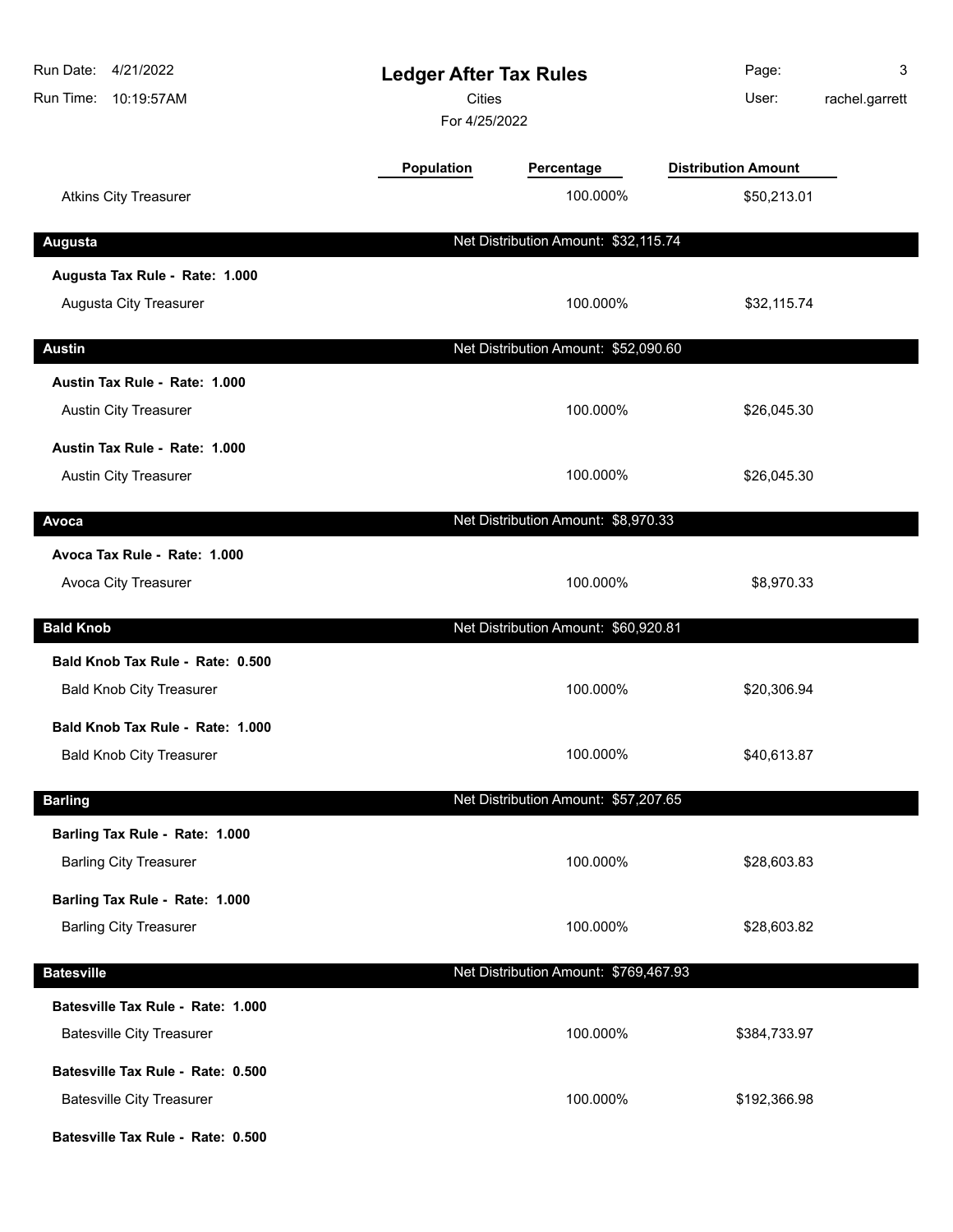| Run Date:<br>4/21/2022<br>Run Time:<br>10:19:57AM                       | <b>Cities</b> | <b>Ledger After Tax Rules</b><br>For 4/25/2022 |                            | 4<br>rachel.garrett |
|-------------------------------------------------------------------------|---------------|------------------------------------------------|----------------------------|---------------------|
|                                                                         | Population    | Percentage                                     | <b>Distribution Amount</b> |                     |
| <b>Batesville City Treasurer</b>                                        |               | 100.000%                                       | \$192,366.98               |                     |
| <b>Bauxite</b>                                                          |               | Net Distribution Amount: \$43,109.41           |                            |                     |
| Bauxite Tax Rule - Rate: 1.500<br><b>Bauxite City Treasurer</b>         |               | 100.000%                                       | \$43,109.41                |                     |
| <b>Bay</b>                                                              |               | Net Distribution Amount: \$13,930.72           |                            |                     |
| Bay City Tax Rule - Rate: 1.000<br><b>Bay City Treasurer</b>            |               | 100.000%                                       | \$13,930.72                |                     |
| <b>Bearden</b>                                                          |               | Net Distribution Amount: \$12,527.02           |                            |                     |
| Bearden Tax Rule - Rate: 1.000<br>Bearden City Treasurer                |               | 100.000%                                       | \$12,527.02                |                     |
| <b>Beebe</b>                                                            |               | Net Distribution Amount: \$198,811.47          |                            |                     |
| Beebe Tax Rule - Rate: 1.000<br><b>Beebe City Treasurer</b>             |               | 100.000%                                       | \$159,049.18               |                     |
| Beebe Tax Rule - Rate: 0.250<br><b>Beebe City Treasurer</b>             |               | 100.000%                                       | \$39,762.29                |                     |
| <b>Beedeville</b>                                                       |               | Net Distribution Amount: \$171.44              |                            |                     |
| Beedeville Tax Rule - Rate: 0.500<br><b>Beedeville City Treasurer</b>   |               | 100.000%                                       | \$171.44                   |                     |
| <b>Bella Vista</b>                                                      |               | Net Distribution Amount: \$547,311.07          |                            |                     |
| Bella Vista Tax Rule - Rate: 1.000<br><b>Bella Vista City Treasurer</b> |               | 100.000%                                       | \$273,655.54               |                     |
| Bella Vista Tax Rule - Rate: 1.000<br>Bella Vista City Treasurer        |               | 100.000%                                       | \$273,655.53               |                     |
| <b>Belleville</b>                                                       |               | Net Distribution Amount: \$3,065.15            |                            |                     |
| Belleville Tax Rule - Rate: 1.000<br><b>Belleville City Treasurer</b>   |               | 100.000%                                       | \$3,065.15                 |                     |
| <b>Benton</b>                                                           |               | Net Distribution Amount: \$1,935,838.92        |                            |                     |

**Benton Tax Rule - Rate: 1.500**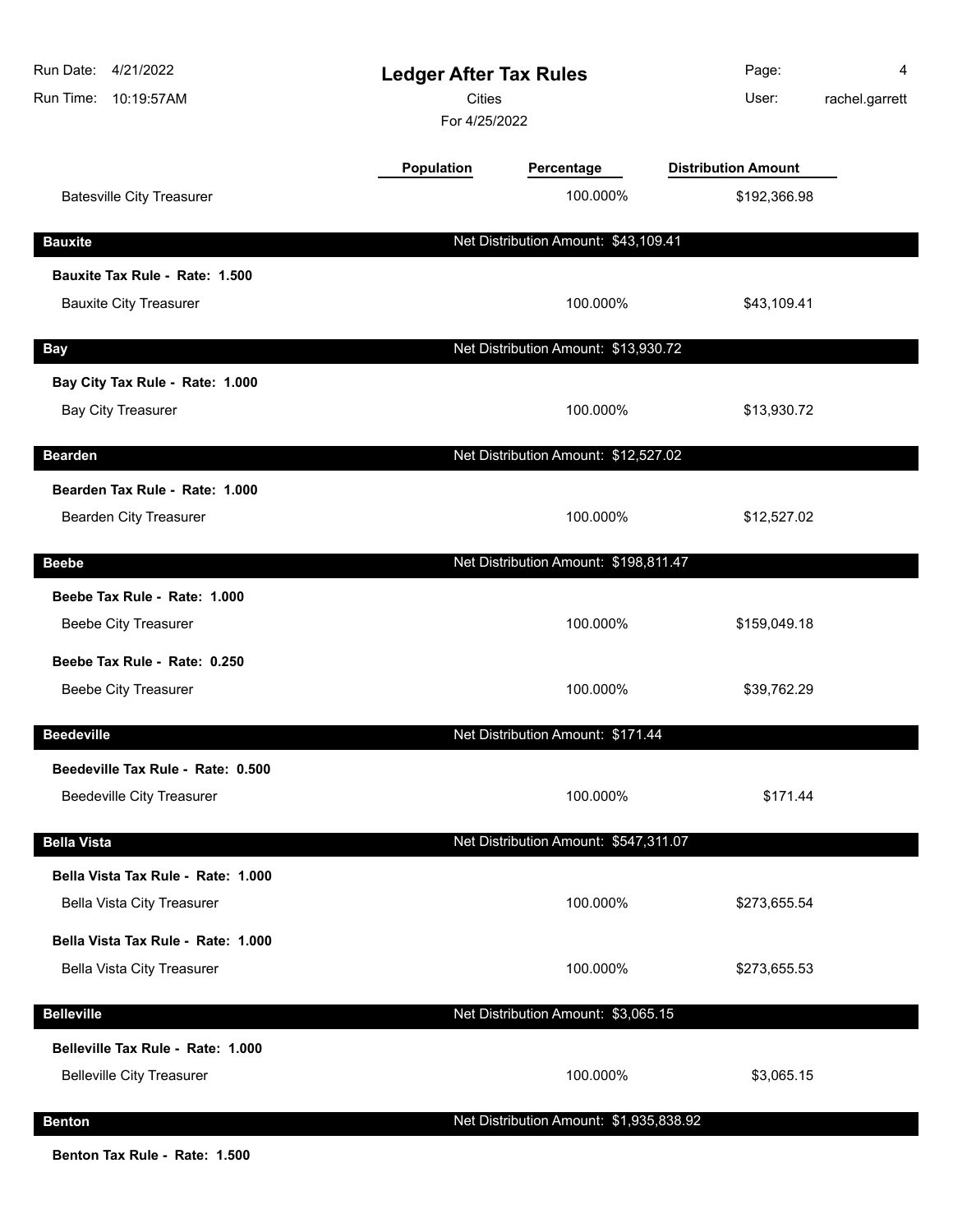## **Ledger After Tax Rules**

For 4/25/2022 Cities User:

Page: 5 rachel.garrett

|                                    | <b>Population</b> | Percentage                              | <b>Distribution Amount</b> |  |
|------------------------------------|-------------------|-----------------------------------------|----------------------------|--|
|                                    |                   | 100.000%                                | \$1,161,503.35             |  |
| <b>Benton City Treasurer</b>       |                   | 87.500%                                 | \$1,016,315.43             |  |
| <b>Benton City Treasurer</b>       |                   | 12.500%                                 | \$145,187.92               |  |
| Benton Tax Rule - Rate: 0.500      |                   |                                         |                            |  |
| <b>Benton City Treasurer</b>       |                   | 100.000%                                | \$387,167.78               |  |
| Benton Tax Rule - Rate: 0.500      |                   |                                         |                            |  |
| <b>Benton City Treasurer</b>       |                   | 100.000%                                | \$387,167.79               |  |
| <b>Bentonville</b>                 |                   | Net Distribution Amount: \$3,596,465.46 |                            |  |
| Bentonville Tax Rule - Rate: 1.000 |                   |                                         |                            |  |
| <b>Bentonville City Treasurer</b>  |                   | 100.000%                                | \$1,798,232.73             |  |
| Bentonville Tax Rule - Rate: 1.000 |                   |                                         |                            |  |
| <b>Bentonville City Treasurer</b>  |                   | 100.000%                                | \$1,798,232.73             |  |
|                                    |                   |                                         |                            |  |
| <b>Bentonville AF City</b>         |                   | Net Distribution Amount: \$844.05       |                            |  |
| Bentonville Tax Rule - Rate: 1.000 |                   |                                         |                            |  |
| Bentonville Municipal Airport      |                   | 100.000%                                | \$422.03                   |  |
| Bentonville Tax Rule - Rate: 1.000 |                   |                                         |                            |  |
| Bentonville Municipal Airport      |                   | 100.000%                                | \$422.02                   |  |
| <b>Berryville</b>                  |                   | Net Distribution Amount: \$287,545.72   |                            |  |
| Berryville Tax Rule - Rate: 1.000  |                   |                                         |                            |  |
| <b>Berryville City Treasurer</b>   |                   | 100.000%                                | \$143,772.86               |  |
| Berryville Tax Rule - Rate: 0.500  |                   |                                         |                            |  |
| <b>Berryville City Treasurer</b>   |                   | 100.000%                                | \$71,886.43                |  |
| Berryville Tax Rule - Rate: 0.500  |                   |                                         |                            |  |
| <b>Berryville City Treasurer</b>   |                   | 100.000%                                | \$71,886.43                |  |
| <b>Big Flat</b>                    |                   | Net Distribution Amount: \$448.42       |                            |  |
| Big Flat Tax Rule - Rate: 1.000    |                   |                                         |                            |  |
| <b>Big Flat City Treasurer</b>     |                   | 100.000%                                | \$448.42                   |  |
|                                    |                   |                                         |                            |  |
| <b>Black Rock</b>                  |                   | Net Distribution Amount: \$8,033.61     |                            |  |

**Black Rock Tax Rule - Rate: 1.000**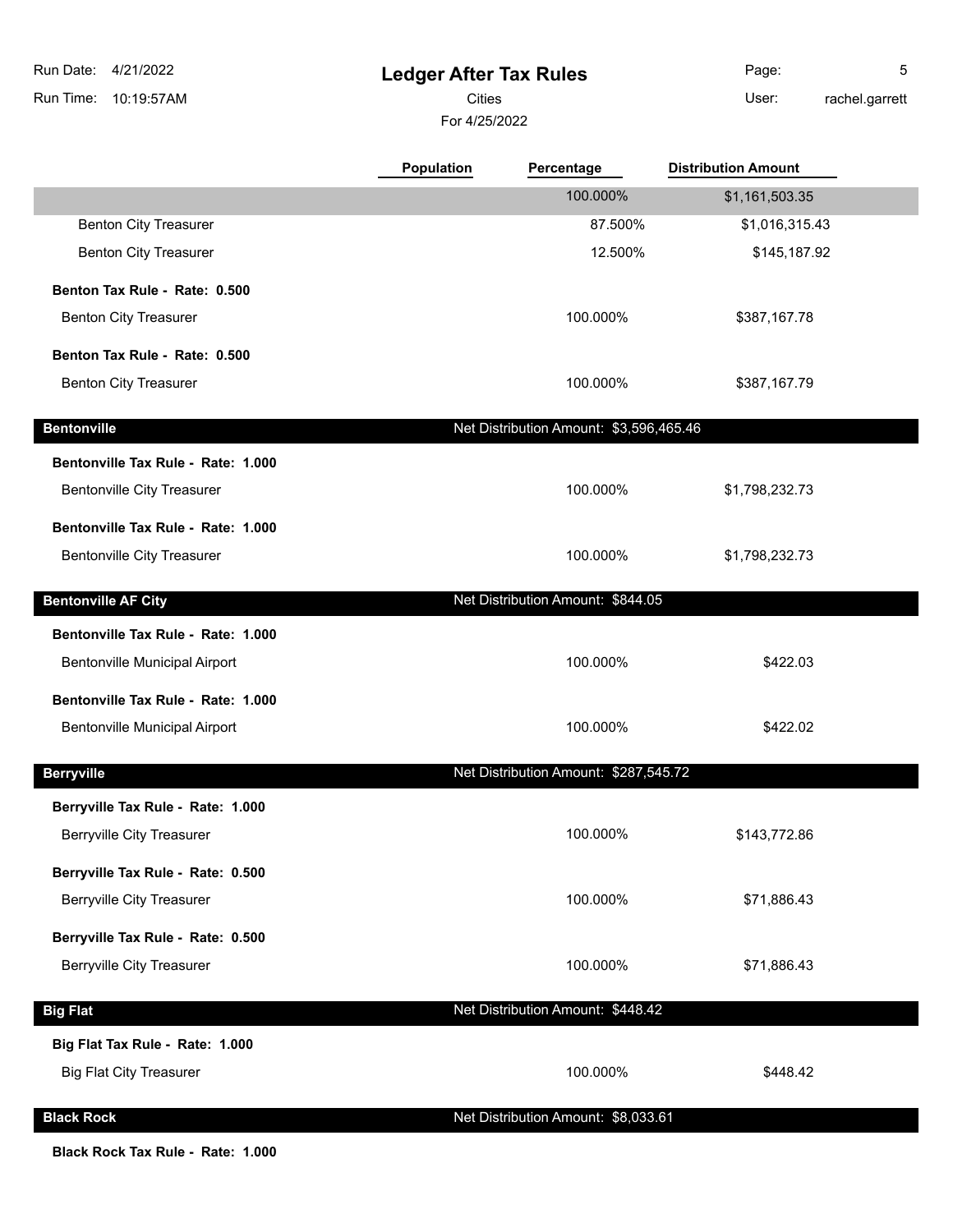| Run Date:<br>4/21/2022<br>Run Time:<br>10:19:57AM |            | <b>Ledger After Tax Rules</b><br><b>Cities</b><br>For 4/25/2022 |                            | 6<br>rachel.garrett |
|---------------------------------------------------|------------|-----------------------------------------------------------------|----------------------------|---------------------|
|                                                   | Population | Percentage                                                      | <b>Distribution Amount</b> |                     |
| <b>Black Rock City Treasurer</b>                  |            | 100.000%                                                        | \$8,033.61                 |                     |
| <b>Blevins</b>                                    |            | Net Distribution Amount: \$4,575.04                             |                            |                     |
| Blevins Tax Rule - Rate: 1.500                    |            |                                                                 |                            |                     |
| <b>Blevins City Treasurer</b>                     |            | 100.000%                                                        | \$4,575.04                 |                     |
| <b>Blue Mountain</b>                              |            | Net Distribution Amount: \$276.30                               |                            |                     |
| Blue Mountain Tax Rule - Rate: 1.000              |            |                                                                 |                            |                     |
| <b>Blue Mountain City Treasurer</b>               |            | 100.000%                                                        | \$276.30                   |                     |
| <b>Blytheville</b>                                |            | Net Distribution Amount: \$401,782.19                           |                            |                     |
| Blytheville Tax Rule - Rate: 0.250                |            |                                                                 |                            |                     |
| <b>Blytheville City Treasurer</b>                 |            | 100.000%                                                        | \$66,963.70                |                     |
| Blytheville Tax Rule - Rate: 0.250                |            |                                                                 |                            |                     |
| <b>Blytheville City Treasurer</b>                 |            | 100.000%                                                        | \$66,963.70                |                     |
| Blytheville Tax Rule - Rate: 0.250                |            |                                                                 |                            |                     |
| <b>Blytheville City Treasurer</b>                 |            | 100.000%                                                        | \$66,963.70                |                     |
| Blytheville Tax Rule - Rate: 0.250                |            |                                                                 |                            |                     |
| <b>Blytheville City Treasurer</b>                 |            | 100.000%                                                        | \$66,963.70                |                     |
| Blytheville Tax Rule - Rate: 0.500                |            |                                                                 |                            |                     |
| <b>Blytheville City Treasurer</b>                 |            | 100.000%                                                        | \$133,927.39               |                     |
| <b>Blytheville AF City</b>                        |            | Net Distribution Amount: \$209.41                               |                            |                     |
| Blytheville Tax Rule - Rate: 0.250                |            |                                                                 |                            |                     |
| <b>Blytheville Municipal Airport</b>              |            | 100.000%                                                        | \$34.90                    |                     |
| Blytheville Tax Rule - Rate: 0.250                |            |                                                                 |                            |                     |
| <b>Blytheville Municipal Airport</b>              |            | 100.000%                                                        | \$34.90                    |                     |
| Blytheville Tax Rule - Rate: 0.250                |            |                                                                 |                            |                     |
| <b>Blytheville Municipal Airport</b>              |            | 100.000%                                                        | \$34.90                    |                     |
| Blytheville Tax Rule - Rate: 0.250                |            |                                                                 |                            |                     |
| <b>Blytheville Municipal Airport</b>              |            | 100.000%                                                        | \$34.90                    |                     |
| Bytheville Tax Rule - Rate: 0.500                 |            |                                                                 |                            |                     |
| <b>Blytheville Municipal Airport</b>              |            | 100.000%                                                        | \$69.81                    |                     |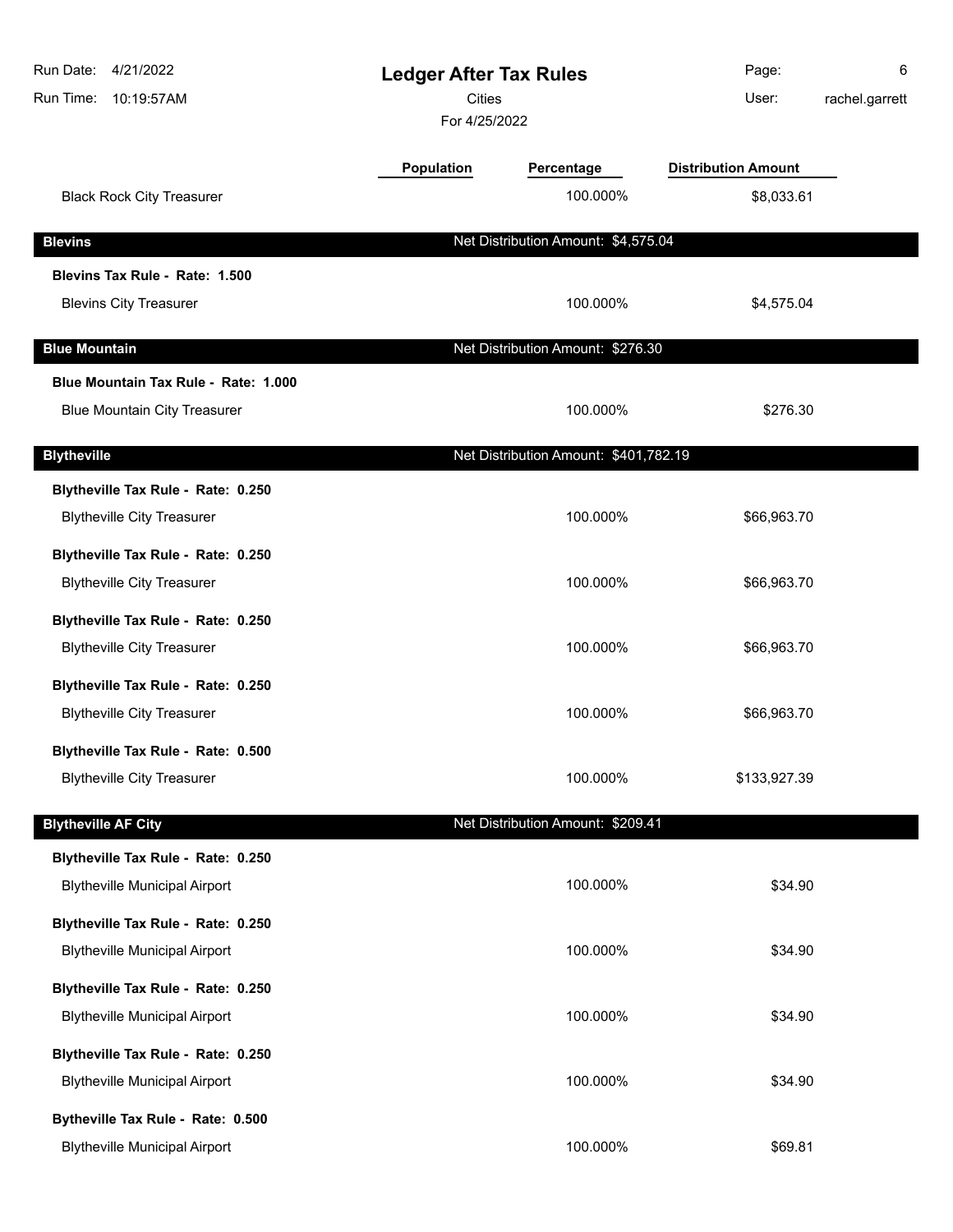| Run Date: 4/21/2022<br>Run Time: 10:19:57AM | <b>Ledger After Tax Rules</b><br><b>Cities</b><br>For 4/25/2022 |                                       | Page:<br>User:             | $\overline{7}$<br>rachel.garrett |
|---------------------------------------------|-----------------------------------------------------------------|---------------------------------------|----------------------------|----------------------------------|
|                                             | <b>Population</b>                                               | Percentage                            | <b>Distribution Amount</b> |                                  |
| <b>Bonanza</b>                              |                                                                 | Net Distribution Amount: \$2,577.36   |                            |                                  |
| Bonanza Tax Rule - Rate: 1.000              |                                                                 |                                       |                            |                                  |
| <b>Bonanza City Treasurer</b>               |                                                                 | 100.000%                              | \$2,577.36                 |                                  |
| <b>Bono</b>                                 |                                                                 | Net Distribution Amount: \$23,143.57  |                            |                                  |
| Bono City Tax Rule - Rate: 1.000            |                                                                 |                                       |                            |                                  |
| <b>Bono City Treasurer</b>                  |                                                                 | 100.000%                              | \$23,143.57                |                                  |
| <b>Boone County AF Harrison</b>             |                                                                 | Net Distribution Amount: \$126.12     |                            |                                  |
| Harrison Tax Rule - Rate: 0.250             |                                                                 |                                       |                            |                                  |
| <b>Boone County Airport</b>                 |                                                                 | 100.000%                              | \$18.02                    |                                  |
| Harrison Tax Rule - Rate: 0.500             |                                                                 |                                       |                            |                                  |
| <b>Boone County Airport</b>                 |                                                                 | 100.000%                              | \$36.03                    |                                  |
| Harrison Tax Rule - Rate: 0.250             |                                                                 |                                       |                            |                                  |
| <b>Boone County Airport</b>                 |                                                                 | 100.000%                              | \$18.02                    |                                  |
| Harrison Tax Rule - Rate: 0.250             |                                                                 |                                       |                            |                                  |
| <b>Boone County Airport</b>                 |                                                                 | 100.000%                              | \$18.02                    |                                  |
| Harrison Tax Rule - Rate: 0.250             |                                                                 |                                       |                            |                                  |
| Boone County Airport                        |                                                                 | 100.000%                              | \$18.02                    |                                  |
| Harrison Tax Rule - Rate: 0.250             |                                                                 |                                       |                            |                                  |
| <b>Boone County Airport</b>                 |                                                                 | 100.000%                              | \$18.01                    |                                  |
| <b>Booneville</b>                           |                                                                 | Net Distribution Amount: \$139,228.96 |                            |                                  |
| Booneville Tax Rule - Rate: 1.000           |                                                                 |                                       |                            |                                  |
| <b>Booneville City Treasurer</b>            |                                                                 | 100.000%                              | \$69,614.48                |                                  |
| Booneville Tax Rule - Rate: 1.000           |                                                                 |                                       |                            |                                  |
| <b>Booneville City Treasurer</b>            |                                                                 | 100.000%                              | \$69,614.48                |                                  |
| <b>Bradford</b>                             |                                                                 | Net Distribution Amount: \$18,555.72  |                            |                                  |
| Bradford Tax Rule - Rate: 2.000             |                                                                 |                                       |                            |                                  |
| <b>Bradford City Treasurer</b>              |                                                                 | 100.000%                              | \$18,555.72                |                                  |
| <b>Bradley</b>                              |                                                                 | Net Distribution Amount: \$4,708.68   |                            |                                  |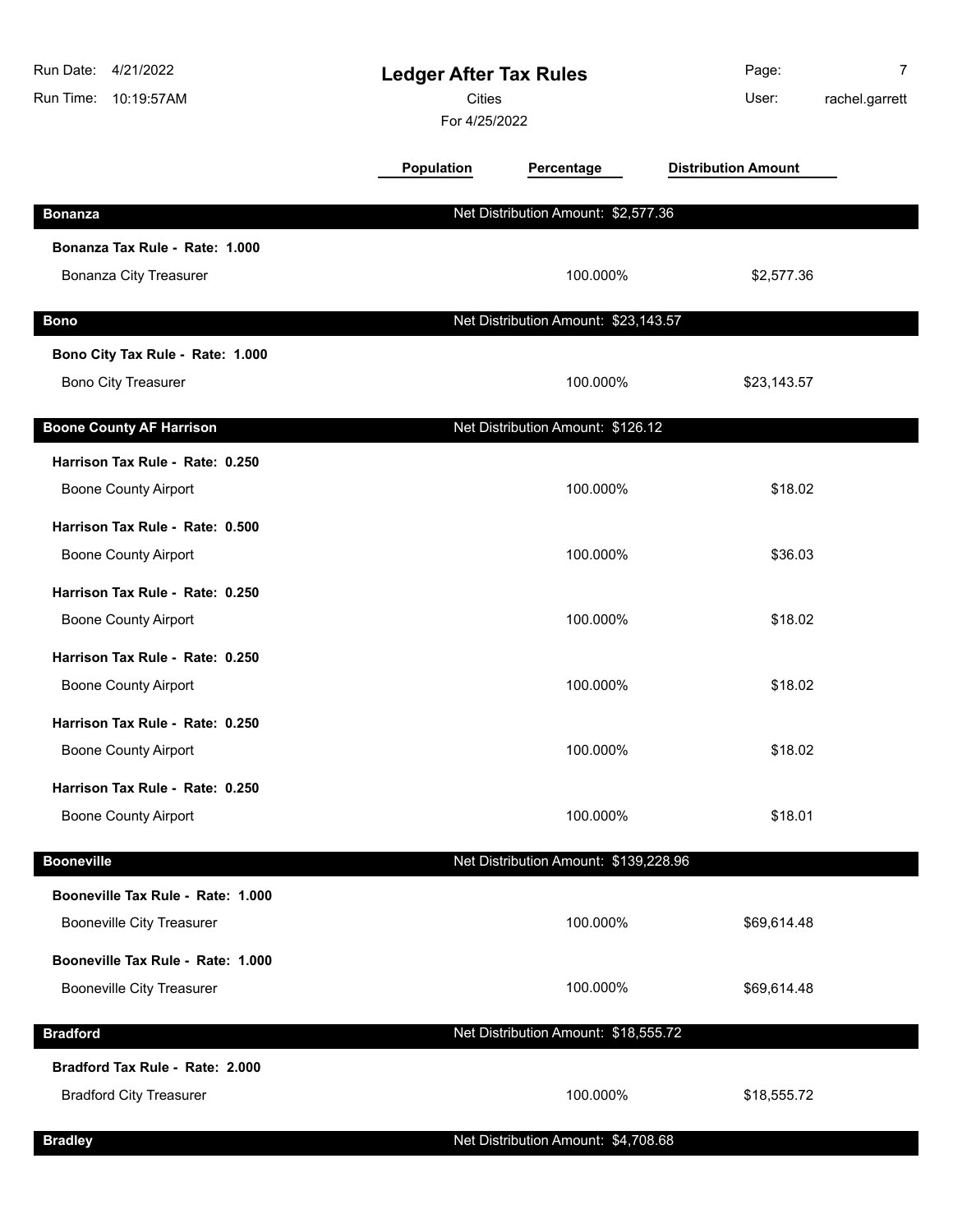| 4/21/2022<br>Run Date:<br>Run Time:<br>10:19:57AM | <b>Ledger After Tax Rules</b><br><b>Cities</b><br>For 4/25/2022 |                                         | Page:<br>User:             | 8<br>rachel.garrett |
|---------------------------------------------------|-----------------------------------------------------------------|-----------------------------------------|----------------------------|---------------------|
|                                                   | Population                                                      | Percentage                              | <b>Distribution Amount</b> |                     |
| Bradley Tax Rule - Rate: 1.000                    |                                                                 |                                         |                            |                     |
| <b>Bradley City Treasurer</b>                     |                                                                 | 100.000%                                | \$4,708.68                 |                     |
| <b>Branch</b>                                     |                                                                 | Net Distribution Amount: \$1,932.82     |                            |                     |
| Branch Tax Rule - Rate: 1.000                     |                                                                 |                                         |                            |                     |
| <b>Branch City Treasurer</b>                      |                                                                 | 100.000%                                | \$1,932.82                 |                     |
| <b>Briarcliff</b>                                 |                                                                 | Net Distribution Amount: \$2,105.49     |                            |                     |
| Briarcliff Tax Rule - Rate: 1.000                 |                                                                 |                                         |                            |                     |
| <b>Briarcliff City Treasurer</b>                  |                                                                 | 100.000%                                | \$2,105.49                 |                     |
| <b>Brinkley</b>                                   |                                                                 | Net Distribution Amount: \$149,757.89   |                            |                     |
| Brinkley Tax Rule - Rate: 1.000                   |                                                                 |                                         |                            |                     |
| <b>Brinkley City Treasurer</b>                    |                                                                 | 100.000%                                | \$49,919.30                |                     |
| Brinkley Tax Rule - Rate: 1.000                   |                                                                 |                                         |                            |                     |
| <b>Brinkley City Treasurer</b>                    |                                                                 | 100.000%                                | \$49,919.30                |                     |
| Brinkley Tax Rule - Rate: 1.000                   |                                                                 |                                         |                            |                     |
| <b>Brinkley City Treasurer</b>                    |                                                                 | 100.000%                                | \$49,919.29                |                     |
| <b>Brookland</b>                                  |                                                                 | Net Distribution Amount: \$121,938.42   |                            |                     |
| Brookland City Tax Rule - Rate: 1.000             |                                                                 |                                         |                            |                     |
| <b>Brookland City Treasurer</b>                   |                                                                 | 100.000%                                | \$40,646.14                |                     |
| Brookland City Tax Rule - Rate: 2.000             |                                                                 |                                         |                            |                     |
| <b>Brookland City Treasurer</b>                   |                                                                 | 100.000%                                | \$81,292.28                |                     |
| <b>Bryant</b>                                     |                                                                 | Net Distribution Amount: \$1,298,432.35 |                            |                     |
| Bryant Tax Rule - Rate: 1.000                     |                                                                 |                                         |                            |                     |
| <b>Bryant City Treasurer</b>                      |                                                                 | 100.000%                                | \$432,810.78               |                     |
| Bryant Tax Rule - Rate: 0.500                     |                                                                 |                                         |                            |                     |
| <b>Bryant City Treasurer</b>                      |                                                                 | 100.000%                                | \$216,405.39               |                     |
| Bryant Tax Rule - Rate: 0.130                     |                                                                 |                                         |                            |                     |
| <b>Bryant City Treasurer</b>                      |                                                                 | 100.000%                                | \$54,101.35                |                     |
| Bryant Tax Rule - Rate: 1.000                     |                                                                 |                                         |                            |                     |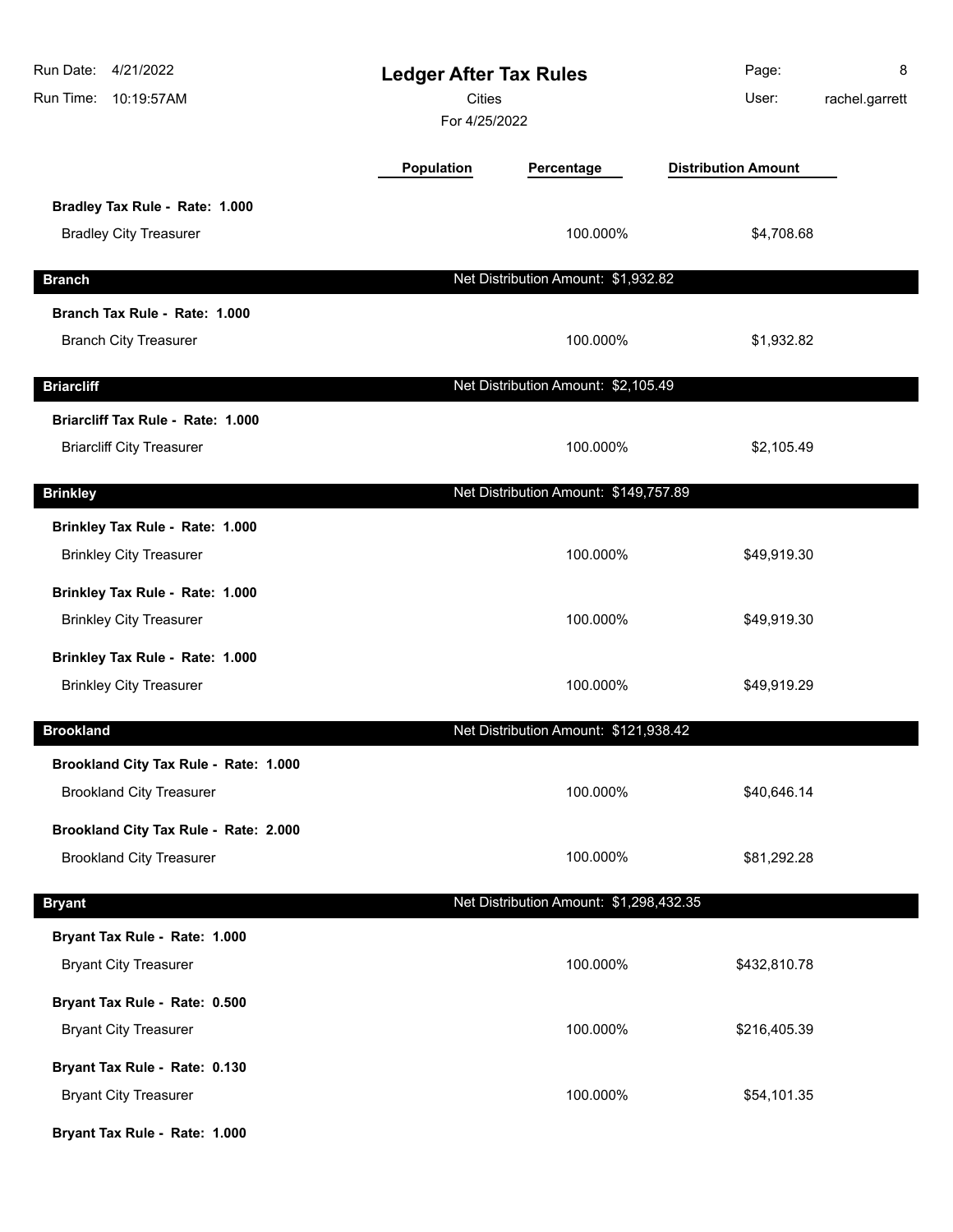| Run Date:<br>4/21/2022<br>Run Time:<br>10:19:57AM | <b>Ledger After Tax Rules</b><br><b>Cities</b><br>For 4/25/2022 |                                       | Page:<br>User:             | 9<br>rachel.garrett |
|---------------------------------------------------|-----------------------------------------------------------------|---------------------------------------|----------------------------|---------------------|
|                                                   | Population                                                      | Percentage                            | <b>Distribution Amount</b> |                     |
| <b>Bryant City Treasurer</b>                      |                                                                 | 100.000%                              | \$432,810.78               |                     |
| Bryant Tax Rule - Rate: 0.380                     |                                                                 |                                       |                            |                     |
| <b>Bryant City Treasurer</b>                      |                                                                 | 100.000%                              | \$162,304.05               |                     |
| <b>Bull Shoals</b>                                |                                                                 | Net Distribution Amount: \$32,059.59  |                            |                     |
| Bull Shoals Tax Rule - Rate: 1.000                |                                                                 |                                       |                            |                     |
| <b>Bull Shoals City Treasurer</b>                 |                                                                 | 100.000%                              | \$16,029.80                |                     |
| Bull Shoals Tax Rule - Rate: 1.000                |                                                                 |                                       |                            |                     |
| <b>Bull Shoals City Treasurer</b>                 |                                                                 | 100.000%                              | \$16,029.79                |                     |
| Cabot                                             |                                                                 | Net Distribution Amount: \$983,948.83 |                            |                     |
| Cabot Tax Rule - Rate: 1.000                      |                                                                 |                                       |                            |                     |
| <b>Cabot City Treasurer</b>                       |                                                                 | 100.000%                              | \$491,974.42               |                     |
| Cabot Tax Rule - Rate: 1.000                      |                                                                 |                                       |                            |                     |
| <b>Cabot City Treasurer</b>                       |                                                                 | 100.000%                              | \$491,974.41               |                     |
| <b>Caddo Valley</b>                               |                                                                 | Net Distribution Amount: \$47,441.22  |                            |                     |
| Caddo Valley Tax Rule - Rate: 1.000               |                                                                 |                                       |                            |                     |
| Caddo Valley City Treasurer                       |                                                                 | 100.000%                              | \$23,720.61                |                     |
| Caddo Valley Tax Rule - Rate: 1.000               |                                                                 |                                       |                            |                     |
| Caddo Valley City Treasurer                       |                                                                 | 100.000%                              | \$23,720.61                |                     |
| <b>Calico Rock</b>                                |                                                                 | Net Distribution Amount: \$41,421.74  |                            |                     |
| Calico Rock Tax Rule - Rate: 1.000                |                                                                 |                                       |                            |                     |
| Calico Rock City Treasurer                        |                                                                 | 100.000%                              | \$13,807.25                |                     |
| Calico Rock Tax Rule - Rate: 1.000                |                                                                 |                                       |                            |                     |
| Calico Rock City Treasurer                        |                                                                 | 100.000%                              | \$13,807.25                |                     |
| Calico Rock Tax Rule - Rate: 1.000                |                                                                 |                                       |                            |                     |
| Calico Rock City Treasurer                        |                                                                 | 100.000%                              | \$13,807.24                |                     |
| Camden                                            |                                                                 | Net Distribution Amount: \$363,139.40 |                            |                     |
| Camden Tax Rule - Rate: 1.000                     |                                                                 |                                       |                            |                     |
| <b>Camden City Treasurer</b>                      |                                                                 | 100.000%                              | \$207,508.23               |                     |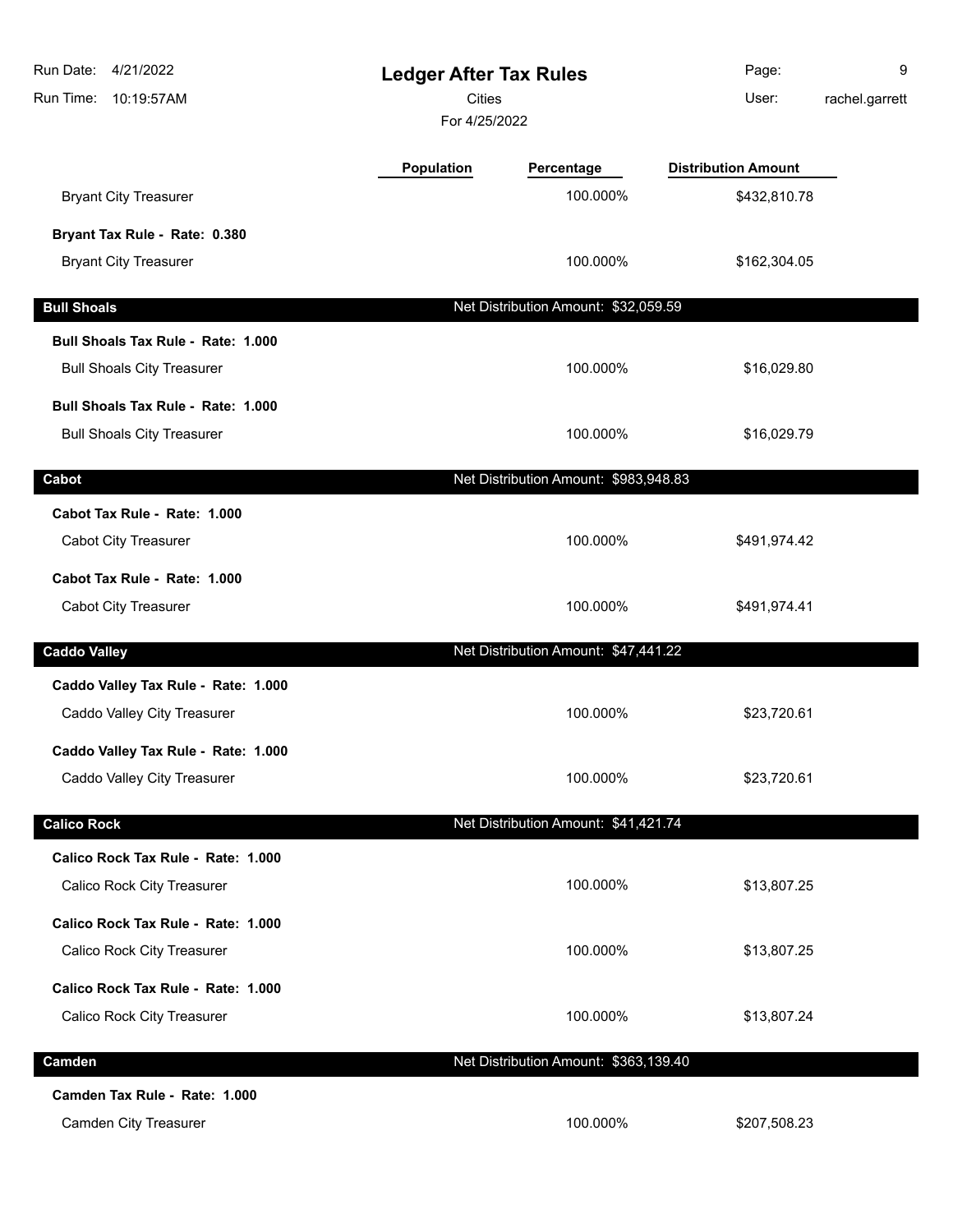| Run Date: 4/21/2022<br>Run Time:<br>10:19:57AM | <b>Ledger After Tax Rules</b><br><b>Cities</b><br>For 4/25/2022 |                                       | Page:<br>User:             | 10<br>rachel.garrett |
|------------------------------------------------|-----------------------------------------------------------------|---------------------------------------|----------------------------|----------------------|
|                                                | Population                                                      | Percentage                            | <b>Distribution Amount</b> |                      |
| Camden Tax Rule - Rate: 0.750                  |                                                                 |                                       |                            |                      |
| <b>Camden City Treasurer</b>                   |                                                                 | 100.000%                              | \$155,631.17               |                      |
| Caraway                                        |                                                                 | Net Distribution Amount: \$8,749.09   |                            |                      |
| Caraway Tax Rule - Rate: 1.000                 |                                                                 |                                       |                            |                      |
| Caraway City Treasurer                         |                                                                 | 100.000%                              | \$8,749.09                 |                      |
| <b>Carlisle</b>                                |                                                                 | Net Distribution Amount: \$60,378.20  |                            |                      |
| Carlisle Tax Rule - Rate: 0.880                |                                                                 |                                       |                            |                      |
| Carlisle City Treasurer                        |                                                                 | 100.000%                              | \$24,861.61                |                      |
| Carlisle Tax Rule - Rate: 1.000                |                                                                 |                                       |                            |                      |
| Carlisle City Treasurer                        |                                                                 | 100.000%                              | \$28,413.27                |                      |
| Carlisle Tax Rule - Rate: 0.250                |                                                                 |                                       |                            |                      |
| Carlisle City Treasurer                        |                                                                 | 100.000%                              | \$7,103.32                 |                      |
| <b>Carlisle AF City</b>                        |                                                                 | Net Distribution Amount: \$324.62     |                            |                      |
| Carlisle Tax Rule - Rate: 1.000                |                                                                 |                                       |                            |                      |
| Carlisle Municipal Airport                     |                                                                 | 100.000%                              | \$152.76                   |                      |
| Carlisle Tax Rule - Rate: 0.250                |                                                                 |                                       |                            |                      |
| Carlisle Municipal Airport                     |                                                                 | 100.000%                              | \$38.19                    |                      |
| Carlisle Tax Rule - Rate: 0.880                |                                                                 |                                       |                            |                      |
| <b>Carlisle Municipal Airport</b>              |                                                                 | 100.000%                              | \$133.67                   |                      |
| Cash                                           |                                                                 | Net Distribution Amount: \$3,050.34   |                            |                      |
| Cash Tax Rule - Rate: 1.000                    |                                                                 |                                       |                            |                      |
| Cash City Treasurer                            |                                                                 | 100.000%                              | \$3,050.34                 |                      |
| <b>Cave City</b>                               |                                                                 | Net Distribution Amount: \$32,881.04  |                            |                      |
| Cave City Tax Rule - Rate: 1.000               |                                                                 |                                       |                            |                      |
| Cave City Treasurer                            |                                                                 | 100.000%                              | \$32,881.04                |                      |
| <b>Cave Springs</b>                            |                                                                 | Net Distribution Amount: \$113,072.97 |                            |                      |
| Cave Springs Tax Rule - Rate: 1.000            |                                                                 |                                       |                            |                      |
| <b>Cave Springs City Treasurer</b>             |                                                                 | 100.000%                              | \$50,254.65                |                      |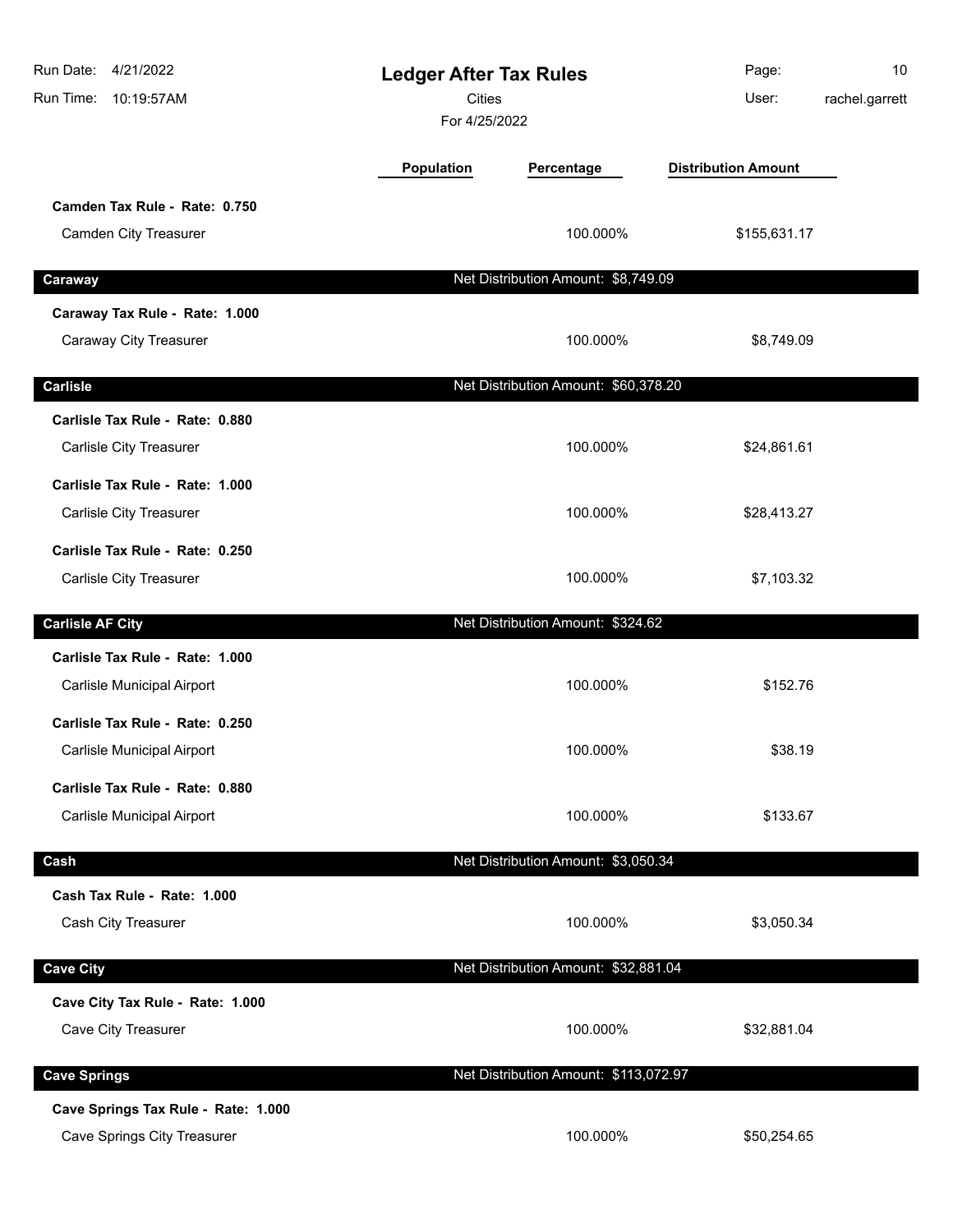| Run Date: 4/21/2022<br>Run Time:<br>10:19:57AM | <b>Ledger After Tax Rules</b><br><b>Cities</b><br>For 4/25/2022 |                                       | Page:<br>User:             | 11<br>rachel.garrett |
|------------------------------------------------|-----------------------------------------------------------------|---------------------------------------|----------------------------|----------------------|
|                                                | <b>Population</b>                                               | Percentage                            | <b>Distribution Amount</b> |                      |
| Cave Springs Tax Rule - Rate: 1.250            |                                                                 |                                       |                            |                      |
| <b>Cave Springs City Treasurer</b>             |                                                                 | 100.000%                              | \$62,818.32                |                      |
| Cedarville                                     |                                                                 | Net Distribution Amount: \$8,675.79   |                            |                      |
| Cedarville Tax Rule - Rate: 1.000              |                                                                 |                                       |                            |                      |
| Cedarville City Treasurer                      |                                                                 | 12.500%                               | \$1,084.47                 |                      |
| Cedarville City Treasurer                      |                                                                 | 12.500%                               | \$1,084.47                 |                      |
| Cedarville City Treasurer                      |                                                                 | 75.000%                               | \$6,506.85                 |                      |
| <b>Centerton</b>                               |                                                                 | Net Distribution Amount: \$384,488.95 |                            |                      |
| Centerton Tax Rule - Rate: 1.000               |                                                                 |                                       |                            |                      |
| Centerton City Treasurer                       |                                                                 | 100.000%                              | \$192,244.48               |                      |
| Centerton Tax Rule - Rate: 1.000               |                                                                 |                                       |                            |                      |
| Centerton City Treasurer                       |                                                                 | 100.000%                              | \$192,244.47               |                      |
| Charleston                                     |                                                                 | Net Distribution Amount: \$38,048.85  |                            |                      |
| Charleston Tax Rule - Rate: 1.000              |                                                                 |                                       |                            |                      |
| <b>Charleston City Treasurer</b>               |                                                                 | 100.000%                              | \$25,365.90                |                      |
| Charleston Tax Rule - Rate: 0.500              |                                                                 |                                       |                            |                      |
| <b>Charleston City Treasurer</b>               |                                                                 | 100.000%                              | \$12,682.95                |                      |
| <b>Cherokee Village</b>                        |                                                                 | Net Distribution Amount: \$27,567.66  |                            |                      |
| Cherokee Village Tax Rule - Rate: 1.000        |                                                                 |                                       |                            |                      |
| Cherokee Village City Treasurer                |                                                                 | 100.000%                              | \$27,567.66                |                      |
| <b>Cherry Valley</b>                           |                                                                 | Net Distribution Amount: \$20,789.01  |                            |                      |
| Cherry Valley Tax Rule - Rate: 0.750           |                                                                 |                                       |                            |                      |
| <b>Cherry Valley City Treasurer</b>            |                                                                 | 100.000%                              | \$15,591.76                |                      |
| Cherry Valley Tax Rule - Rate: 0.250           |                                                                 |                                       |                            |                      |
| <b>Cherry Valley City Treasurer</b>            |                                                                 | 100.000%                              | \$5,197.25                 |                      |
| <b>Chidester</b>                               |                                                                 | Net Distribution Amount: \$5,440.09   |                            |                      |
| Chidester Tax Rule - Rate: 1.000               |                                                                 |                                       |                            |                      |
| <b>Chidester City Treasurer</b>                |                                                                 | 100.000%                              | \$2,720.05                 |                      |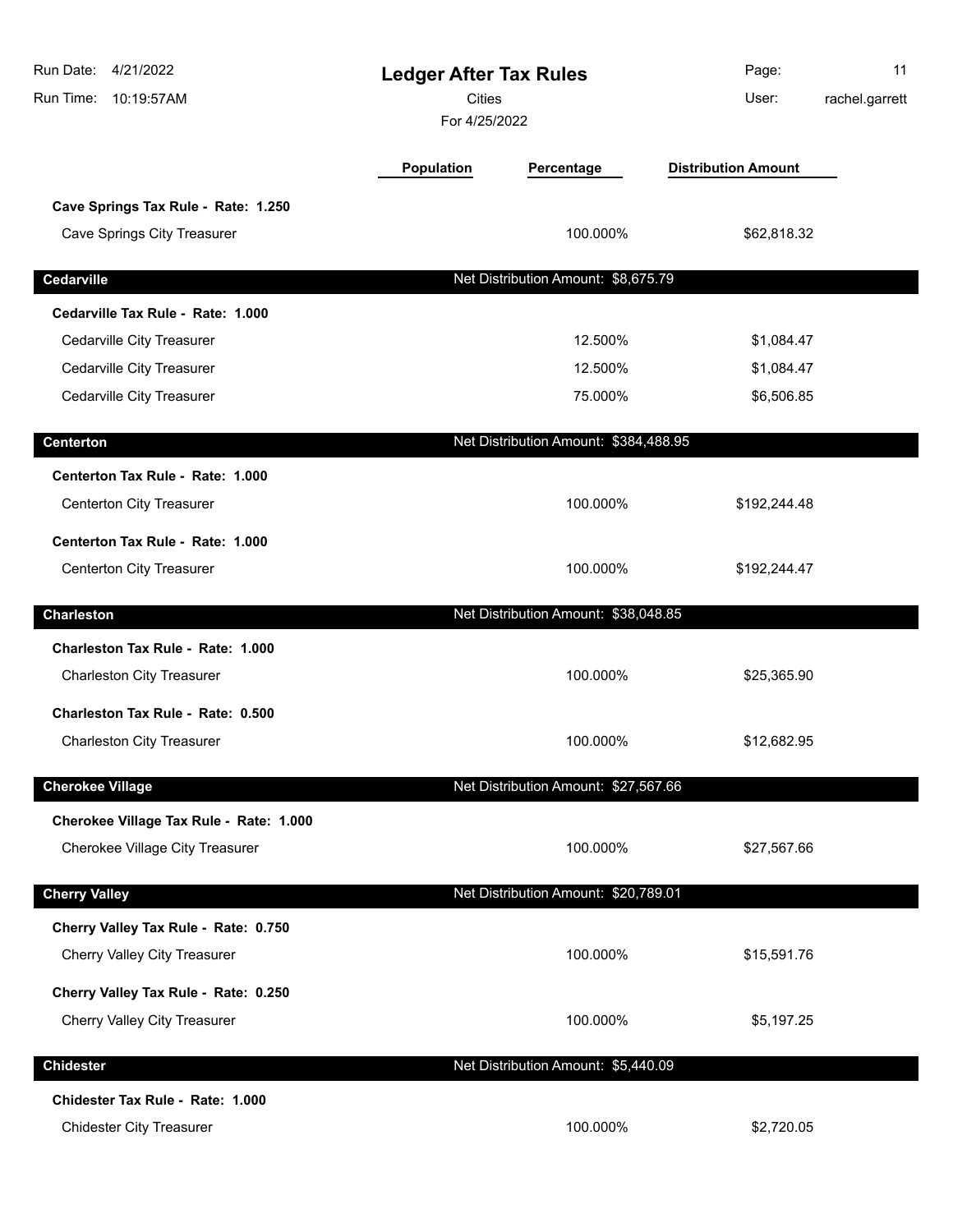| Run Date: 4/21/2022<br>Run Time: 10:19:57AM                         | <b>Ledger After Tax Rules</b><br><b>Cities</b><br>For 4/25/2022 |                                       | Page:<br>User:             | 12<br>rachel.garrett |
|---------------------------------------------------------------------|-----------------------------------------------------------------|---------------------------------------|----------------------------|----------------------|
|                                                                     | <b>Population</b>                                               | Percentage                            | <b>Distribution Amount</b> |                      |
| Chidester Tax Rule - Rate: 1.000<br><b>Chidester City Treasurer</b> |                                                                 | 100.000%                              | \$2,720.04                 |                      |
| Clarendon                                                           |                                                                 | Net Distribution Amount: \$57,629.99  |                            |                      |
| Clarendon Tax Rule - Rate: 1.000                                    |                                                                 |                                       |                            |                      |
| <b>Clarendon City Treasurer</b>                                     |                                                                 | 100.000%                              | \$19,210.00                |                      |
| Clarendon Tax Rule - Rate: 1.000                                    |                                                                 |                                       |                            |                      |
| <b>Clarendon City Treasurer</b>                                     |                                                                 | 100.000%                              | \$19,210.00                |                      |
| Clarendon Tax Rule - Rate: 1.000                                    |                                                                 |                                       |                            |                      |
| <b>Clarendon City Treasurer</b>                                     |                                                                 | 100.000%                              | \$19,209.99                |                      |
| <b>Clarksville</b>                                                  |                                                                 | Net Distribution Amount: \$438,426.98 |                            |                      |
| Clarksville Tax Rule - Rate: 1.000                                  |                                                                 |                                       |                            |                      |
| <b>Clarksville City Treasurer</b>                                   |                                                                 | 100.000%                              | \$219,213.49               |                      |
| Clarksville Tax Rule - Rate: 0.250                                  |                                                                 |                                       |                            |                      |
| <b>Clarksville City Treasurer</b>                                   |                                                                 | 100.000%                              | \$54,803.37                |                      |
| Clarksville Tax Rule - Rate: 0.750                                  |                                                                 |                                       |                            |                      |
| <b>Clarksville City Treasurer</b>                                   |                                                                 | 100.000%                              | \$164,410.12               |                      |
| <b>Clarksville AF City</b>                                          |                                                                 | Net Distribution Amount: \$96.05      |                            |                      |
| Clarksville Tax Rule - Rate: 1.000                                  |                                                                 |                                       |                            |                      |
| <b>Clarksville Airport Commission</b>                               |                                                                 | 100.000%                              | \$48.03                    |                      |
| Clarksville Tax Rule - Rate: 0.250                                  |                                                                 |                                       |                            |                      |
| <b>Clarksville Airport Commission</b>                               |                                                                 | 100.000%                              | \$12.01                    |                      |
| Clarksville Tax Rule - Rate: 0.750                                  |                                                                 |                                       |                            |                      |
| <b>Clarksville Airport Commission</b>                               |                                                                 | 100.000%                              | \$36.01                    |                      |
| <b>Clinton</b>                                                      |                                                                 | Net Distribution Amount: \$101,253.03 |                            |                      |
| Clinton Tax Rule - Rate: 1.000                                      |                                                                 |                                       |                            |                      |
| <b>Clinton City Treasurer</b>                                       |                                                                 | 100.000%                              | \$101,253.03               |                      |
|                                                                     |                                                                 |                                       |                            |                      |
| <b>Clinton AF City</b>                                              |                                                                 | Net Distribution Amount: \$17.46      |                            |                      |

**Clinton Tax Rule - Rate: 1.000**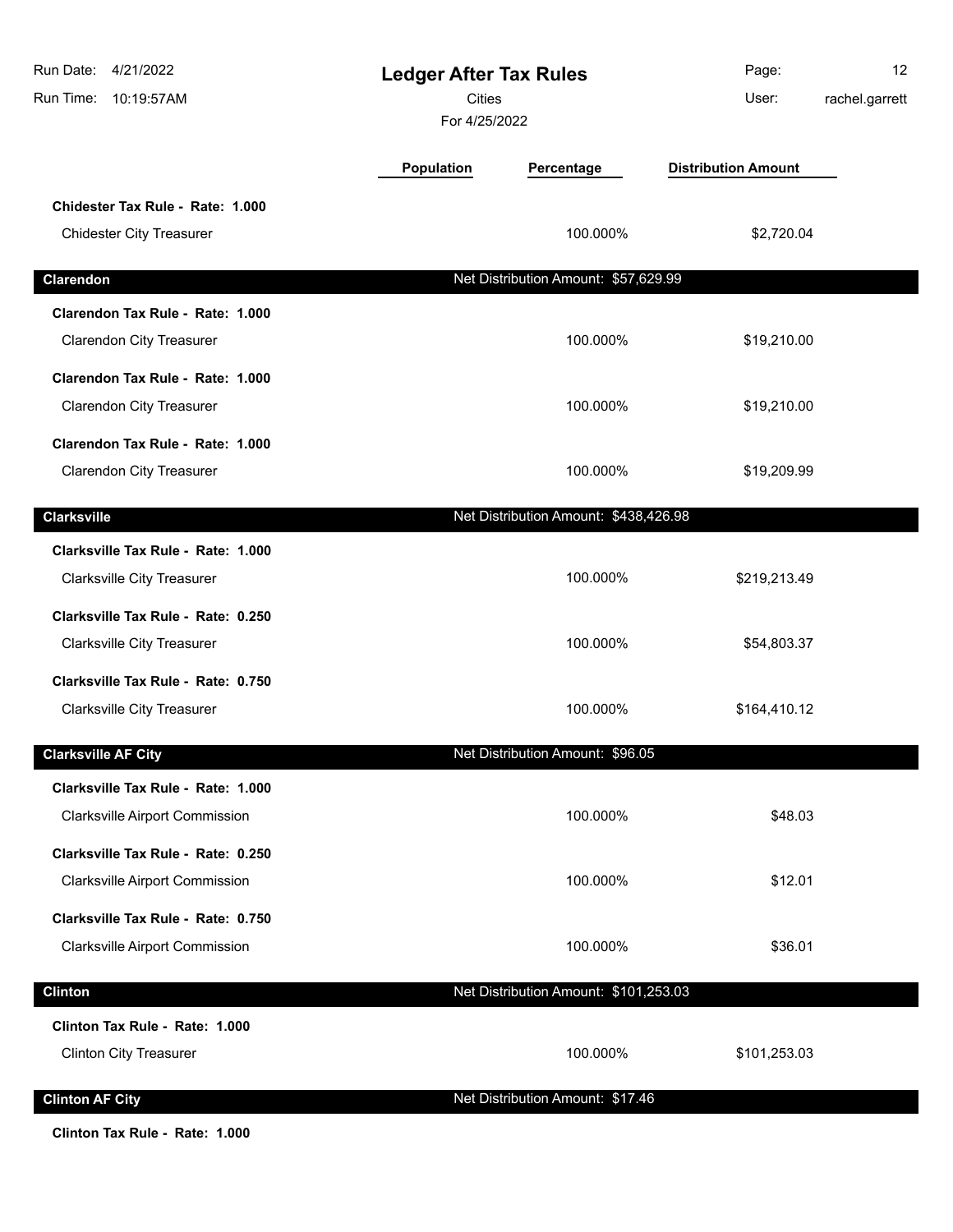| Run Date:<br>4/21/2022<br>Run Time: 10:19:57AM | <b>Ledger After Tax Rules</b><br>Cities<br>For 4/25/2022 |                                         | Page:<br>User:             | 13<br>rachel.garrett |
|------------------------------------------------|----------------------------------------------------------|-----------------------------------------|----------------------------|----------------------|
|                                                | Population                                               | Percentage                              | <b>Distribution Amount</b> |                      |
| <b>Clinton Municipal Airport</b>               |                                                          | 100.000%                                | \$17.46                    |                      |
| <b>Coal Hill</b>                               |                                                          | Net Distribution Amount: \$5,696.55     |                            |                      |
| Coal Hill Tax Rule - Rate: 1.000               |                                                          |                                         |                            |                      |
| Coal Hill City Treasurer                       |                                                          | 100.000%                                | \$5,696.55                 |                      |
| Concord                                        |                                                          | Net Distribution Amount: \$2,386.89     |                            |                      |
| Concord Tax Rule - Rate: 1.000                 |                                                          |                                         |                            |                      |
| <b>Concord City Treasurer</b>                  |                                                          | 100.000%                                | \$2,386.89                 |                      |
| Conway                                         |                                                          | Net Distribution Amount: \$3,131,309.98 |                            |                      |
| Conway Tax Rule - Rate: 1.000                  |                                                          |                                         |                            |                      |
| Conway City Treasurer                          |                                                          | 100.000%                                | \$1,473,557.64             |                      |
| Conway Tax Rule - Rate: 0.130                  |                                                          |                                         |                            |                      |
| Conway City Treasurer                          |                                                          | 100.000%                                | \$184,194.70               |                      |
| Conway Tax Rule - Rate: 0.130                  |                                                          |                                         |                            |                      |
| Conway City Treasurer                          |                                                          | 100.000%                                | \$184,194.70               |                      |
| Conway Tax Rule - Rate: 0.250                  |                                                          |                                         |                            |                      |
| Conway City Treasurer                          |                                                          | 100.000%                                | \$368,389.41               |                      |
| Conway Tax Rule - Rate: 0.250                  |                                                          |                                         |                            |                      |
| Conway City Treasurer                          |                                                          | 100.000%                                | \$368,389.41               |                      |
| Conway Tax Rule - Rate: 0.380                  |                                                          |                                         |                            |                      |
| Conway City Treasurer                          |                                                          | 100.000%                                | \$552,584.12               |                      |
| Corning                                        |                                                          | Net Distribution Amount: \$77,570.98    |                            |                      |
| Corning Tax Rule - Rate: 1.000                 |                                                          |                                         |                            |                      |
| <b>Corning City Treasurer</b>                  |                                                          | 100.000%                                | \$44,326.27                |                      |
| Corning Tax Rule - Rate: 0.750                 |                                                          |                                         |                            |                      |
| <b>Corning City Treasurer</b>                  |                                                          | 100.000%                                | \$33,244.71                |                      |
| <b>Cotter</b>                                  |                                                          | Net Distribution Amount: \$15,737.95    |                            |                      |
| Cotter Tax Rule - Rate: 1.000                  |                                                          |                                         |                            |                      |
| <b>Cotter City Treasurer</b>                   |                                                          | 100.000%                                | \$7,868.98                 |                      |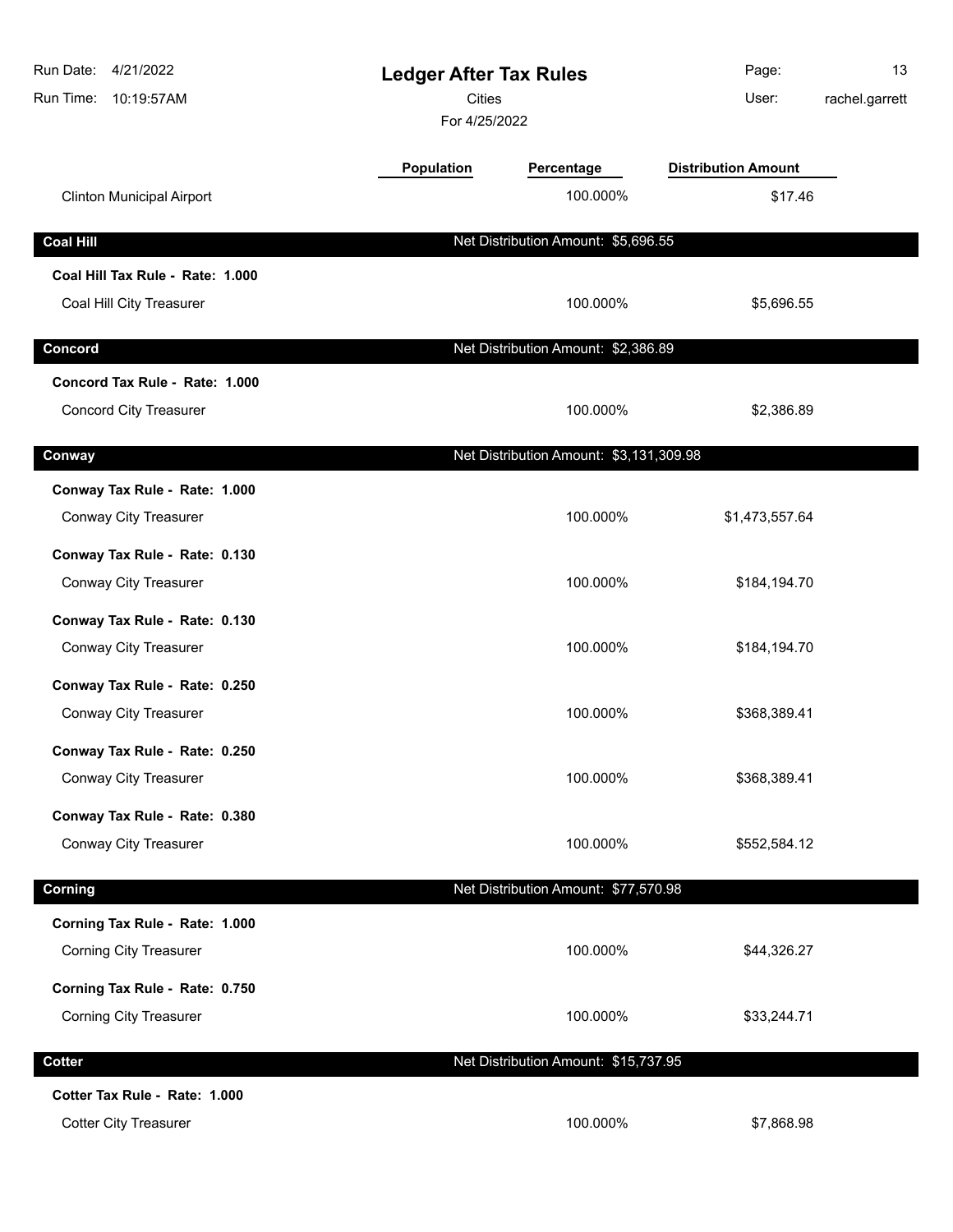| Run Date: 4/21/2022<br>Run Time: 10:19:57AM                               | <b>Ledger After Tax Rules</b><br><b>Cities</b><br>For 4/25/2022 |                                       | Page:<br>User:             | 14<br>rachel.garrett |
|---------------------------------------------------------------------------|-----------------------------------------------------------------|---------------------------------------|----------------------------|----------------------|
|                                                                           | Population                                                      | Percentage                            | <b>Distribution Amount</b> |                      |
| Cotter Tax Rule - Rate: 1.000<br><b>Cotter City Treasurer</b>             |                                                                 | 100.000%                              | \$7,868.97                 |                      |
| <b>Cotton Plant</b>                                                       |                                                                 | Net Distribution Amount: \$2,099.93   |                            |                      |
| Cotton Plant Tax Rule - Rate: 1.000<br><b>Cotton Plant City Treasurer</b> |                                                                 | 100.000%                              | \$2,099.93                 |                      |
| Cove                                                                      |                                                                 | Net Distribution Amount: \$14,537.45  |                            |                      |
| Cove Tax Rule - Rate: 1.000<br>Cove City Treasurer                        |                                                                 | 100.000%                              | \$7,268.73                 |                      |
| Cove Tax Rule - Rate: 1.000<br>Cove City Treasurer                        |                                                                 | 100.000%                              | \$7,268.72                 |                      |
| Crawfordsville                                                            |                                                                 | Net Distribution Amount: \$10,342.74  |                            |                      |
| Crawfordsville Tax Rule - Rate: 2.000<br>Crawfordsville City Treasurer    |                                                                 | 100.000%                              | \$10,342.74                |                      |
| <b>Crossett</b>                                                           |                                                                 | Net Distribution Amount: \$245,982.59 |                            |                      |
| Crossett Tax Rule - Rate: 1.000<br><b>Crossett City Treasurer</b>         |                                                                 | 100.000%                              | \$140,561.48               |                      |
| Crossett Tax Rule - Rate: 0.250<br><b>Crossett City Treasurer</b>         |                                                                 | 100.000%                              | \$35,140.37                |                      |
| Crossett Tax Rule - Rate: 0.500<br><b>Crossett City Treasurer</b>         |                                                                 | 100.000%                              | \$70,280.74                |                      |
| <b>Damascus</b>                                                           |                                                                 | Net Distribution Amount: \$10,336.57  |                            |                      |
| Damascus City Tax - Rate: 1.000<br>Damascus City Treasurer                |                                                                 | 100.000%                              | \$10,336.57                |                      |
| <b>Danville</b>                                                           |                                                                 | Net Distribution Amount: \$55,472.64  |                            |                      |
| Danville Tax Rule - Rate: 1.000<br>Danville City Treasurer                |                                                                 | 100.000%                              | \$36,981.76                |                      |
| Danville Tax Rule - Rate: 0.130<br>Danville City Treasurer                |                                                                 | 100.000%                              | \$4,622.72                 |                      |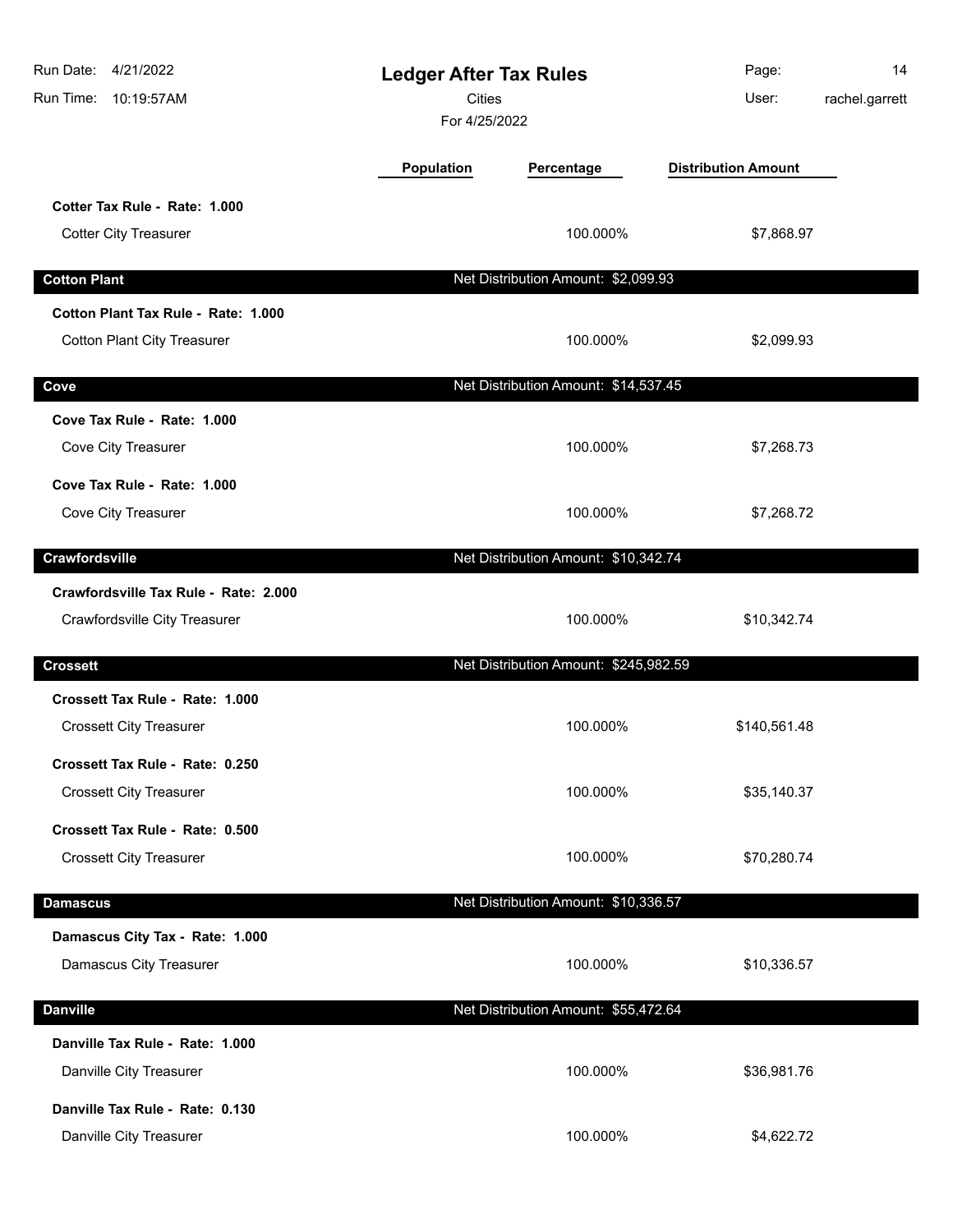| Run Date: 4/21/2022<br>Run Time: 10:19:57AM | <b>Ledger After Tax Rules</b><br><b>Cities</b><br>For 4/25/2022 |                                       | Page:<br>User:             | 15<br>rachel.garrett |
|---------------------------------------------|-----------------------------------------------------------------|---------------------------------------|----------------------------|----------------------|
|                                             | Population                                                      | Percentage                            | <b>Distribution Amount</b> |                      |
| Danville Tax Rule - Rate: 0.380             |                                                                 |                                       |                            |                      |
| Danville City Treasurer                     |                                                                 | 100.000%                              | \$13,868.16                |                      |
| <b>Dardanelle</b>                           |                                                                 | Net Distribution Amount: \$181,561.38 |                            |                      |
| Dardanelle Tax Rule - Rate: 1.000           |                                                                 |                                       |                            |                      |
| Dardanelle City Treasurer                   |                                                                 | 100.000%                              | \$90,780.69                |                      |
| Dardanelle Tax Rule - Rate: 1.000           |                                                                 |                                       |                            |                      |
| Dardanelle City Treasurer                   |                                                                 | 100.000%                              | \$90,780.69                |                      |
| <b>Decatur</b>                              |                                                                 | Net Distribution Amount: \$17,578.67  |                            |                      |
| Decatur Tax Rule - Rate: 1.000              |                                                                 |                                       |                            |                      |
| Decatur City Treasurer                      |                                                                 | 100.000%                              | \$17,578.67                |                      |
| <b>Delight</b>                              |                                                                 | Net Distribution Amount: \$6,456.62   |                            |                      |
| Delight Tax Rule - Rate: 1.000              |                                                                 |                                       |                            |                      |
| Delight City Treasurer                      |                                                                 | 100.000%                              | \$6,456.62                 |                      |
| <b>Dennis Cantrell AF Conway</b>            |                                                                 | Net Distribution Amount: \$1,654.14   |                            |                      |
| Conway Tax Rule - Rate: 0.250               |                                                                 |                                       |                            |                      |
| <b>Dennis Cantrell Field</b>                |                                                                 | 100.000%                              | \$194.60                   |                      |
| Conway Tax Rule - Rate: 1.000               |                                                                 |                                       |                            |                      |
| <b>Dennis Cantrell Field</b>                |                                                                 | 100.000%                              | \$778.42                   |                      |
| Conway Tax Rule - Rate: 0.130               |                                                                 |                                       |                            |                      |
| <b>Dennis Cantrell Field</b>                |                                                                 | 100.000%                              | \$97.30                    |                      |
| Conway Tax Rule - Rate: 0.130               |                                                                 |                                       |                            |                      |
| <b>Dennis Cantrell Field</b>                |                                                                 | 100.000%                              | \$97.30                    |                      |
| Conway Tax Rule - Rate: 0.250               |                                                                 |                                       |                            |                      |
| <b>Dennis Cantrell Field</b>                |                                                                 | 100.000%                              | \$194.60                   |                      |
| Conway Tax Rule - Rate: 0.380               |                                                                 |                                       |                            |                      |
| <b>Dennis Cantrell Field</b>                |                                                                 | 100.000%                              | \$291.92                   |                      |
| <b>DeQueen</b>                              |                                                                 | Net Distribution Amount: \$152,364.78 |                            |                      |

**DeQueen Tax Rule - Rate: 1.000**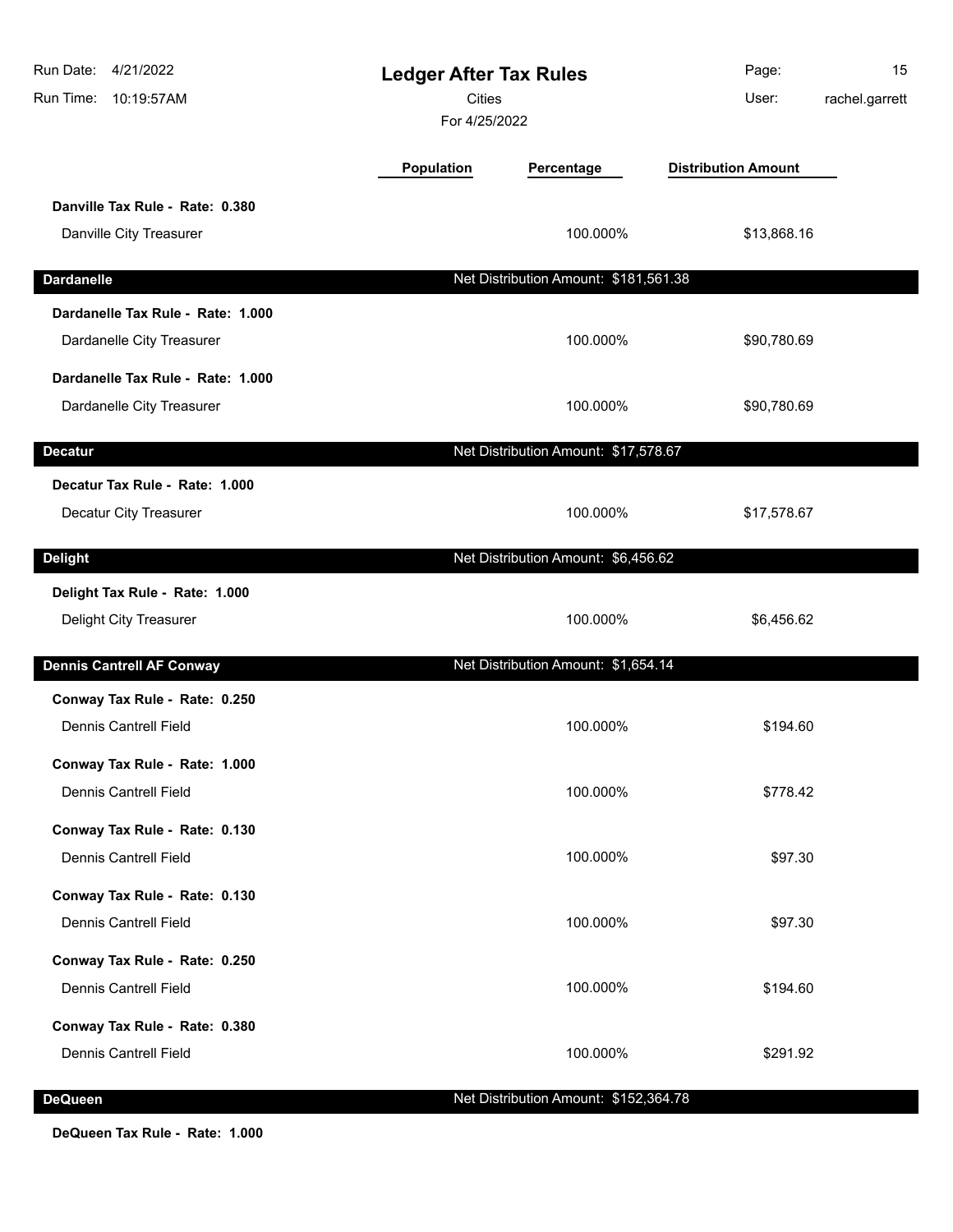| Run Date: 4/21/2022<br>Run Time: 10:19:57AM | <b>Ledger After Tax Rules</b><br><b>Cities</b><br>For 4/25/2022 |                                       | Page:<br>User:             | 16<br>rachel.garrett |
|---------------------------------------------|-----------------------------------------------------------------|---------------------------------------|----------------------------|----------------------|
|                                             | <b>Population</b>                                               | Percentage                            | <b>Distribution Amount</b> |                      |
| DeQueen City Treasurer                      |                                                                 | 100.000%                              | \$152,364.78               |                      |
| <b>Dermott</b>                              |                                                                 | Net Distribution Amount: \$34,869.98  |                            |                      |
| Dermott Tax Rule - Rate: 1.000              |                                                                 |                                       |                            |                      |
| Dermott City Treasurer                      |                                                                 | 100.000%                              | \$17,434.99                |                      |
| Dermott Tax Rule - Rate: 1.000              |                                                                 |                                       |                            |                      |
| Dermott City Treasurer                      |                                                                 | 100.000%                              | \$17,434.99                |                      |
| <b>Des Arc</b>                              |                                                                 | Net Distribution Amount: \$73,071.97  |                            |                      |
| Des Arc Tax Rule - Rate: 1.000              |                                                                 |                                       |                            |                      |
| Des Arc City Treasurer                      |                                                                 | 100.000%                              | \$24,357.32                |                      |
| Des Arc Tax Rule - Rate: 1.000              |                                                                 |                                       |                            |                      |
| Des Arc City Treasurer                      |                                                                 | 100.000%                              | \$24,357.32                |                      |
| Des Arc Tax Rule - Rate: 1.000              |                                                                 |                                       |                            |                      |
| Des Arc City Treasurer                      |                                                                 | 100.000%                              | \$24,357.33                |                      |
| <b>DeValls Bluff</b>                        |                                                                 | Net Distribution Amount: \$13,338.96  |                            |                      |
| DeValls Bluff Tax Rule - Rate: 1.000        |                                                                 |                                       |                            |                      |
| DeValls Bluff City Treasurer                |                                                                 | 100.000%                              | \$4,446.32                 |                      |
| DeValls Bluff Tax Rule - Rate: 1.000        |                                                                 |                                       |                            |                      |
| DeValls Bluff City Treasurer                |                                                                 | 100.000%                              | \$4,446.32                 |                      |
| DeValls Bluff Tax Rule - Rate: 1.000        |                                                                 |                                       |                            |                      |
| DeValls Bluff City Treasurer                |                                                                 | 100.000%                              | \$4,446.32                 |                      |
| <b>DeWitt</b>                               |                                                                 | Net Distribution Amount: \$178,869.43 |                            |                      |
| DeWitt Tax Rule - Rate: 1.000               |                                                                 |                                       |                            |                      |
| DeWitt City Treasurer                       |                                                                 | 100.000%                              | \$51,105.55                |                      |
| DeWitt Tax Rule - Rate: 1.000               |                                                                 |                                       |                            |                      |
| DeWitt City Treasurer                       |                                                                 | 100.000%                              | \$51,105.55                |                      |
| DeWitt Tax Rule - Rate: 1.500               |                                                                 |                                       |                            |                      |
| DeWitt City Treasurer                       |                                                                 | 100.000%                              | \$76,658.33                |                      |
| <b>Diamond City</b>                         |                                                                 | Net Distribution Amount: \$3,003.11   |                            |                      |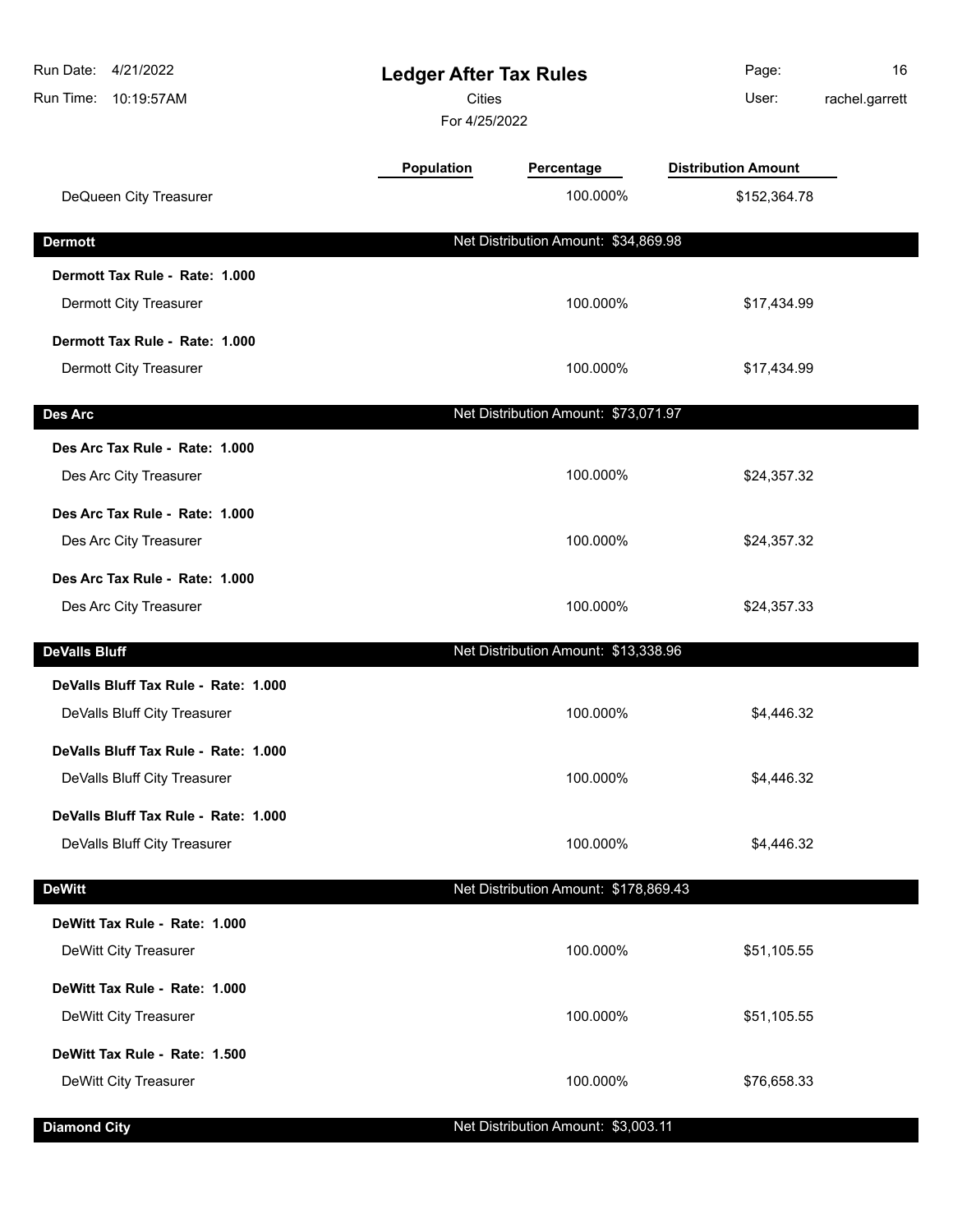| Run Date: 4/21/2022<br>Run Time: 10:19:57AM | <b>Ledger After Tax Rules</b><br><b>Cities</b><br>For 4/25/2022 |                                       | Page:<br>User:             | 17<br>rachel.garrett |
|---------------------------------------------|-----------------------------------------------------------------|---------------------------------------|----------------------------|----------------------|
|                                             | <b>Population</b>                                               | Percentage                            | <b>Distribution Amount</b> |                      |
| Diamond City Tax Rule - Rate: 1.000         |                                                                 |                                       |                            |                      |
| Diamond City Treasurer                      |                                                                 | 100.000%                              | \$3,003.11                 |                      |
| <b>Diaz</b>                                 |                                                                 | Net Distribution Amount: \$5,424.26   |                            |                      |
| Diaz Tax Rule - Rate: 1.000                 |                                                                 |                                       |                            |                      |
| Diaz City Treasurer                         |                                                                 | 100.000%                              | \$5,424.26                 |                      |
| <b>Dierks</b>                               |                                                                 | Net Distribution Amount: \$16,009.54  |                            |                      |
| Dierks Tax Rule - Rate: 1.000               |                                                                 |                                       |                            |                      |
| Dierks City Treasurer                       |                                                                 | 100.000%                              | \$16,009.54                |                      |
| <b>Dover</b>                                |                                                                 | Net Distribution Amount: \$45,664.55  |                            |                      |
| Dover Tax Rule - Rate: 1.000                |                                                                 |                                       |                            |                      |
| Dover City Treasurer                        |                                                                 | 100.000%                              | \$22,832.28                |                      |
| Dover Tax Rule - Rate: 1.000                |                                                                 |                                       |                            |                      |
| Dover City Treasurer                        |                                                                 | 100.000%                              | \$22,832.27                |                      |
| <b>Drake Field AF Fayetteville</b>          |                                                                 | Net Distribution Amount: \$3,559.56   |                            |                      |
| Fayetteville Tax Rule - Rate: 1.000         |                                                                 |                                       |                            |                      |
| Fayetteville Drake Field                    |                                                                 | 100.000%                              | \$1,779.78                 |                      |
| Fayetteville Tax Rule - Rate: 1.000         |                                                                 |                                       |                            |                      |
| Fayetteville Drake Field                    |                                                                 | 100.000%                              | \$1,779.78                 |                      |
| <b>Dumas</b>                                |                                                                 | Net Distribution Amount: \$199,255.12 |                            |                      |
| Dumas Tax Rule - Rate: 0.500                |                                                                 |                                       |                            |                      |
| Dumas City Treasurer                        |                                                                 | 100.000%                              | \$33,209.19                |                      |
| Dumas Tax Rule - Rate: 0.500                |                                                                 |                                       |                            |                      |
| Dumas City Treasurer                        |                                                                 | 100.000%                              | \$33,209.19                |                      |
| Dumas Tax Rule - Rate: 0.750                |                                                                 |                                       |                            |                      |
| Dumas City Treasurer                        |                                                                 | 100.000%                              | \$49,813.78                |                      |
| Dumas Tax Rule - Rate: 0.750                |                                                                 |                                       |                            |                      |
| Dumas City Treasurer                        |                                                                 | 100.000%                              | \$49,813.78                |                      |
| Dumas Tax Rule - Rate: 0.500                |                                                                 |                                       |                            |                      |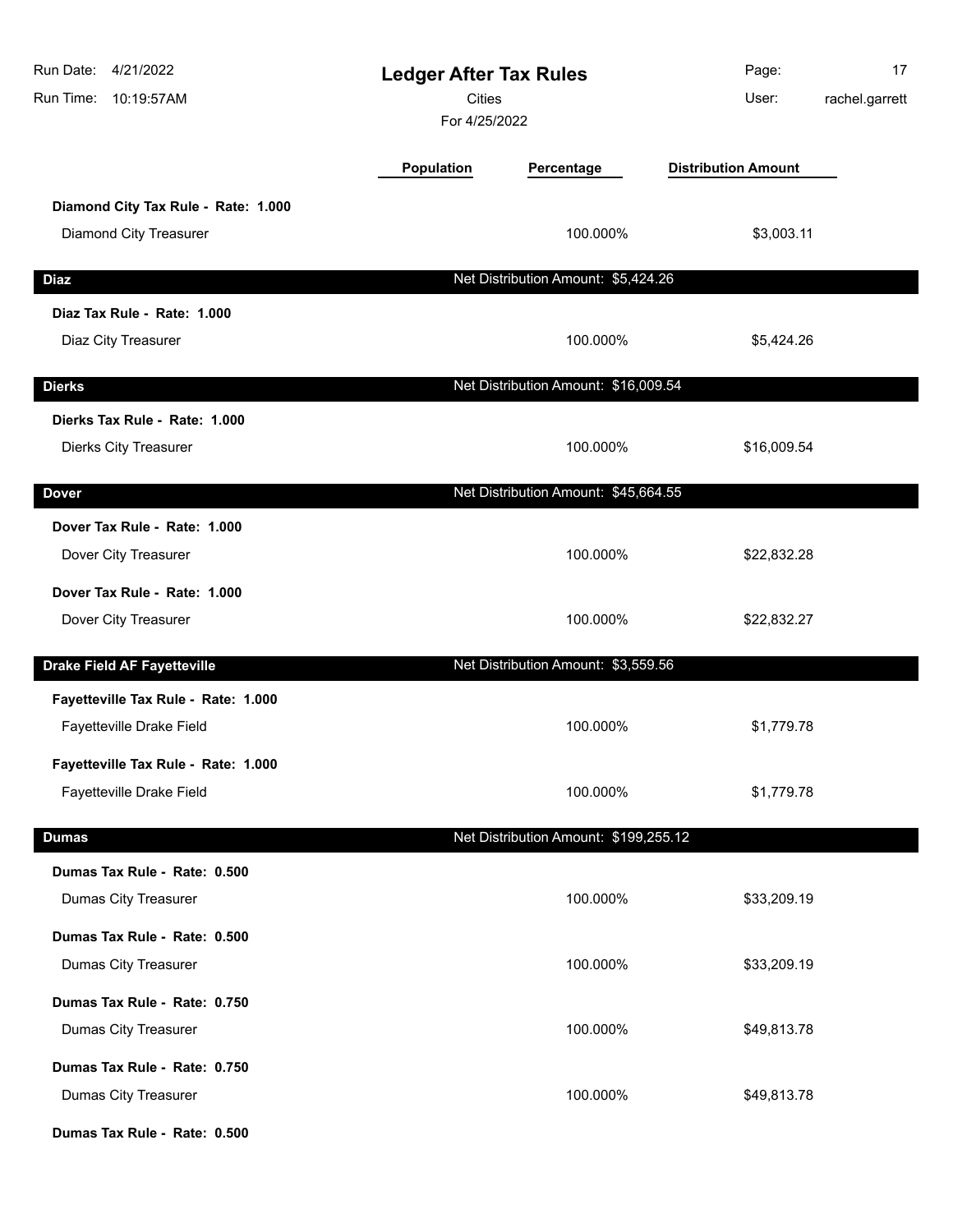| 4/21/2022<br>Run Date:<br>Run Time:<br>10:19:57AM                | <b>Ledger After Tax Rules</b><br>Cities<br>For 4/25/2022 | Page:<br>18<br>rachel.garrett<br>User:    |
|------------------------------------------------------------------|----------------------------------------------------------|-------------------------------------------|
| <b>Dumas City Treasurer</b>                                      | <b>Population</b><br>Percentage<br>100.000%              | <b>Distribution Amount</b><br>\$33,209.18 |
| <b>Dyer</b>                                                      | Net Distribution Amount: \$3,580.65                      |                                           |
| Dyer Tax Rule - Rate: 1.000                                      |                                                          |                                           |
| Dyer City Treasurer                                              | 100.000%                                                 | \$3,580.65                                |
| Earle                                                            | Net Distribution Amount: \$21,222.33                     |                                           |
| Earle Tax Rule - Rate: 1.000<br>Earle City Treasurer             | 100.000%                                                 | \$10,611.17                               |
| Earle Tax Rule - Rate: 1.000<br>Earle City Treasurer             | 100.000%                                                 | \$10,611.16                               |
| <b>East Camden</b>                                               | Net Distribution Amount: \$10,201.34                     |                                           |
| East Camden Tax Rule - Rate: 1.000<br>East Camden City Treasurer | 100.000%                                                 | \$10,201.34                               |
| <b>El Dorado</b>                                                 | Net Distribution Amount: \$698,945.12                    |                                           |
| El Dorado Tax Rule - Rate: 0.250<br>El Dorado City Treasurer     | 100.000%                                                 | \$139,789.02                              |
| El Dorado Tax Rule - Rate: 1.000<br>El Dorado City Treasurer     | 100.000%                                                 | \$559,156.10                              |
| El Dorado Downtown AF City                                       | Net Distribution Amount: \$12.61                         |                                           |
| El Dorado Tax Rule - Rate: 0.250<br>El Dorado Downtown Airport   | 100.000%                                                 | \$2.52                                    |
| El Dorado Tax Rule - Rate: 1.000<br>El Dorado Downtown Airport   | 100.000%                                                 | \$10.09                                   |
| <b>Elkins</b>                                                    | Net Distribution Amount: \$128,764.63                    |                                           |
| Elkins Tax Rule - Rate: 1.000                                    |                                                          |                                           |
|                                                                  | 100.000%                                                 | \$46,823.50                               |
| <b>Elkins City Treasurer</b>                                     | 33.000%                                                  | \$15,451.76                               |
| <b>Elkins City Treasurer</b>                                     | 67.000%                                                  | \$31,371.74                               |
| Elkins Tax Rule - Rate: 1.000<br><b>Elkins City Treasurer</b>    | 100.000%                                                 | \$46,823.50                               |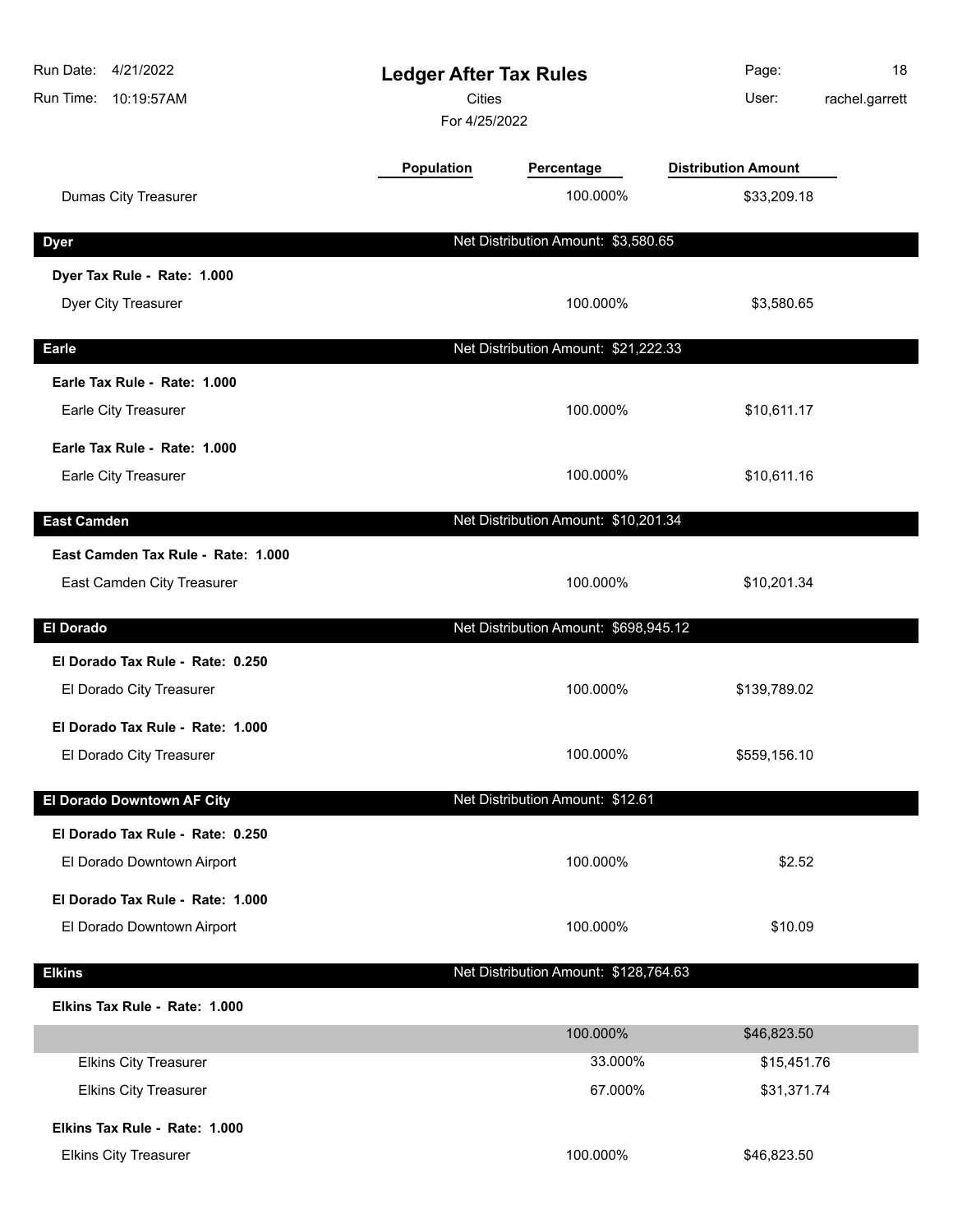| Run Date: 4/21/2022<br>Run Time: 10:19:57AM                            | <b>Ledger After Tax Rules</b><br><b>Cities</b><br>For 4/25/2022 |                                       | Page:<br>User:             | 19<br>rachel.garrett |
|------------------------------------------------------------------------|-----------------------------------------------------------------|---------------------------------------|----------------------------|----------------------|
|                                                                        | Population                                                      | Percentage                            | <b>Distribution Amount</b> |                      |
| Elkins Tax Rule - Rate: 0.750<br><b>Elkins City Treasurer</b>          |                                                                 | 100.000%                              | \$35,117.63                |                      |
| <b>Elm Springs</b>                                                     |                                                                 | Net Distribution Amount: \$19,466.74  |                            |                      |
| Elm Springs Tax Rule - Rate: 1.000<br>Elm Springs City Treasurer       |                                                                 | 100.000%                              | \$19,466.74                |                      |
| <b>England</b>                                                         |                                                                 | Net Distribution Amount: \$72,679.69  |                            |                      |
| England Tax Rule - Rate: 1.000<br><b>England City Treasurer</b>        |                                                                 | 100.000%                              | \$24,226.56                |                      |
| England Tax Rule - Rate: 1.000<br><b>England City Treasurer</b>        |                                                                 | 100.000%                              | \$24,226.56                |                      |
| England Tax Rule - Rate: 1.000<br><b>England City Treasurer</b>        |                                                                 | 100.000%                              | \$24,226.57                |                      |
| <b>Etowah</b>                                                          |                                                                 | Net Distribution Amount: \$660.50     |                            |                      |
| Etowah Tax Rule - Rate: 1.000<br>Etowah City Treasurer                 |                                                                 | 100.000%                              | \$660.50                   |                      |
| <b>Eudora</b>                                                          |                                                                 | Net Distribution Amount: \$44,108.72  |                            |                      |
| Eudora Tax Rule - Rate: 0.500<br><b>Eudora City Treasurer</b>          |                                                                 | 100.000%                              | \$11,027.18                |                      |
| Eudora Tax Rule - Rate: 1.000<br><b>Eudora City Treasurer</b>          |                                                                 | 100.000%                              | \$22,054.36                |                      |
| Eudora Tax Rule - Rate: 0.500<br>Eudora City Treasurer                 |                                                                 | 100.000%                              | \$11,027.18                |                      |
| <b>Eureka Springs</b>                                                  |                                                                 | Net Distribution Amount: \$216,918.52 |                            |                      |
| Eureka Springs Tax Rule - Rate: 1.000<br>Eureka Springs City Treasurer |                                                                 | 100.000%                              | \$91,334.11                |                      |
| Eureka Springs Tax Rule - Rate: 1.000<br>Eureka Springs City Treasurer |                                                                 | 100.000%                              | \$91,334.11                |                      |
| Eureka Springs Tax Rule - Rate: 0.250                                  |                                                                 |                                       |                            |                      |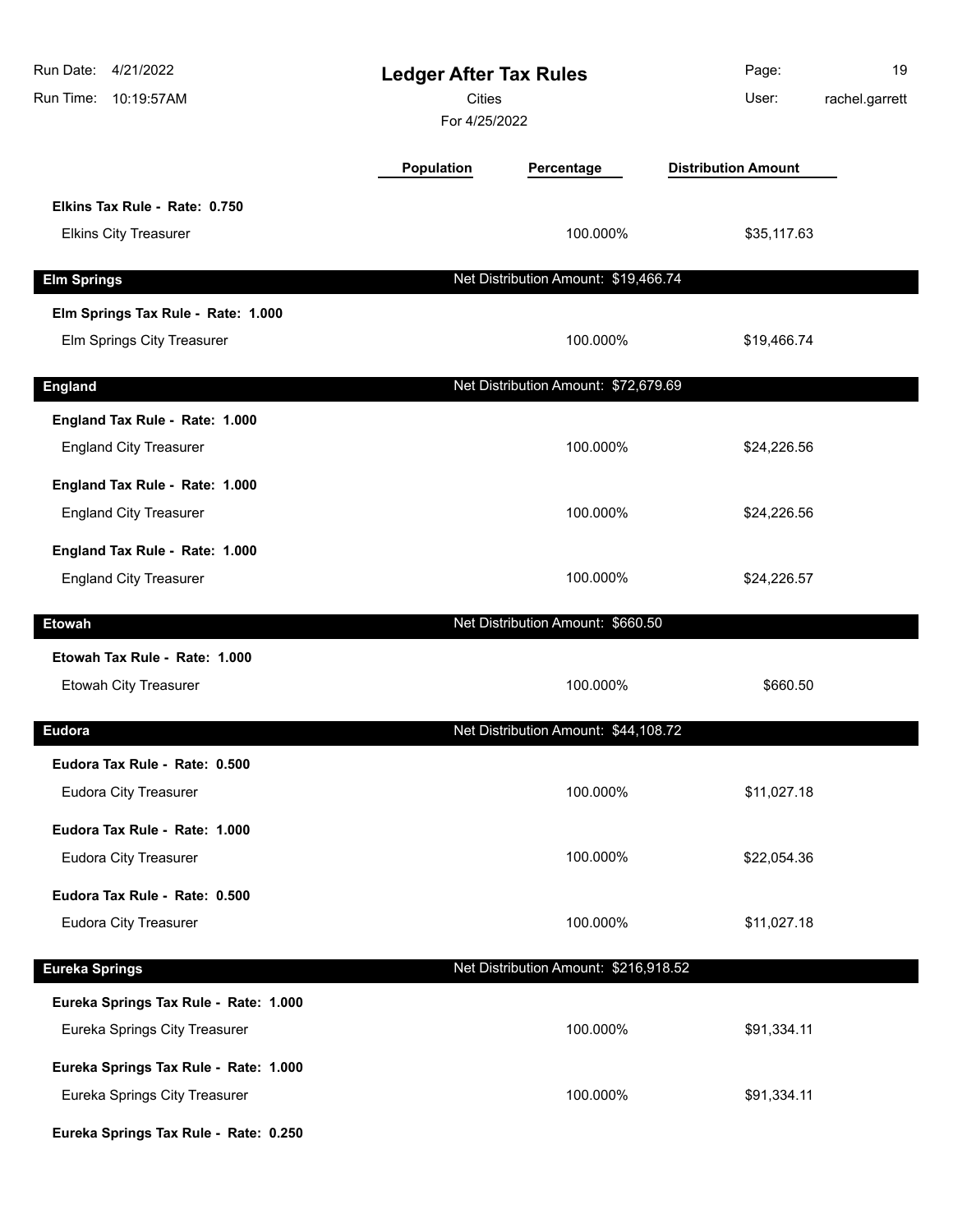| 4/21/2022<br>Run Date:<br>Run Time:<br>10:19:57AM | <b>Ledger After Tax Rules</b><br><b>Cities</b><br>For 4/25/2022 |                                         | Page:<br>User:             | 20<br>rachel.garrett |
|---------------------------------------------------|-----------------------------------------------------------------|-----------------------------------------|----------------------------|----------------------|
|                                                   | Population                                                      | Percentage                              | <b>Distribution Amount</b> |                      |
| Eureka Springs City Treasurer                     |                                                                 | 100.000%                                | \$22,833.53                |                      |
| Eureka Springs Tax Rule - Rate: 0.130             |                                                                 |                                         |                            |                      |
| Eureka Springs City Treasurer                     |                                                                 | 100.000%                                | \$11,416.77                |                      |
| <b>Evening Shade</b>                              |                                                                 | Net Distribution Amount: \$4,243.04     |                            |                      |
| Evening Shade City Tax - Rate: 1.000              |                                                                 |                                         |                            |                      |
| Evening Shade City Treasurer                      |                                                                 | 100.000%                                | \$4,243.04                 |                      |
| <b>Fairfield Bay</b>                              |                                                                 | Net Distribution Amount: \$39,651.20    |                            |                      |
| Fairfield Bay Tax Rule - Rate: 0.500              |                                                                 |                                         |                            |                      |
| Fairfield Bay City Treasurer                      |                                                                 | 100.000%                                | \$13,217.07                |                      |
| Fairfield Bay Tax Rule - Rate: 1.000              |                                                                 |                                         |                            |                      |
| Fairfield Bay City Treasurer                      |                                                                 | 100.000%                                | \$26,434.13                |                      |
| Farmington                                        |                                                                 | Net Distribution Amount: \$234,168.46   |                            |                      |
| Farmington Tax Rule - Rate: 1.000                 |                                                                 |                                         |                            |                      |
| Farmington City Treasurer                         |                                                                 | 100.000%                                | \$117,084.23               |                      |
| Farmington Tax Rule - Rate: 1.000                 |                                                                 |                                         |                            |                      |
| Farmington City Treasurer                         |                                                                 | 100.000%                                | \$117,084.23               |                      |
| <b>Fayetteville</b>                               |                                                                 | Net Distribution Amount: \$4,172,780.49 |                            |                      |
| Fayetteville Tax Rule - Rate: 1.000               |                                                                 |                                         |                            |                      |
| <b>Fayetteville City Treasurer</b>                |                                                                 | 100.000%                                | \$2,086,390.25             |                      |
| Fayetteville Tax Rule - Rate: 1.000               |                                                                 |                                         |                            |                      |
| <b>Fayetteville City Treasurer</b>                |                                                                 | 100.000%                                | \$2,086,390.24             |                      |
| <b>Flippin</b>                                    |                                                                 | Net Distribution Amount: \$62,052.70    |                            |                      |
| Flippin Tax Rule - Rate: 1.000                    |                                                                 |                                         |                            |                      |
| <b>Flippin City Treasurer</b>                     |                                                                 | 100.000%                                | \$62,052.70                |                      |
| <b>Fordyce</b>                                    |                                                                 | Net Distribution Amount: \$87,343.52    |                            |                      |
| Fordyce Tax Rule - Rate: 1.000                    |                                                                 |                                         |                            |                      |
| Fordyce City Treasurer                            |                                                                 | 100.000%                                | \$58,229.01                |                      |
| Fordyce Tax Rule - Rate: 0.250                    |                                                                 |                                         |                            |                      |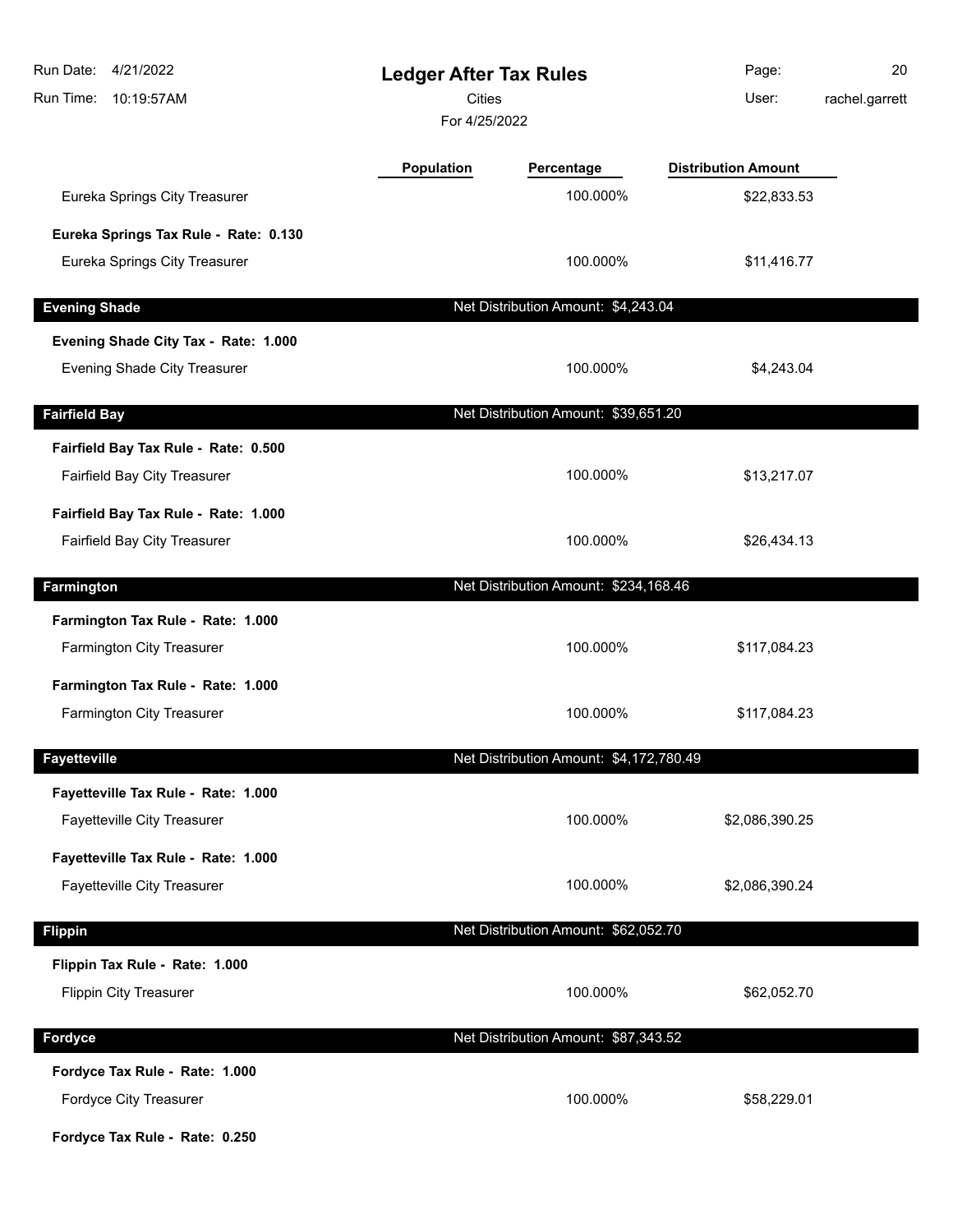| Run Date: 4/21/2022<br>Run Time: 10:19:57AM | <b>Ledger After Tax Rules</b><br><b>Cities</b><br>For 4/25/2022 |                                         | Page:<br>User:             | 21<br>rachel.garrett |
|---------------------------------------------|-----------------------------------------------------------------|-----------------------------------------|----------------------------|----------------------|
|                                             | <b>Population</b>                                               | Percentage                              | <b>Distribution Amount</b> |                      |
| Fordyce Maint/Bond City Treasurer           |                                                                 | 100.000%                                | \$14,557.25                |                      |
| Fordyce Tax Rule - Rate: 0.250              |                                                                 |                                         |                            |                      |
| Fordyce Maint City Treasurer                |                                                                 | 100.000%                                | \$14,557.26                |                      |
| Foreman                                     |                                                                 | Net Distribution Amount: \$17,138.40    |                            |                      |
| Foreman Tax Rule - Rate: 1.000              |                                                                 |                                         |                            |                      |
| Foreman City Treasurer                      |                                                                 | 100.000%                                | \$17,138.40                |                      |
| <b>Forrest City</b>                         |                                                                 | Net Distribution Amount: \$345,564.34   |                            |                      |
| Forrest City Tax Rule - Rate: 1.000         |                                                                 |                                         |                            |                      |
| <b>Forrest City Treasurer</b>               |                                                                 | 100.000%                                | \$184,300.98               |                      |
| Forrest City Tax Rule - Rate: 0.250         |                                                                 |                                         |                            |                      |
| <b>Forrest City Treasurer</b>               |                                                                 | 100.000%                                | \$46,075.25                |                      |
| Forrest City Tax Rule - Rate: 0.630         |                                                                 |                                         |                            |                      |
| <b>Forrest City Treasurer</b>               |                                                                 | 100.000%                                | \$115,188.11               |                      |
| <b>Fort Smith</b>                           |                                                                 | Net Distribution Amount: \$4,038,448.75 |                            |                      |
| Fort Smith Tax Rule - Rate: 1.000           |                                                                 |                                         |                            |                      |
| Fort Smith City Treasurer                   |                                                                 | 100.000%                                | \$2,019,224.38             |                      |
| Fort Smith Tax Rule - Rate: 0.750           |                                                                 |                                         |                            |                      |
| Fort Smith City Treasurer                   |                                                                 | 100.000%                                | \$1,514,418.28             |                      |
| Fort Smith Tax Rule - Rate: 0.250           |                                                                 |                                         |                            |                      |
| Fort Smith City Treasurer                   |                                                                 | 100.000%                                | \$504,806.09               |                      |
| <b>Fort Smith AF City</b>                   |                                                                 | Net Distribution Amount: \$4,995.41     |                            |                      |
| Fort Smith Tax Rule - Rate: 1.000           |                                                                 |                                         |                            |                      |
| Fort Smith Regional Airport                 |                                                                 | 100.000%                                | \$2,497.71                 |                      |
| Fort Smith Tax Rule - Rate: 0.750           |                                                                 |                                         |                            |                      |
| Fort Smith Regional Airport                 |                                                                 | 100.000%                                | \$1,873.28                 |                      |
| Fort Smith Tax Rule - Rate: 0.250           |                                                                 |                                         |                            |                      |
| Fort Smith Regional Airport                 |                                                                 | 100.000%                                | \$624.42                   |                      |
| <b>Fouke</b>                                |                                                                 | Net Distribution Amount: \$11,604.14    |                            |                      |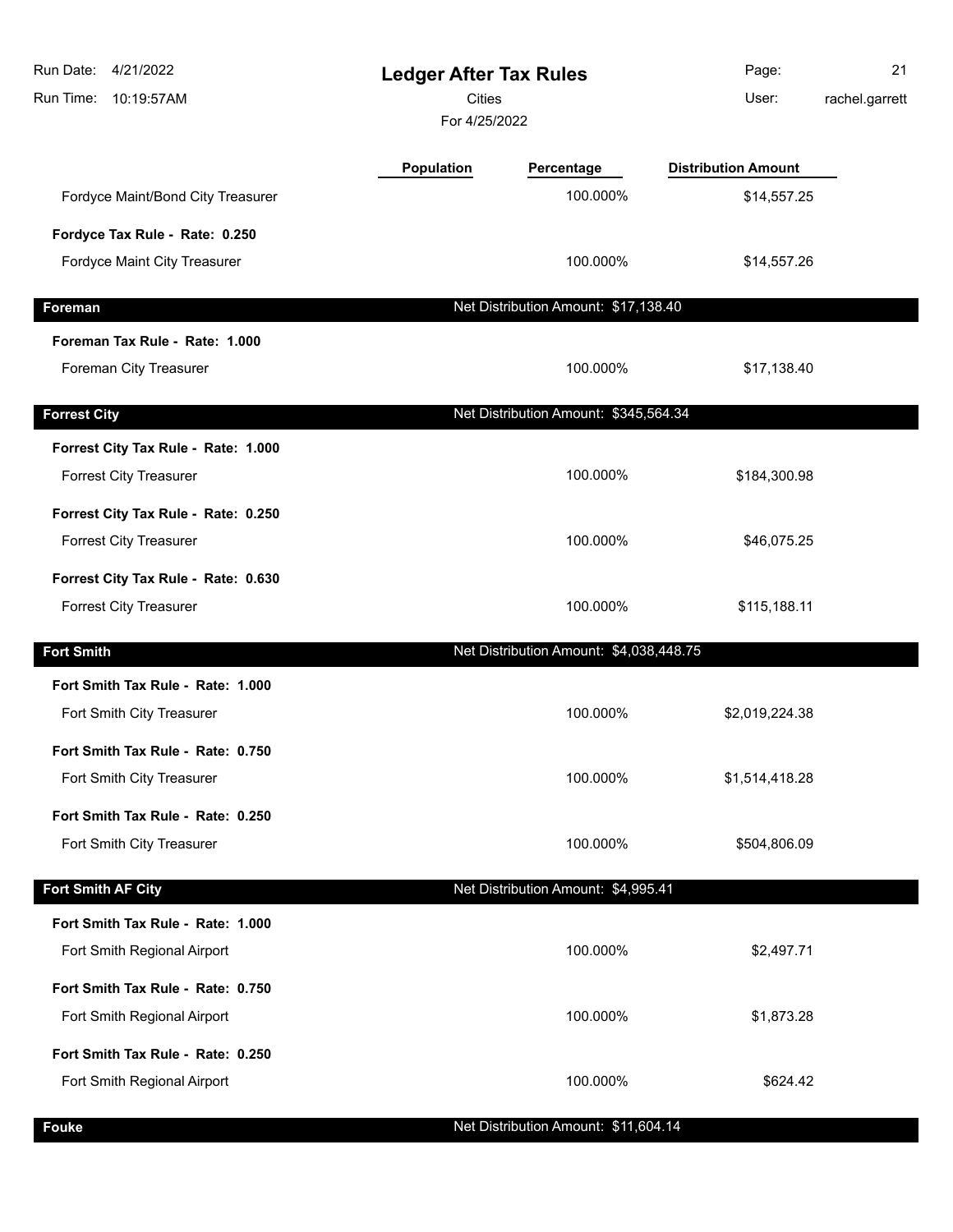| Run Date:<br>4/21/2022<br>Run Time: 10:19:57AM | <b>Ledger After Tax Rules</b><br><b>Cities</b><br>For 4/25/2022 |                                       | Page:<br>User:             | 22<br>rachel.garrett |
|------------------------------------------------|-----------------------------------------------------------------|---------------------------------------|----------------------------|----------------------|
|                                                | <b>Population</b>                                               | Percentage                            | <b>Distribution Amount</b> |                      |
| Fouke Tax Rule - Rate: 1.000                   |                                                                 |                                       |                            |                      |
| Fouke City Treasurer                           |                                                                 | 100.000%                              | \$11,604.14                |                      |
| <b>Fountain Hill</b>                           |                                                                 | Net Distribution Amount: \$2,322.97   |                            |                      |
| Fountain Hill Tax Rule - Rate: 1.000           |                                                                 |                                       |                            |                      |
| Fountain Hill City Treasurer                   |                                                                 | 100.000%                              | \$2,322.97                 |                      |
| <b>Frank Federer AF Brinkley</b>               |                                                                 | Net Distribution Amount: \$23.28      |                            |                      |
| Brinkley Tax Rule - Rate: 1.000                |                                                                 |                                       |                            |                      |
| <b>Brinkley City Treasurer</b>                 |                                                                 | 25.000%                               | \$1.94                     |                      |
| Frank Federer Field                            |                                                                 | 75.000%                               | \$5.82                     |                      |
| Brinkley Tax Rule - Rate: 1.000                |                                                                 |                                       |                            |                      |
| Frank Federer Field                            |                                                                 | 100.000%                              | \$7.76                     |                      |
| Brinkley Tax Rule - Rate: 1.000                |                                                                 |                                       |                            |                      |
| <b>Frank Federer Field</b>                     |                                                                 | 100.000%                              | \$7.76                     |                      |
| <b>Franklin</b>                                |                                                                 | Net Distribution Amount: \$5,531.49   |                            |                      |
| Franklin Tax Rule - Rate: 1.000                |                                                                 |                                       |                            |                      |
| Franklin City Treasurer                        |                                                                 | 100.000%                              | \$5,531.49                 |                      |
| Garfield                                       |                                                                 | Net Distribution Amount: \$16,666.87  |                            |                      |
| Garfield Tax Rule - Rate: 1.000                |                                                                 |                                       |                            |                      |
| <b>Garfield City Treasurer</b>                 |                                                                 | 100.000%                              | \$11,111.25                |                      |
| Garfield Tax Rule - Rate: 0.500                |                                                                 |                                       |                            |                      |
| <b>Garfield City Treasurer</b>                 |                                                                 | 100.000%                              | \$5,555.62                 |                      |
| Garland                                        |                                                                 | Net Distribution Amount: \$1,892.63   |                            |                      |
| Garland Tax Rule - Rate: 1.000                 |                                                                 |                                       |                            |                      |
| <b>Garland City Treasurer</b>                  |                                                                 | 100.000%                              | \$1,892.63                 |                      |
| <b>Gassville</b>                               |                                                                 | Net Distribution Amount: \$21,601.24  |                            |                      |
| Gassville Tax Rule - Rate: 1.000               |                                                                 |                                       |                            |                      |
| <b>Gassville City Treasurer</b>                |                                                                 | 100.000%                              | \$21,601.24                |                      |
| Gentry                                         |                                                                 | Net Distribution Amount: \$135,315.69 |                            |                      |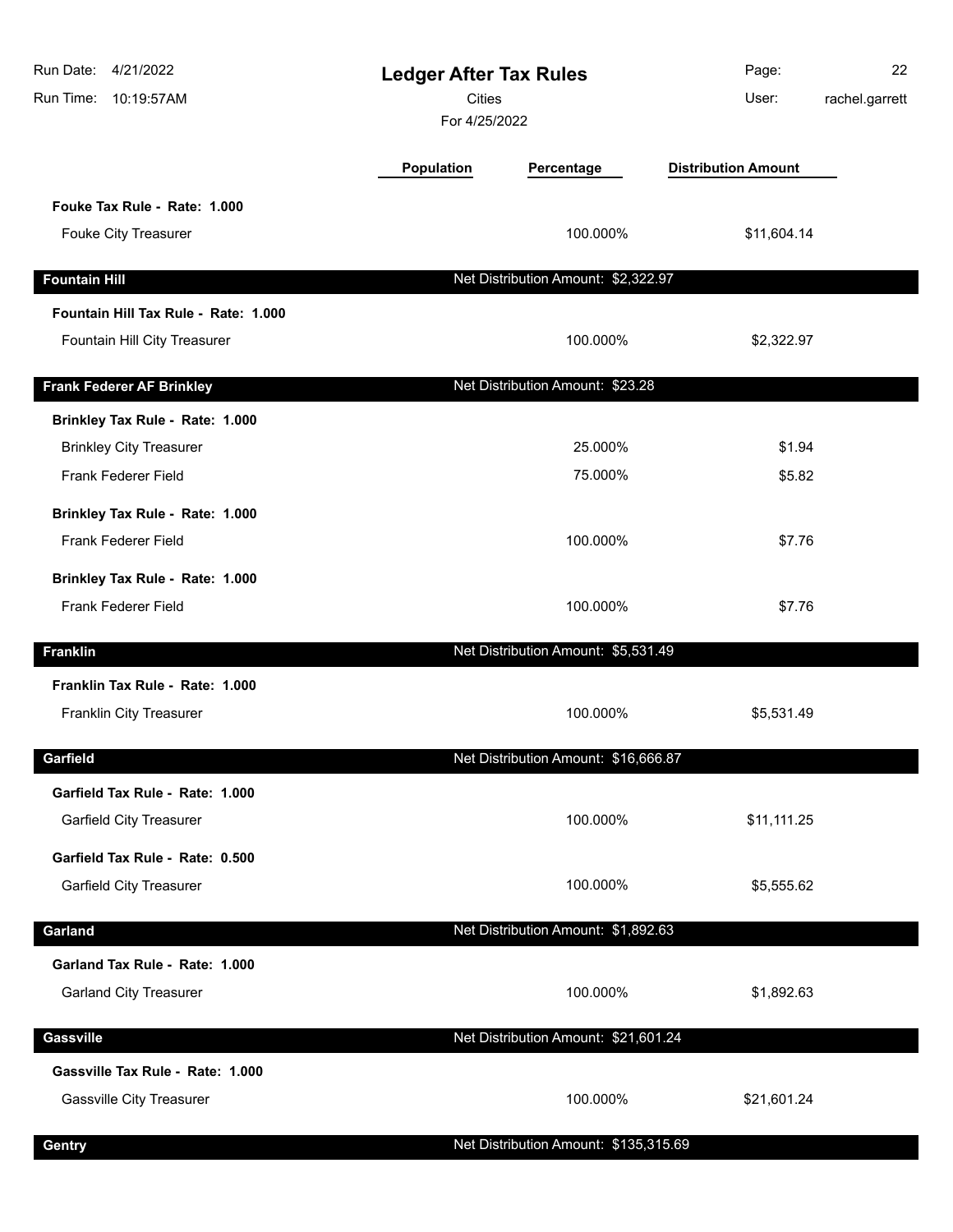**Ledger After Tax Rules** Run Time: 10:19:57AM Run Date: 4/21/2022 For 4/25/2022 **Cities Community Community Community** User: Page: 23 rachel.garrett **Population Percentage Distribution Amount Gentry Tax Rule - Rate: 1.000** Gentry City Treasurer **100.000%** \$67,657.85 **Gentry Tax Rule - Rate: 0.130** Gentry City Treasurer **100.000%** \$8,457.23 **Gentry Tax Rule - Rate: 0.250** Gentry City Treasurer **100.000%** \$16,914.46 **Gentry Tax Rule - Rate: 0.130** Gentry City Treasurer **100.000%** \$8,457.23 **Gentry Tax Rule - Rate: 0.500** Gentry City Treasurer **100.000%** \$33,828.92 **Gilbert Gilbert Net Distribution Amount: \$346.45 Gilbert Tax Rule - Rate: 1.000** Gilbert City Treasurer **6. The State City Treasurer 100.000%** \$346.45 **Gillett Gillett Net Distribution Amount: \$14,740.41 Gillett Tax Rule - Rate: 1.000** Gillett City Treasurer **100.000%** \$4,913.47 **Gillett Tax Rule - Rate: 1.000** Gillett City Treasurer **100.000%** \$4,913.47 **Gilett Tax Rule - Rate: 1.000** Gillett City Treasurer **100.000%** \$4,913.47 **Gillham** Net Distribution Amount: \$9,382.30 **Gillham Tax Rule - Rate: 1.000** Gillham City Treasurer **100.000%** \$3,127.43 **Gillham Tax Rule - Rate: 1.000** Gillham City Treasurer **6.128.127.43 6.127.43 6.127.43** 

**Gillham Tax Rule - Rate: 1.000**

Gillham City Treasurer **100.000%** \$3,127.44

**Gilmore** Net Distribution Amount: \$727.56

**Gilmore Tax Rule - Rate: 1.000**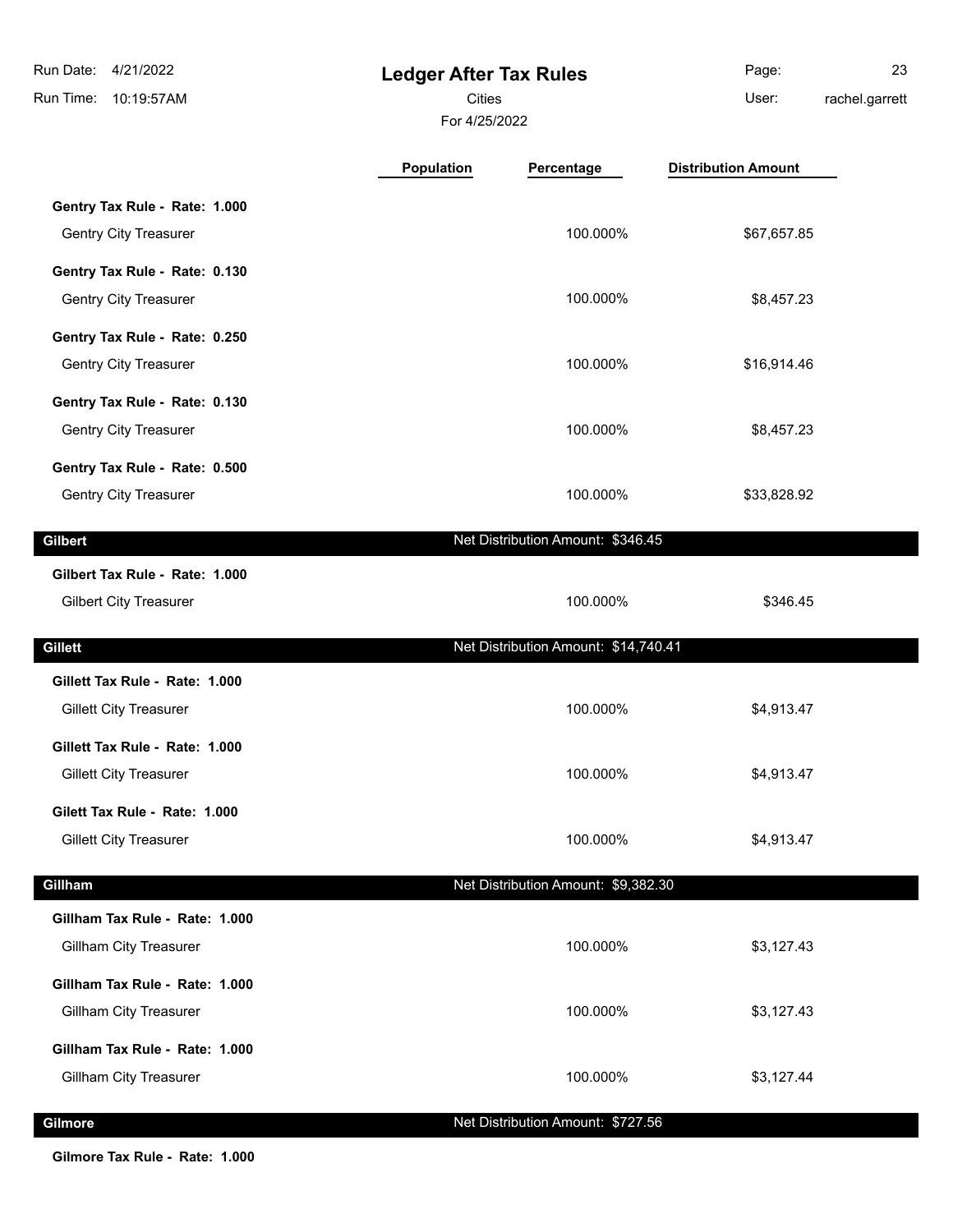| Run Date:<br>4/21/2022<br>Run Time:<br>10:19:57AM | <b>Ledger After Tax Rules</b><br><b>Cities</b><br>For 4/25/2022 |                                       | Page:<br>User:             | 24<br>rachel.garrett |
|---------------------------------------------------|-----------------------------------------------------------------|---------------------------------------|----------------------------|----------------------|
|                                                   | Population                                                      | Percentage                            | <b>Distribution Amount</b> |                      |
| <b>Gilmore City Treasurer</b>                     |                                                                 | 100.000%                              | \$727.56                   |                      |
| Glenwood                                          |                                                                 | Net Distribution Amount: \$106,545.88 |                            |                      |
| Glenwood Tax Rule - Rate: 0.500                   |                                                                 |                                       |                            |                      |
| <b>Glenwood City Treasurer</b>                    |                                                                 | 100.000%                              | \$35,515.29                |                      |
| Glenwood Tax Rule - Rate: 1.000                   |                                                                 |                                       |                            |                      |
| <b>Glenwood City Treasurer</b>                    |                                                                 | 100.000%                              | \$71,030.59                |                      |
| Goshen                                            |                                                                 | Net Distribution Amount: \$32,192.97  |                            |                      |
| Goshen Tax Rule - Rate: 1.000                     |                                                                 |                                       |                            |                      |
| <b>Goshen City Treasurer</b>                      |                                                                 | 100.000%                              | \$16,096.49                |                      |
| Goshen Tax Rule - Rate: 1.000                     |                                                                 |                                       |                            |                      |
| <b>Goshen City Treasurer</b>                      |                                                                 | 100.000%                              | \$16,096.48                |                      |
| <b>Gosnell</b>                                    |                                                                 | Net Distribution Amount: \$19,175.36  |                            |                      |
| Gosnell Tax Rule - Rate: 1.500                    |                                                                 |                                       |                            |                      |
| <b>Gosnell City Treasurer</b>                     |                                                                 | 100.000%                              | \$19,175.36                |                      |
| Gould                                             |                                                                 | Net Distribution Amount: \$18,622.08  |                            |                      |
| Gould Tax Rule - Rate: 1.000                      |                                                                 |                                       |                            |                      |
| <b>Gould City Treasurer</b>                       |                                                                 | 100.000%                              | \$6,207.36                 |                      |
| Gould Tax Rule - Rate: 2.000                      |                                                                 |                                       |                            |                      |
| <b>Gould City Treasurer</b>                       |                                                                 | 100.000%                              | \$12,414.72                |                      |
| Grady                                             |                                                                 | Net Distribution Amount: \$4,169.54   |                            |                      |
| Grady Tax Rule - Rate: 1.000                      |                                                                 |                                       |                            |                      |
| <b>Grady City Treasurer</b>                       |                                                                 | 100.000%                              | \$4,169.54                 |                      |
| Gravette                                          |                                                                 | Net Distribution Amount: \$101,969.22 |                            |                      |
| Gravette Tax Rule - Rate: 1.000                   |                                                                 |                                       |                            |                      |
| <b>Gravette City Treasurer</b>                    |                                                                 | 100.000%                              | \$50,984.61                |                      |
| Gravette Tax Rule - Rate: 0.250                   |                                                                 |                                       |                            |                      |
| <b>Gravette City Treasurer</b>                    |                                                                 | 100.000%                              | \$12,746.15                |                      |
| Gravette Tax Rule - Rate: 0.750                   |                                                                 |                                       |                            |                      |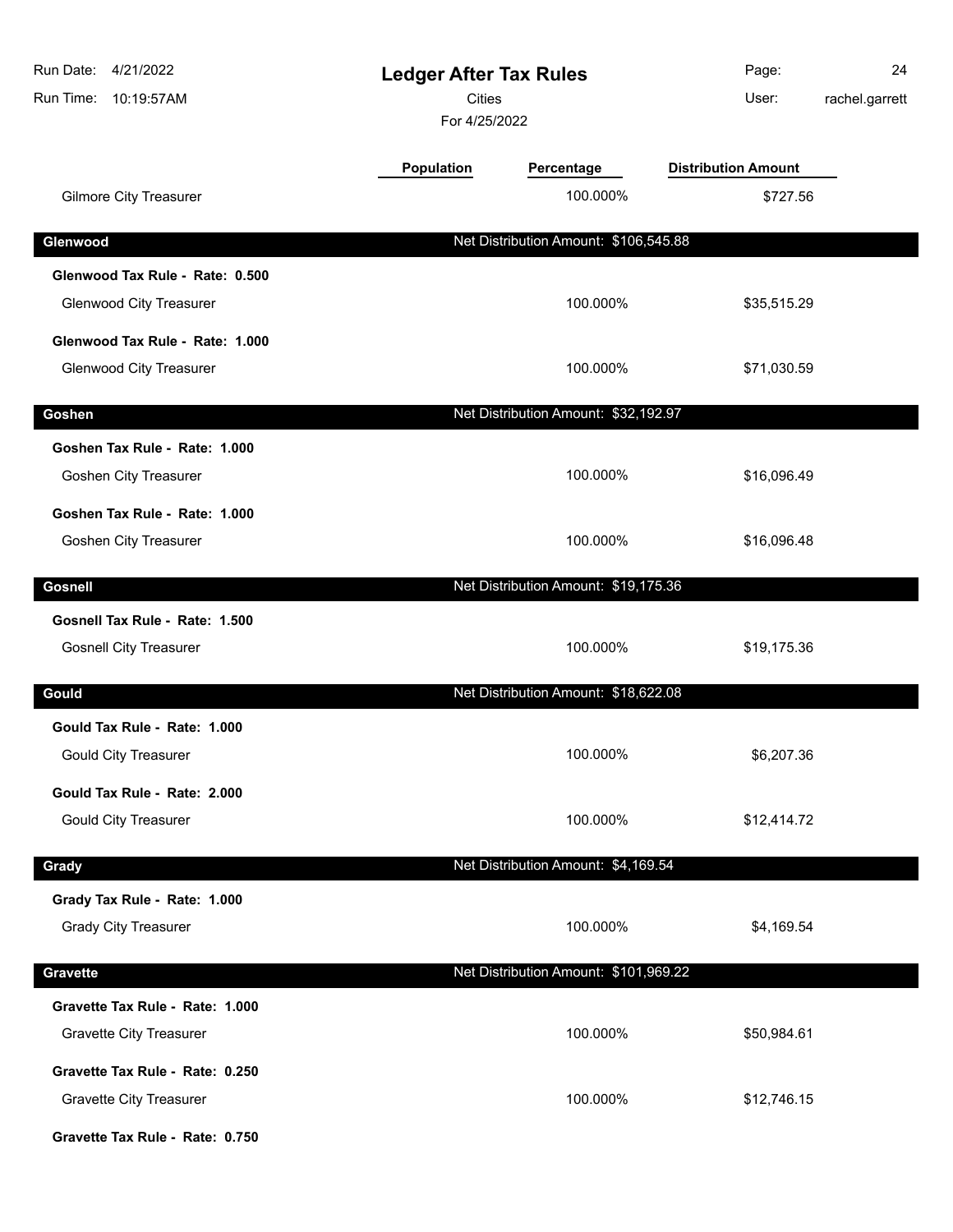| Run Date: 4/21/2022<br>Run Time: 10:19:57AM |            | <b>Ledger After Tax Rules</b><br><b>Cities</b><br>For 4/25/2022 |                            | 25<br>rachel.garrett |
|---------------------------------------------|------------|-----------------------------------------------------------------|----------------------------|----------------------|
|                                             | Population | Percentage                                                      | <b>Distribution Amount</b> |                      |
| <b>Gravette City Treasurer</b>              |            | 100.000%                                                        | \$38,238.46                |                      |
| <b>Green Forest</b>                         |            | Net Distribution Amount: \$118,368.65                           |                            |                      |
| Green Forest Tax Rule - Rate: 1.000         |            |                                                                 |                            |                      |
| Green Forest City Treasurer                 |            | 100.000%                                                        | \$52,608.29                |                      |
| Green Forest Tax Rule - Rate: 1.250         |            |                                                                 |                            |                      |
| <b>Green Forest City Treasurer</b>          |            | 100.000%                                                        | \$65,760.36                |                      |
| Greenbrier                                  |            | Net Distribution Amount: \$303,409.53                           |                            |                      |
| Greenbrier Tax Rule - Rate: 1.000           |            |                                                                 |                            |                      |
| Greenbrier City Treasurer                   |            | 100.000%                                                        | \$121,363.81               |                      |
| Greenbrier Tax Rule - Rate: 1.000           |            |                                                                 |                            |                      |
| <b>Greenbrier City Treasurer</b>            |            | 100.000%                                                        | \$121,363.81               |                      |
| Greenbrier Tax Rule - Rate: 0.130           |            |                                                                 |                            |                      |
| Greenbrier City Treasurer                   |            | 100.000%                                                        | \$15,170.48                |                      |
| Greenbrier Tax Rule - Rate: 0.380           |            |                                                                 |                            |                      |
| <b>Greenbrier City Treasurer</b>            |            | 100.000%                                                        | \$45,511.43                |                      |
|                                             |            |                                                                 |                            |                      |
| Greenland                                   |            | Net Distribution Amount: \$40,593.88                            |                            |                      |
| Greenland Tax Rule - Rate: 1.000            |            |                                                                 |                            |                      |
| <b>Greenland City Treasurer</b>             |            | 100.000%                                                        | \$13,531.29                |                      |
| Greenland Tax Rule - Rate: 1.000            |            |                                                                 |                            |                      |
| <b>Greenland City Treasurer</b>             |            | 100.000%                                                        | \$13,531.29                |                      |
| Greeland Tax Rule - Rate: 1.000             |            |                                                                 |                            |                      |
| <b>Greenland City Treasurer</b>             |            | 100.000%                                                        | \$13,531.30                |                      |
| Greenwood                                   |            | Net Distribution Amount: \$280,835.08                           |                            |                      |
| Greenwood Tax Rule - Rate: 1.000            |            |                                                                 |                            |                      |
| <b>Greenwood City Treasurer</b>             |            | 100.000%                                                        | \$140,417.54               |                      |
| Greenwood Tax Rule - Rate: 0.750            |            |                                                                 |                            |                      |
| <b>Greenwood City Treasurer</b>             |            | 100.000%                                                        | \$105,313.16               |                      |
| Greenwood Tax Rule - Rate: 0.250            |            |                                                                 |                            |                      |
| <b>Greenwood City Treasurer</b>             |            | 100.000%                                                        | \$35,104.38                |                      |
|                                             |            |                                                                 |                            |                      |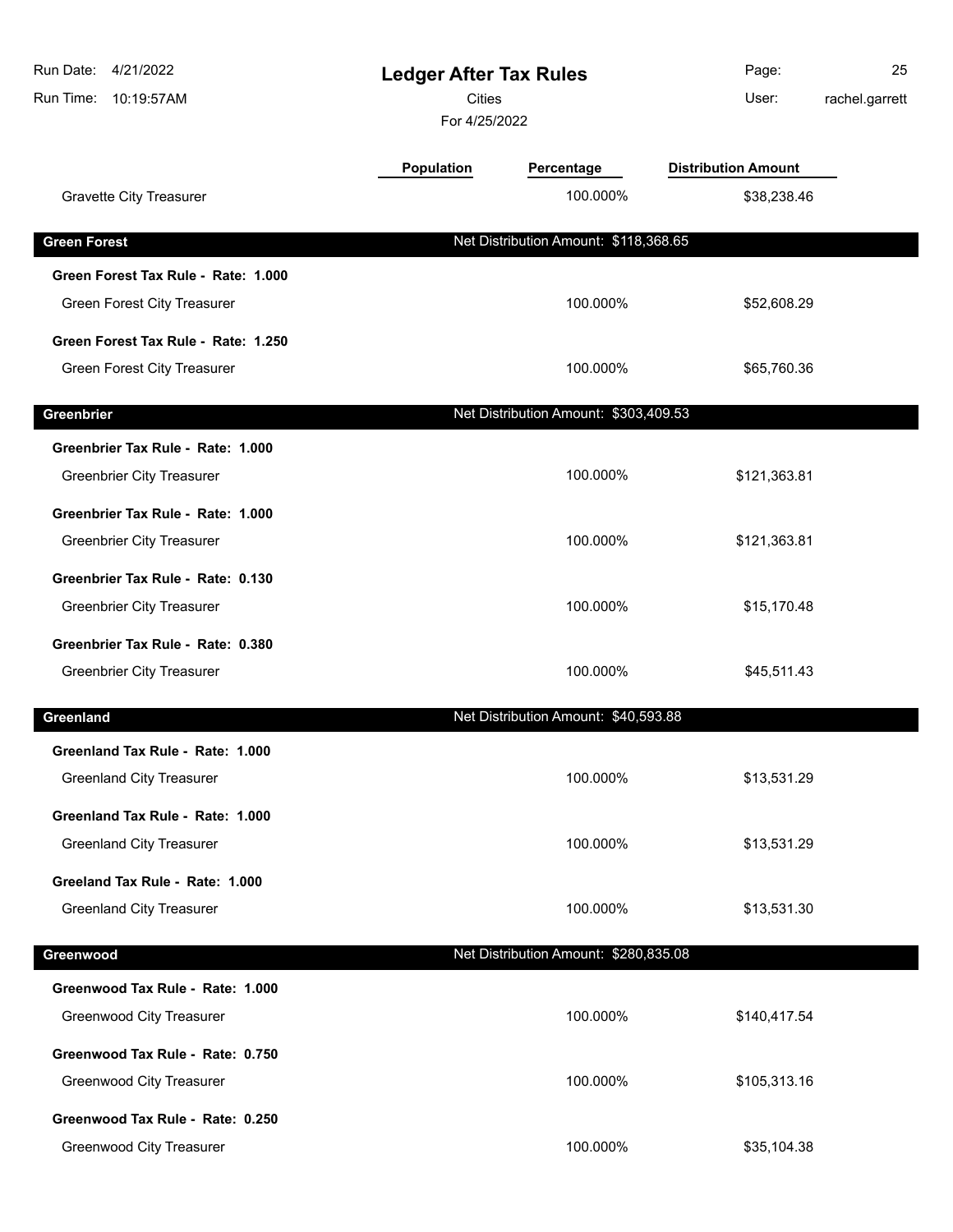| Run Date: 4/21/2022<br>Run Time: 10:19:57AM | <b>Ledger After Tax Rules</b><br><b>Cities</b><br>For 4/25/2022 |                                       | Page:<br>User:             | 26<br>rachel.garrett |
|---------------------------------------------|-----------------------------------------------------------------|---------------------------------------|----------------------------|----------------------|
|                                             | <b>Population</b>                                               | Percentage                            | <b>Distribution Amount</b> |                      |
| <b>Greers Ferry</b>                         |                                                                 | Net Distribution Amount: \$26,483.48  |                            |                      |
| Greers Ferry Tax Rule - Rate: 1.000         |                                                                 |                                       |                            |                      |
| <b>Greers Ferry City Treasurer</b>          |                                                                 | 100.000%                              | \$26,483.48                |                      |
| Guion                                       |                                                                 | Net Distribution Amount: \$7,666.81   |                            |                      |
| Guion Tax Rule - Rate: 1.000                |                                                                 |                                       |                            |                      |
| <b>Guion City Treasurer</b>                 |                                                                 | 100.000%                              | \$7,666.81                 |                      |
| <b>Gum Springs</b>                          |                                                                 | Net Distribution Amount: \$648.20     |                            |                      |
| Gum Springs Tax Rule - Rate: 1.000          |                                                                 |                                       |                            |                      |
| <b>Gum Springs City Treasurer</b>           |                                                                 | 100.000%                              | \$648.20                   |                      |
| Gurdon                                      |                                                                 | Net Distribution Amount: \$31,655.73  |                            |                      |
| Gurdon Tax Rule - Rate: 1.000               |                                                                 |                                       |                            |                      |
| <b>Gurdon City Treasurer</b>                |                                                                 | 100.000%                              | \$21,103.82                |                      |
| Gurdon Tax Rule - Rate: 0.500               |                                                                 |                                       |                            |                      |
| <b>Gurdon City Treasurer</b>                |                                                                 | 100.000%                              | \$10,551.91                |                      |
| Guy                                         |                                                                 | Net Distribution Amount: \$7,696.47   |                            |                      |
| Guy Tax Rule - Rate: 1.000                  |                                                                 |                                       |                            |                      |
| <b>Guy City Treasurer</b>                   |                                                                 | 100.000%                              | \$5,130.98                 |                      |
| Guy Tax Rule - Rate: 0.500                  |                                                                 |                                       |                            |                      |
| <b>Guy City Treasurer</b>                   |                                                                 | 100.000%                              | \$2,565.49                 |                      |
| <b>Hackett</b>                              |                                                                 | Net Distribution Amount: \$9,460.83   |                            |                      |
| Hackett Tax Rule - Rate: 1.000              |                                                                 |                                       |                            |                      |
| <b>Hackett City Treasurer</b>               |                                                                 | 100.000%                              | \$9,460.83                 |                      |
| <b>Hamburg</b>                              |                                                                 | Net Distribution Amount: \$100,015.23 |                            |                      |
| Hamburg Tax Rule - Rate: 1.000              |                                                                 |                                       |                            |                      |
| Hamburg City Treasurer                      |                                                                 | 100.000%                              | \$33,338.41                |                      |
| Hamburg Tax Rule - Rate: 0.500              |                                                                 |                                       |                            |                      |
| Hamburg City Treasurer                      |                                                                 | 100.000%                              | \$16,669.21                |                      |
| Hamburg Tax Rule - Rate: 0.500              |                                                                 |                                       |                            |                      |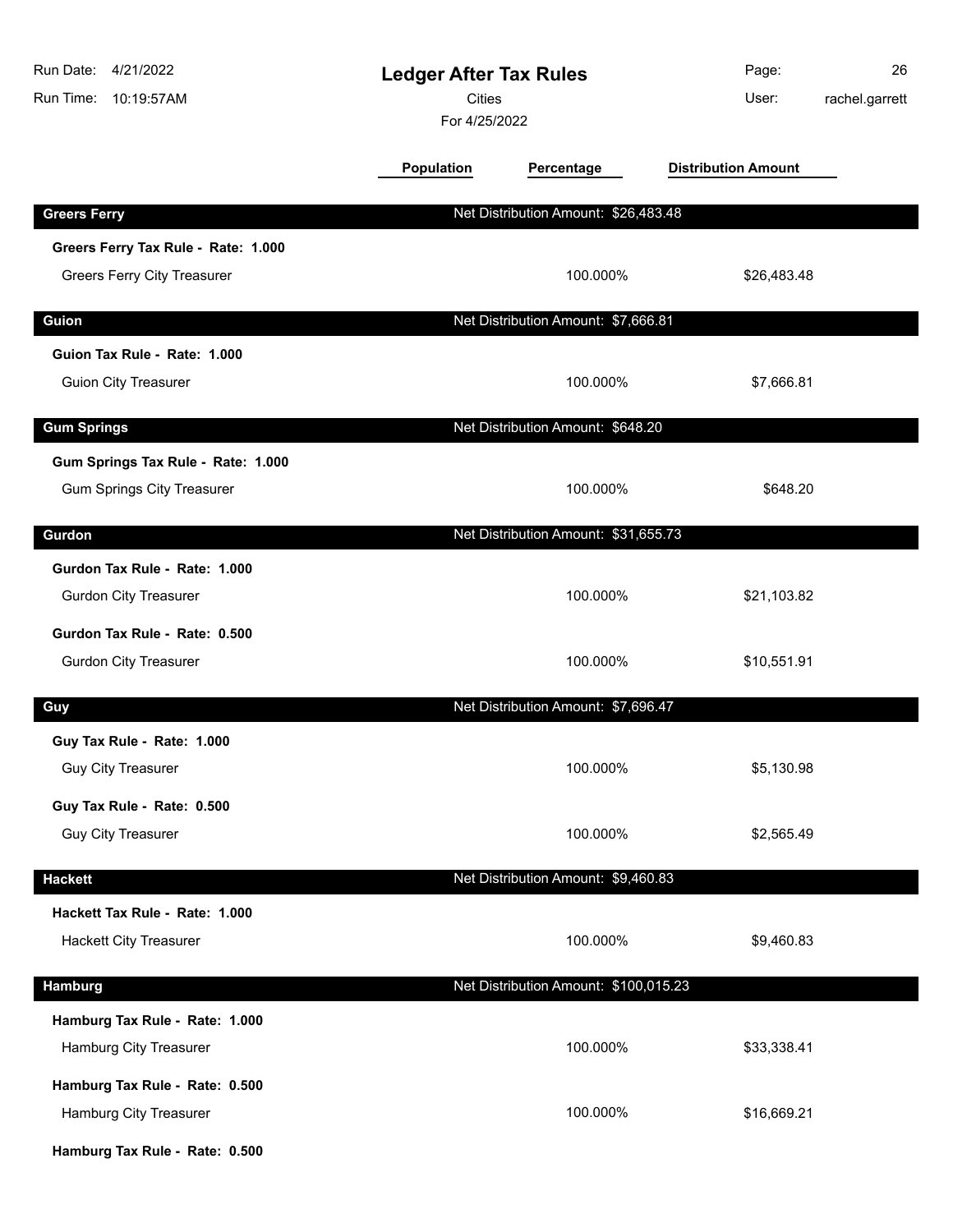| Run Date: 4/21/2022<br>Run Time:<br>10:19:57AM |            | <b>Ledger After Tax Rules</b><br><b>Cities</b><br>For 4/25/2022 |                            | 27<br>rachel.garrett |
|------------------------------------------------|------------|-----------------------------------------------------------------|----------------------------|----------------------|
|                                                | Population | Percentage                                                      | <b>Distribution Amount</b> |                      |
| Hamburg City Treasurer                         |            | 100.000%                                                        | \$16,669.21                |                      |
| Hamburg Tax Rule - Rate: 1.000                 |            |                                                                 |                            |                      |
| Hamburg City Treasurer                         |            | 100.000%                                                        | \$33,338.40                |                      |
| Hampton                                        |            | Net Distribution Amount: \$6,173.27                             |                            |                      |
| Hampton Tax Rule - Rate: 0.500                 |            |                                                                 |                            |                      |
| Hampton City Treasurer                         |            | 100.000%                                                        | \$6,173.27                 |                      |
| <b>Hardy</b>                                   |            | Net Distribution Amount: \$29,070.77                            |                            |                      |
| Hardy Tax Rule - Rate: 1.000                   |            |                                                                 |                            |                      |
| <b>Hardy City Treasurer</b>                    |            | 100.000%                                                        | \$29,070.77                |                      |
| <b>Harrisburg</b>                              |            | Net Distribution Amount: \$80,865.63                            |                            |                      |
| Harrisburg Tax Rule - Rate: 1.000              |            |                                                                 |                            |                      |
| Harrisburg City Treasurer                      |            | 100.000%                                                        | \$40,432.82                |                      |
| Harrisburg Tax Rule - Rate: 1.000              |            |                                                                 |                            |                      |
| Harrisburg City Treasurer                      |            | 100.000%                                                        | \$40,432.81                |                      |
| <b>Harrison</b>                                |            | Net Distribution Amount: \$767,593.10                           |                            |                      |
| Harrison Tax Rule - Rate: 0.250                |            |                                                                 |                            |                      |
| Harrison City Treasurer                        |            | 100.000%                                                        | \$109,656.16               |                      |
| Harrison Tax Rule - Rate: 0.500                |            |                                                                 |                            |                      |
| Harrison City Treasurer                        |            | 100.000%                                                        | \$219,312.31               |                      |
| Harrison Tax Rule - Rate: 0.250                |            |                                                                 |                            |                      |
| Harrison City Treasurer                        |            | 100.000%                                                        | \$109,656.16               |                      |
| Harrison Tax Rule - Rate: 0.250                |            |                                                                 |                            |                      |
| Harrison City Treasurer                        |            | 100.000%                                                        | \$109,656.16               |                      |
| Harrion Tax Rule - Rate: 0.250                 |            |                                                                 |                            |                      |
| Harrison City Treasurer                        |            | 100.000%                                                        | \$109,656.16               |                      |
| Harrison Tax Rule - Rate: 0.250                |            |                                                                 |                            |                      |
| Harrison City Treasurer                        |            | 100.000%                                                        | \$109,656.15               |                      |
|                                                |            |                                                                 |                            |                      |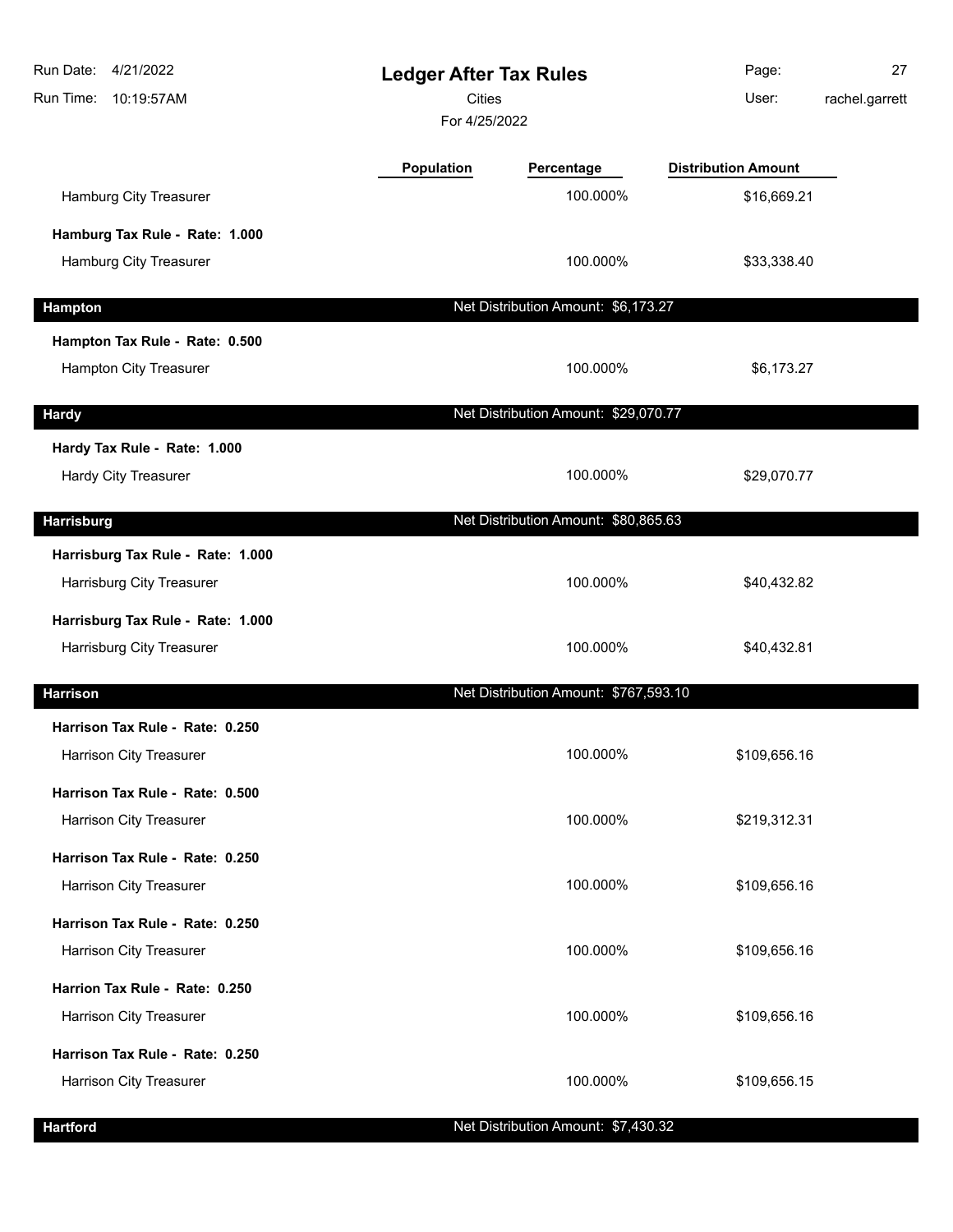| Run Date: 4/21/2022<br>Run Time: 10:19:57AM | <b>Ledger After Tax Rules</b><br><b>Cities</b><br>For 4/25/2022 |                                       | Page:<br>User:             | 28<br>rachel.garrett |
|---------------------------------------------|-----------------------------------------------------------------|---------------------------------------|----------------------------|----------------------|
|                                             | Population                                                      | Percentage                            | <b>Distribution Amount</b> |                      |
| Hartford Tax Rule - Rate: 1.000             |                                                                 |                                       |                            |                      |
| <b>Hartford City Treasurer</b>              |                                                                 | 100.000%                              | \$3,715.16                 |                      |
| Hartford Tax Rule - Rate: 1.000             |                                                                 |                                       |                            |                      |
| <b>Hartford City Treasurer</b>              |                                                                 | 100.000%                              | \$3,715.16                 |                      |
| <b>Haskell</b>                              |                                                                 | Net Distribution Amount: \$53,135.74  |                            |                      |
| Haskell Tax Rule - Rate: 1.000              |                                                                 |                                       |                            |                      |
| <b>Haskell City Treasurer</b>               |                                                                 | 100.000%                              | \$26,567.87                |                      |
| Haskell Tax Rule - Rate: 1.000              |                                                                 |                                       |                            |                      |
| Haskell City Treasurer                      |                                                                 | 75.000%                               | \$19,925.90                |                      |
| <b>Haskell City Treasurer</b>               |                                                                 | 25.000%                               | \$6,641.97                 |                      |
| <b>Hatfield</b>                             |                                                                 | Net Distribution Amount: \$5,956.13   |                            |                      |
| Hatfield Tax Rule - Rate: 1.000             |                                                                 |                                       |                            |                      |
| <b>Hatfield City Treasurer</b>              |                                                                 | 100.000%                              | \$5,956.13                 |                      |
| Havana                                      |                                                                 | Net Distribution Amount: \$4,301.45   |                            |                      |
| Havana Tax Rule - Rate: 1.000               |                                                                 |                                       |                            |                      |
| Havana City Treasurer                       |                                                                 | 100.000%                              | \$4,301.45                 |                      |
| Hazen                                       |                                                                 | Net Distribution Amount: \$74,197.50  |                            |                      |
| Hazen Tax Rule - Rate: 2.000                |                                                                 |                                       |                            |                      |
| <b>Hazen City Treasurer</b>                 |                                                                 | 100.000%                              | \$49,465.00                |                      |
| Hazen Tax Rule - Rate: 1.000                |                                                                 |                                       |                            |                      |
| Hazen City Treasurer                        |                                                                 | 100.000%                              | \$24,732.50                |                      |
| <b>Heber Springs</b>                        |                                                                 | Net Distribution Amount: \$171,900.55 |                            |                      |
| Heber Springs Tax Rule - Rate: 0.630        |                                                                 |                                       |                            |                      |
| Heber Springs City Treasurer                |                                                                 | 100.000%                              | \$107,437.84               |                      |
| Heber Springs Tax Rule - Rate: 0.380        |                                                                 |                                       |                            |                      |
| Heber Springs City Treasurer                |                                                                 | 100.000%                              | \$64,462.71                |                      |
| <b>Hector</b>                               |                                                                 | Net Distribution Amount: \$7,150.19   |                            |                      |

**Hector Tax Rule - Rate: 1.500**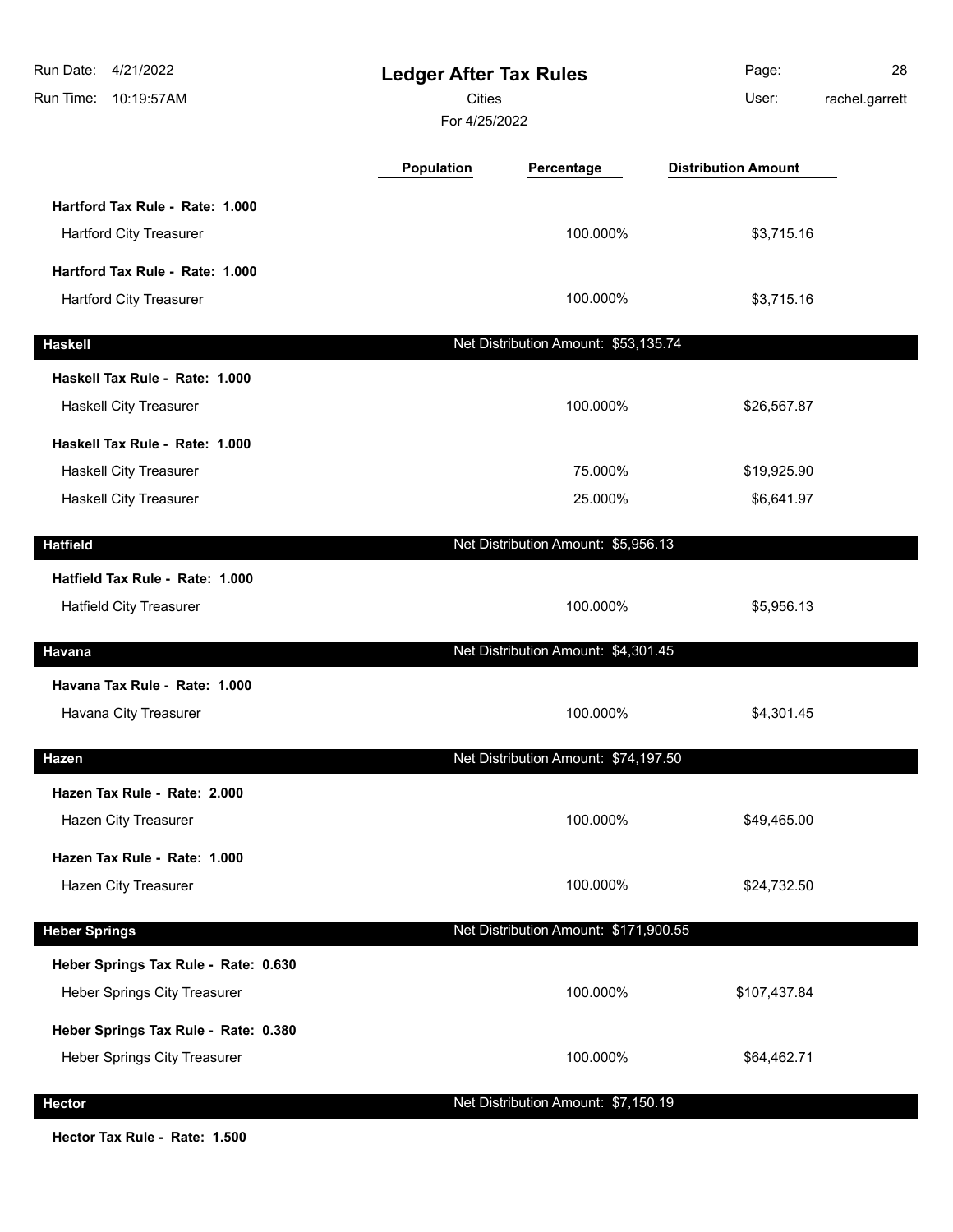| Run Date: 4/21/2022<br>Run Time:<br>10:19:57AM                                          | <b>Ledger After Tax Rules</b><br><b>Cities</b><br>For 4/25/2022 |                                       | Page:<br>User:             | 29<br>rachel.garrett |
|-----------------------------------------------------------------------------------------|-----------------------------------------------------------------|---------------------------------------|----------------------------|----------------------|
|                                                                                         | <b>Population</b>                                               | Percentage                            | <b>Distribution Amount</b> |                      |
| <b>Hector City Treasurer</b>                                                            |                                                                 | 100.000%                              | \$7,150.19                 |                      |
| <b>Helena-West Helena</b>                                                               |                                                                 | Net Distribution Amount: \$291,951.35 |                            |                      |
| Helena-West Helena Tax Rule - Rate: 2.000<br>Helena-West Helena City Treasurer          |                                                                 | 100.000%                              | \$291,951.35               |                      |
| Hermitage                                                                               |                                                                 | Net Distribution Amount: \$15,289.41  |                            |                      |
| Hermitage Tax Rule - Rate: 1.000<br>Hermitage City Treasurer                            |                                                                 | 100.000%                              | \$7,644.71                 |                      |
| Hermitage Tax Rule - Rate: 1.000<br>Hermitage City Treasurer                            |                                                                 | 100.000%                              | \$7,644.70                 |                      |
| Higginson                                                                               |                                                                 | Net Distribution Amount: \$1,690.98   |                            |                      |
| Higginson Tax Rule - Rate: 0.500<br><b>Higginson City Treasurer</b>                     |                                                                 | 100.000%                              | \$845.49                   |                      |
| Higginson Tax Rule - Rate: 0.500<br><b>Higginson City Treasurer</b>                     |                                                                 | 100.000%                              | \$845.49                   |                      |
| <b>Highfill</b>                                                                         |                                                                 | Net Distribution Amount: \$50,362.34  |                            |                      |
| Highfill Tax Rule - Rate: 1.000<br><b>Highfill City Treasurer</b>                       |                                                                 | 100.000%                              | \$25,181.17                |                      |
| Highfill Tax Rule - Rate: 1.000<br><b>Highfill City Treasurer</b>                       |                                                                 | 100.000%                              | \$25,181.17                |                      |
| <b>Highfill Special Aviation</b>                                                        |                                                                 | Net Distribution Amount: \$19,965.16  |                            |                      |
| Highfill Special Aviation Tax Rule - Rate: 2.000<br>Northwest Arkansas Regional Airport |                                                                 | 100.000%                              | \$19,965.16                |                      |
| <b>Highland</b>                                                                         |                                                                 | Net Distribution Amount: \$31,085.49  |                            |                      |
| Highland Tax Rule - Rate: 1.000<br><b>Highland City Treasurer</b>                       |                                                                 | 100.000%                              | \$20,723.66                |                      |
| Highland Tax Rule - Rate: 0.500<br><b>Highland City Treasurer</b>                       |                                                                 | 100.000%                              | \$10,361.83                |                      |
| <b>Holly Grove</b>                                                                      |                                                                 | Net Distribution Amount: \$11,629.93  |                            |                      |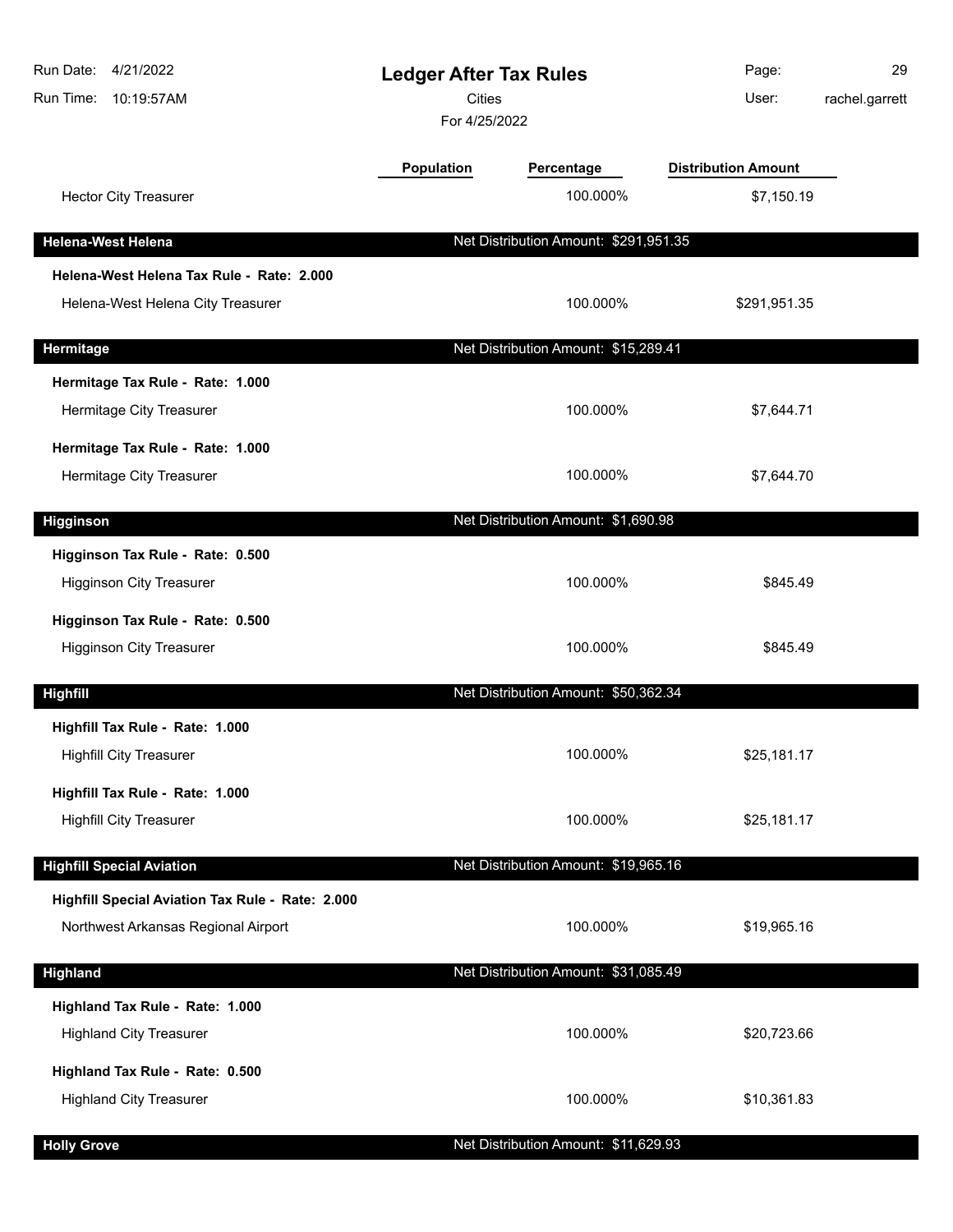| Run Date: 4/21/2022<br>Run Time: 10:19:57AM                      |                   | <b>Ledger After Tax Rules</b><br><b>Cities</b><br>For 4/25/2022 |                            | 30<br>rachel.garrett |
|------------------------------------------------------------------|-------------------|-----------------------------------------------------------------|----------------------------|----------------------|
|                                                                  | <b>Population</b> | Percentage                                                      | <b>Distribution Amount</b> |                      |
| Holly Grove Tax Rule - Rate: 1.000<br>Holly Grove City Treasurer |                   | 100.000%                                                        | \$3,876.64                 |                      |
|                                                                  |                   |                                                                 |                            |                      |
| Holly Grove Tax Rule - Rate: 1.000                               |                   | 100.000%                                                        |                            |                      |
| Holly Grove City Treasurer                                       |                   |                                                                 | \$3,876.64                 |                      |
| Holly Grove Tax Rule - Rate: 1.000                               |                   |                                                                 |                            |                      |
| Holly Grove City Treasurer                                       |                   | 100.000%                                                        | \$3,876.65                 |                      |
| <b>Hope</b>                                                      |                   | Net Distribution Amount: \$212,641.88                           |                            |                      |
| Hope Tax Rule - Rate: 1.000                                      |                   |                                                                 |                            |                      |
| Hope City Treasurer                                              |                   | 100.000%                                                        | \$212,641.88               |                      |
|                                                                  |                   |                                                                 |                            |                      |
| Horatio                                                          |                   | Net Distribution Amount: \$10,233.03                            |                            |                      |
| Horatio City Tax - Rate: 1.000                                   |                   |                                                                 |                            |                      |
| Horatio City Treasurer                                           |                   | 100.000%                                                        | \$10,233.03                |                      |
| <b>Horseshoe Bend</b>                                            |                   | Net Distribution Amount: \$33,348.43                            |                            |                      |
| Horseshoe Bend Tax Rule - Rate: 1.000                            |                   |                                                                 |                            |                      |
| Horseshoe Bend City Treasurer                                    |                   | 100.000%                                                        | \$16,674.22                |                      |
| Horseshoe Bend Tax Rule - Rate: 1.000                            |                   |                                                                 |                            |                      |
| Horseshoe Bend City Treasurer                                    |                   | 100.000%                                                        | \$16,674.21                |                      |
|                                                                  |                   |                                                                 |                            |                      |
| <b>Hot Springs</b>                                               |                   | Net Distribution Amount: \$2,000,578.97                         |                            |                      |
| Hot Springs Tax Rule - Rate: 1.000                               |                   |                                                                 |                            |                      |
| Hot Springs City Treasurer                                       |                   | 100.000%                                                        | \$1,333,719.31             |                      |
| Hot Springs Tax Rule - Rate: 0.500                               |                   |                                                                 |                            |                      |
| Hot Springs City Treasurer                                       |                   | 100.000%                                                        | \$666,859.66               |                      |
| <b>Hot Springs AF City</b>                                       |                   | Net Distribution Amount: \$1,514.43                             |                            |                      |
| Hot Springs Tax Rule - Rate: 1.000                               |                   |                                                                 |                            |                      |
| Hot Springs Memorial Airport                                     |                   | 100.000%                                                        | \$1,009.62                 |                      |
|                                                                  |                   |                                                                 |                            |                      |
| Hot Springs Tax Rule - Rate: 0.500                               |                   |                                                                 |                            |                      |
| Hot Springs Memorial Airport                                     |                   | 100.000%                                                        | \$504.81                   |                      |
| <b>Hoxie</b>                                                     |                   | Net Distribution Amount: \$23,097.22                            |                            |                      |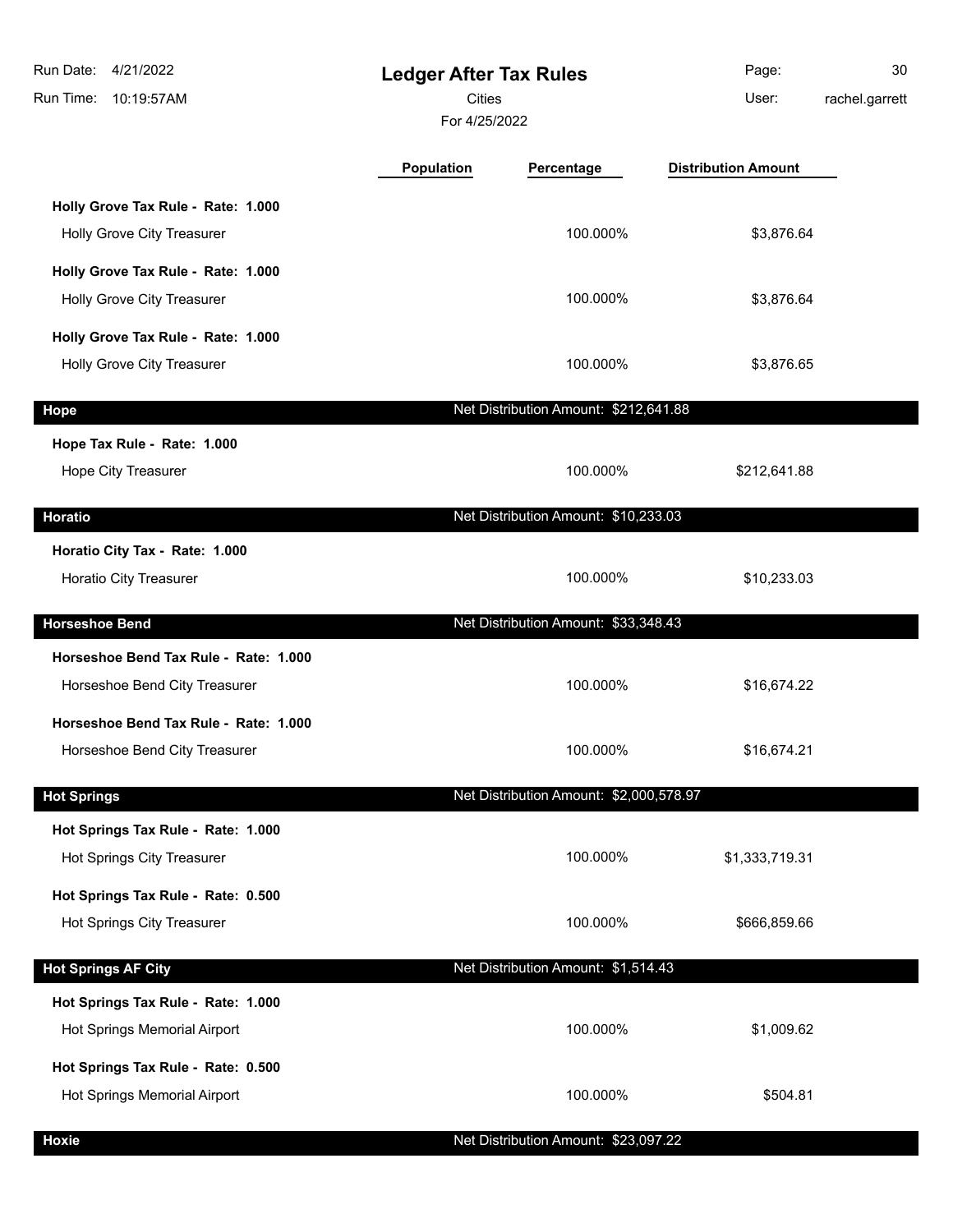| Run Date: 4/21/2022<br>Run Time: 10:19:57AM                       | <b>Ledger After Tax Rules</b><br><b>Cities</b><br>For 4/25/2022 |                                       | Page:<br>User:             | 31<br>rachel.garrett |
|-------------------------------------------------------------------|-----------------------------------------------------------------|---------------------------------------|----------------------------|----------------------|
|                                                                   | <b>Population</b>                                               | Percentage                            | <b>Distribution Amount</b> |                      |
| Hoxie Tax Rule - Rate: 1.000<br><b>Hoxie City Treasurer</b>       |                                                                 | 100.000%                              | \$23,097.22                |                      |
| <b>Hughes</b>                                                     |                                                                 | Net Distribution Amount: \$6,602.79   |                            |                      |
| Hughes Tax Rule - Rate: 1.000<br><b>Hughes City Treasurer</b>     |                                                                 | 100.000%                              | \$6,602.79                 |                      |
| <b>Humphrey</b>                                                   |                                                                 | Net Distribution Amount: \$2,926.46   |                            |                      |
| Humphrey Tax Rule - Rate: 1.000<br>Humphrey City Treasurer        |                                                                 | 100.000%                              | \$2,926.46                 |                      |
| <b>Huntington</b>                                                 |                                                                 | Net Distribution Amount: \$5,070.93   |                            |                      |
| Huntington Tax Rule - Rate: 1.000<br>Huntington City Treasurer    |                                                                 | 100.000%                              | \$3,380.62                 |                      |
| Huntington Tax Rule - Rate: 0.500<br>Huntington City Treasurer    |                                                                 | 100.000%                              | \$1,690.31                 |                      |
| <b>Huntsville</b>                                                 |                                                                 | Net Distribution Amount: \$178,875.25 |                            |                      |
| Huntsville Tax Rule - Rate: 1.000<br>Huntsville City Treasurer    |                                                                 | 100.000%                              | \$89,437.63                |                      |
| Huntsville Tax Rule - Rate: 1.000<br>Huntsville City Treasurer    |                                                                 | 100.000%                              | \$89,437.62                |                      |
| <b>Huntsville AF City</b>                                         |                                                                 | Net Distribution Amount: \$20.37      |                            |                      |
| Huntsville Tax Rule - Rate: 1.000<br>Huntsville Municipal Airport |                                                                 | 100.000%                              | \$10.19                    |                      |
| Huntsville Tax Rule - Rate: 1.000<br>Huntsville Municipal Airport |                                                                 | 100.000%                              | \$10.18                    |                      |
| Imboden                                                           |                                                                 | Net Distribution Amount: \$10,079.96  |                            |                      |
| Imboden Tax Rule - Rate: 1.000<br>Imboden City Treasurer          |                                                                 | 100.000%                              | \$10,079.96                |                      |
| Jacksonville                                                      |                                                                 | Net Distribution Amount: \$852,095.51 |                            |                      |

**Jacksonville Tax Rule - Rate: 1.000**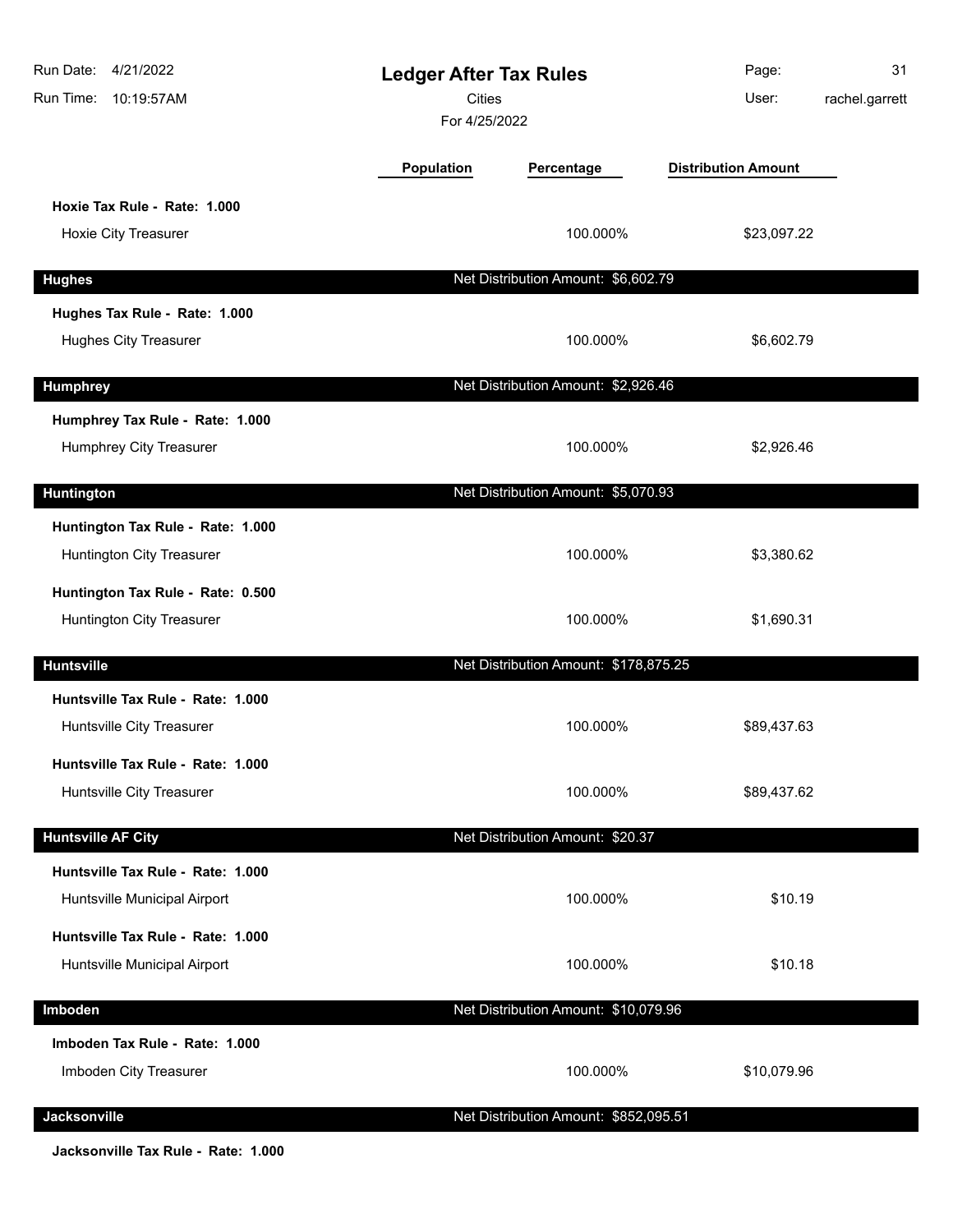| Run Date:<br>4/21/2022<br>Run Time:<br>10:19:57AM | <b>Ledger After Tax Rules</b><br><b>Cities</b><br>For 4/25/2022 |                                         | Page:<br>User:             | 32<br>rachel.garrett |
|---------------------------------------------------|-----------------------------------------------------------------|-----------------------------------------|----------------------------|----------------------|
|                                                   | <b>Population</b>                                               | Percentage                              | <b>Distribution Amount</b> |                      |
| Jacksonville City Treasurer                       |                                                                 | 100.000%                                | \$426,047.76               |                      |
| Jacksonville Tax Rule - Rate: 1.000               |                                                                 |                                         |                            |                      |
| Jacksonville City Treasurer                       |                                                                 | 100.000%                                | \$426,047.75               |                      |
| Jasper                                            |                                                                 | Net Distribution Amount: \$35,977.11    |                            |                      |
| Jasper Tax Rule - Rate: 1.000                     |                                                                 |                                         |                            |                      |
| Jasper City Treasurer                             |                                                                 | 100.000%                                | \$17,988.56                |                      |
| Jasper Tax Rule - Rate: 1.000                     |                                                                 |                                         |                            |                      |
| Jasper City Treasurer                             |                                                                 | 100.000%                                | \$17,988.55                |                      |
| <b>Jennette</b>                                   |                                                                 | Net Distribution Amount: \$289.11       |                            |                      |
| Jennette Tax Rule - Rate: 1.000                   |                                                                 |                                         |                            |                      |
| Jennette City Treasurer                           |                                                                 | 100.000%                                | \$289.11                   |                      |
| Johnson                                           |                                                                 | Net Distribution Amount: \$132,630.50   |                            |                      |
| Johnson Tax Rule - Rate: 1.000                    |                                                                 |                                         |                            |                      |
| Johnson City Treasurer                            |                                                                 | 100.000%                                | \$44,210.17                |                      |
| Johnson Tax Rule - Rate: 1.000                    |                                                                 |                                         |                            |                      |
| Johnson City Treasurer                            |                                                                 | 100.000%                                | \$44,210.17                |                      |
| Johnson Tax Rule - Rate: 1.000                    |                                                                 |                                         |                            |                      |
| Johnson City Treasurer                            |                                                                 | 100.000%                                | \$44,210.16                |                      |
| Joiner                                            |                                                                 | Net Distribution Amount: \$3,581.57     |                            |                      |
| Joiner Tax Rule - Rate: 1.250                     |                                                                 |                                         |                            |                      |
| Joiner City Treasurer                             |                                                                 | 100.000%                                | \$3,581.57                 |                      |
| Jonesboro                                         |                                                                 | Net Distribution Amount: \$1,888,135.01 |                            |                      |
| Jonesboro Tax Rule - Rate: 1.000                  |                                                                 |                                         |                            |                      |
| Jonesboro City Treasurer                          |                                                                 | 100.000%                                | \$1,888,135.01             |                      |
| <b>Jonesboro AF City</b>                          |                                                                 | Net Distribution Amount: \$1,981.09     |                            |                      |
| Jonesboro Tax Rule - Rate: 1.000                  |                                                                 |                                         |                            |                      |
| Jonesboro Municipal Airport                       |                                                                 | 100.000%                                | \$1,981.09                 |                      |
| Judsonia                                          |                                                                 | Net Distribution Amount: \$14,408.79    |                            |                      |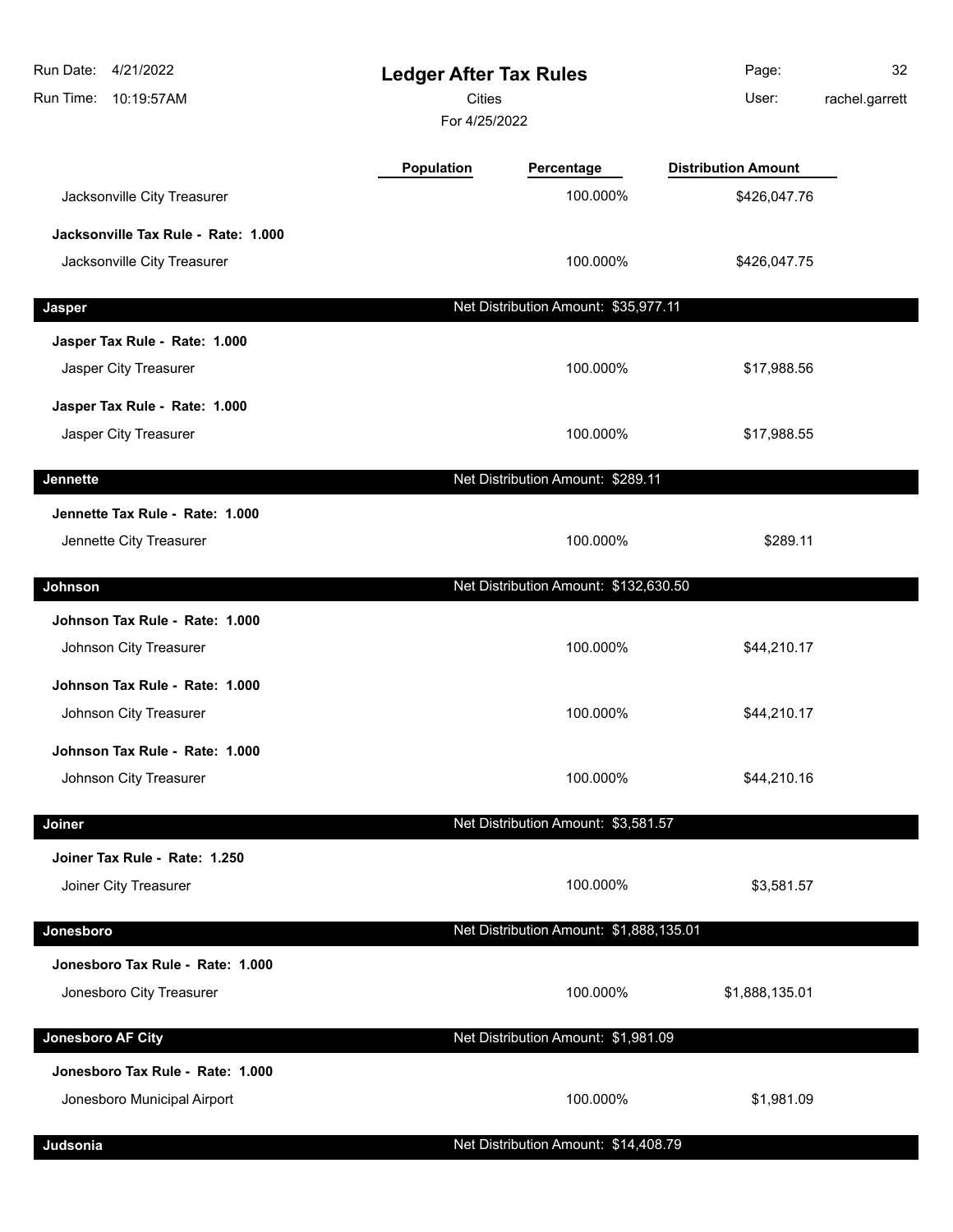| Run Date: 4/21/2022<br>Run Time: 10:19:57AM | <b>Ledger After Tax Rules</b><br><b>Cities</b><br>For 4/25/2022 |                                      | Page:<br>User:             | 33<br>rachel.garrett |
|---------------------------------------------|-----------------------------------------------------------------|--------------------------------------|----------------------------|----------------------|
|                                             | <b>Population</b>                                               | Percentage                           | <b>Distribution Amount</b> |                      |
| Judsonia Tax Rule - Rate: 1.000             |                                                                 |                                      |                            |                      |
| Judsonia City Treasurer                     |                                                                 | 100.000%                             | \$14,408.79                |                      |
| <b>Junction City</b>                        |                                                                 | Net Distribution Amount: \$6,453.50  |                            |                      |
| Junction City Tax Rule - Rate: 1.000        |                                                                 |                                      |                            |                      |
| Junction City Treasurer                     |                                                                 | 100.000%                             | \$6,453.50                 |                      |
| <b>Keiser</b>                               |                                                                 | Net Distribution Amount: \$5,302.94  |                            |                      |
| Keiser Tax Rule - Rate: 2.000               |                                                                 |                                      |                            |                      |
| Keiser City Treasurer                       |                                                                 | 50.000%                              | \$2,651.47                 |                      |
| Keiser City Treasurer                       |                                                                 | 50.000%                              | \$2,651.47                 |                      |
| Keo                                         |                                                                 | Net Distribution Amount: \$1,611.37  |                            |                      |
| Keo Tax Rule - Rate: 1.000                  |                                                                 |                                      |                            |                      |
| Keo City Treasurer                          |                                                                 | 100.000%                             | \$1,611.37                 |                      |
| <b>Kibler</b>                               |                                                                 | Net Distribution Amount: \$6,143.25  |                            |                      |
| Kibler Tax Rule - Rate: 1.000               |                                                                 |                                      |                            |                      |
| Kibler City Treasurer                       |                                                                 | 100.000%                             | \$6,143.25                 |                      |
| Kingsland                                   |                                                                 | Net Distribution Amount: \$3,323.06  |                            |                      |
| Kingsland Tax Rule - Rate: 1.000            |                                                                 |                                      |                            |                      |
| Kingsland City Treasurer                    |                                                                 | 100.000%                             | \$3,323.06                 |                      |
| Kirk Field AF Paragould                     |                                                                 | Net Distribution Amount: \$57.24     |                            |                      |
| Paragould Tax Rule - Rate: 0.500            |                                                                 |                                      |                            |                      |
| Kirk Field Airport                          |                                                                 | 100.000%                             | \$38.16                    |                      |
| Paragould Tax Rule - Rate: 0.250            |                                                                 |                                      |                            |                      |
| Kirk Field Airport                          |                                                                 | 100.000%                             | \$19.08                    |                      |
| <b>Lake City</b>                            |                                                                 | Net Distribution Amount: \$15,355.23 |                            |                      |
| Lake City Tax Rule - Rate: 1.000            |                                                                 |                                      |                            |                      |
| Lake City Treasurer                         |                                                                 | 100.000%                             | \$15,355.23                |                      |
| <b>Lake Village</b>                         |                                                                 | Net Distribution Amount: \$80,883.26 |                            |                      |

**Lake Village Tax Rule - Rate: 1.000**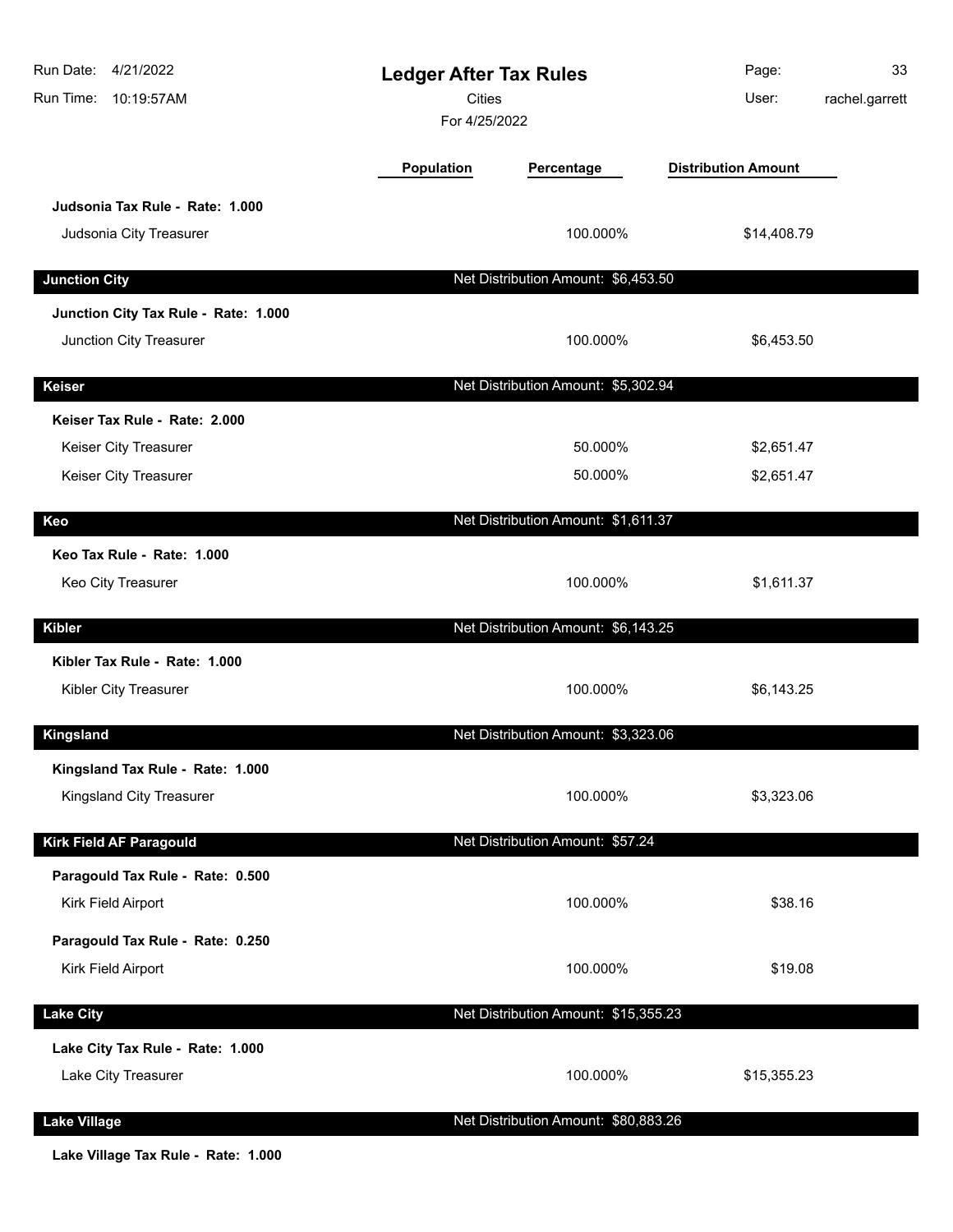| Run Date:<br>4/21/2022<br>Run Time: 10:19:57AM | <b>Ledger After Tax Rules</b><br><b>Cities</b><br>For 4/25/2022 |                                      | Page:<br>User:             | 34<br>rachel.garrett |
|------------------------------------------------|-----------------------------------------------------------------|--------------------------------------|----------------------------|----------------------|
|                                                | Population                                                      | Percentage                           | <b>Distribution Amount</b> |                      |
| Lake Village City Treasurer                    |                                                                 | 100.000%                             | \$40,441.63                |                      |
| Lake Village Tax Rule - Rate: 1.000            |                                                                 |                                      |                            |                      |
| Lake Village City Treasurer                    |                                                                 | 100.000%                             | \$40,441.63                |                      |
| Lakeview                                       |                                                                 | Net Distribution Amount: \$7,708.91  |                            |                      |
| Lakeview Tax Rule - Rate: 1.000                |                                                                 |                                      |                            |                      |
| Lakeview City Treasurer                        |                                                                 | 100.000%                             | \$7,708.91                 |                      |
| Lamar                                          |                                                                 | Net Distribution Amount: \$24,954.26 |                            |                      |
| Lamar Tax Rule - Rate: 1.000                   |                                                                 |                                      |                            |                      |
| Lamar City Treasurer                           |                                                                 | 100.000%                             | \$12,477.13                |                      |
| Lamar Tax Rule - Rate: 1.000                   |                                                                 |                                      |                            |                      |
| Lamar City Treasurer                           |                                                                 | 100.000%                             | \$12,477.13                |                      |
| Leachville                                     |                                                                 | Net Distribution Amount: \$15,077.39 |                            |                      |
| Leachville Tax Rule - Rate: 0.250              |                                                                 |                                      |                            |                      |
| Leachville City Treasurer                      |                                                                 | 100.000%                             | \$3,769.35                 |                      |
| Leachville Tax Rule - Rate: 0.250              |                                                                 |                                      |                            |                      |
| Leachville City Treasurer                      |                                                                 | 100.000%                             | \$3,769.35                 |                      |
| Leachville Tax Rule - Rate: 0.500              |                                                                 |                                      |                            |                      |
| Leachville City Treasurer                      |                                                                 | 100.000%                             | \$7,538.69                 |                      |
| <b>Lead Hill</b>                               |                                                                 | Net Distribution Amount: \$7,088.64  |                            |                      |
| Lead Hill Tax Rule - Rate: 1.000               |                                                                 |                                      |                            |                      |
| Lead Hill City Treasurer                       |                                                                 | 100.000%                             | \$7,088.64                 |                      |
| Lepanto                                        |                                                                 | Net Distribution Amount: \$38,130.42 |                            |                      |
| Lepanto Tax Rule - Rate: 0.500                 |                                                                 |                                      |                            |                      |
| Lepanto City Treasurer                         |                                                                 | 100.000%                             | \$8,473.43                 |                      |
| Lepanto Tax Rule - Rate: 0.750                 |                                                                 |                                      |                            |                      |
| Lepanto City Treasurer                         |                                                                 | 100.000%                             | \$12,710.14                |                      |
| Lepanto Tax Rule - Rate: 0.500                 |                                                                 |                                      |                            |                      |
|                                                |                                                                 | 100.000%                             | \$8,473.43                 |                      |
| Lepanto City Treasurer                         |                                                                 | 50.000%                              | \$4,236.72                 |                      |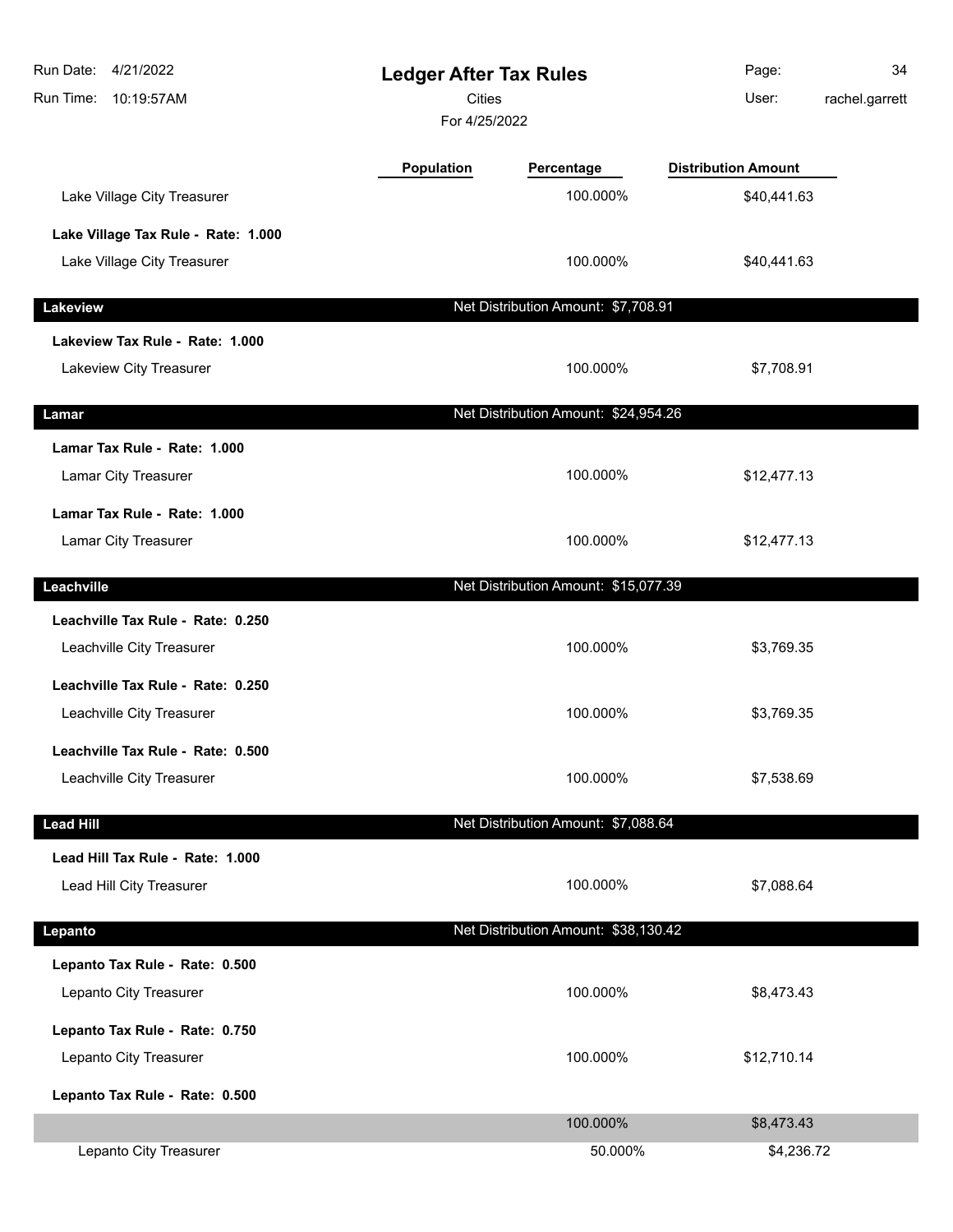| Run Date: 4/21/2022<br>Run Time:<br>10:19:57AM                     | <b>Ledger After Tax Rules</b><br><b>Cities</b><br>For 4/25/2022 |                                         | Page:<br>User:             | 35<br>rachel.garrett |
|--------------------------------------------------------------------|-----------------------------------------------------------------|-----------------------------------------|----------------------------|----------------------|
|                                                                    | <b>Population</b>                                               | Percentage                              | <b>Distribution Amount</b> |                      |
| Lepanto City Treasurer                                             |                                                                 | 50.000%                                 | \$4,236.71                 |                      |
| Lepanto Tax Rule - Rate: 0.500                                     |                                                                 |                                         |                            |                      |
| Lepanto City Treasurer                                             |                                                                 | 100.000%                                | \$8,473.42                 |                      |
| Leslie                                                             |                                                                 | Net Distribution Amount: \$6,918.93     |                            |                      |
| Leslie Tax Rule - Rate: 1.000                                      |                                                                 |                                         |                            |                      |
| Leslie City Treasurer                                              |                                                                 | 100.000%                                | \$6,918.93                 |                      |
| Lewisville                                                         |                                                                 | Net Distribution Amount: \$11,967.08    |                            |                      |
| Lewisville Tax Rule - Rate: 1.000                                  |                                                                 |                                         |                            |                      |
| Lewisville City Treasurer                                          |                                                                 | 100.000%                                | \$11,967.08                |                      |
| Lincoln                                                            |                                                                 | Net Distribution Amount: \$85,828.59    |                            |                      |
| Lincoln Tax Rule - Rate: 1.000                                     |                                                                 |                                         |                            |                      |
| <b>Lincoln City Treasurer</b>                                      |                                                                 | 100.000%                                | \$28,609.53                |                      |
| Lincoln Tax Rule - Rate: 0.380<br>Lincoln City Treasurer           |                                                                 | 100.000%                                | \$10,728.57                |                      |
| Lincoln Tax Rule - Rate: 0.630<br><b>Lincoln City Treasurer</b>    |                                                                 | 100.000%                                | \$17,880.96                |                      |
| Lincoln Tax Rule - Rate: 1.000                                     |                                                                 |                                         |                            |                      |
| <b>Lincoln City Treasurer</b>                                      |                                                                 | 100.000%                                | \$28,609.53                |                      |
| <b>Little Flock</b>                                                |                                                                 | Net Distribution Amount: \$17,408.59    |                            |                      |
| Little Flock Tax Rule - Rate: 0.500<br>Little Flock City Treasurer |                                                                 | 100.000%                                | \$8,704.30                 |                      |
| Little Flock Tax Rule - Rate: 0.500<br>Little Flock City Treasurer |                                                                 | 100.000%                                | \$8,704.29                 |                      |
| <b>Little Rock</b>                                                 |                                                                 | Net Distribution Amount: \$5,292,613.93 |                            |                      |
| Little Rock Tax Rule - Rate: 0.500<br>Little Rock City Treasurer   |                                                                 | 100.000%                                | \$2,352,272.86             |                      |
| Little Rock Tax Rule - Rate: 0.630<br>Little Rock City Treasurer   |                                                                 | 100.000%                                | \$2,940,341.07             |                      |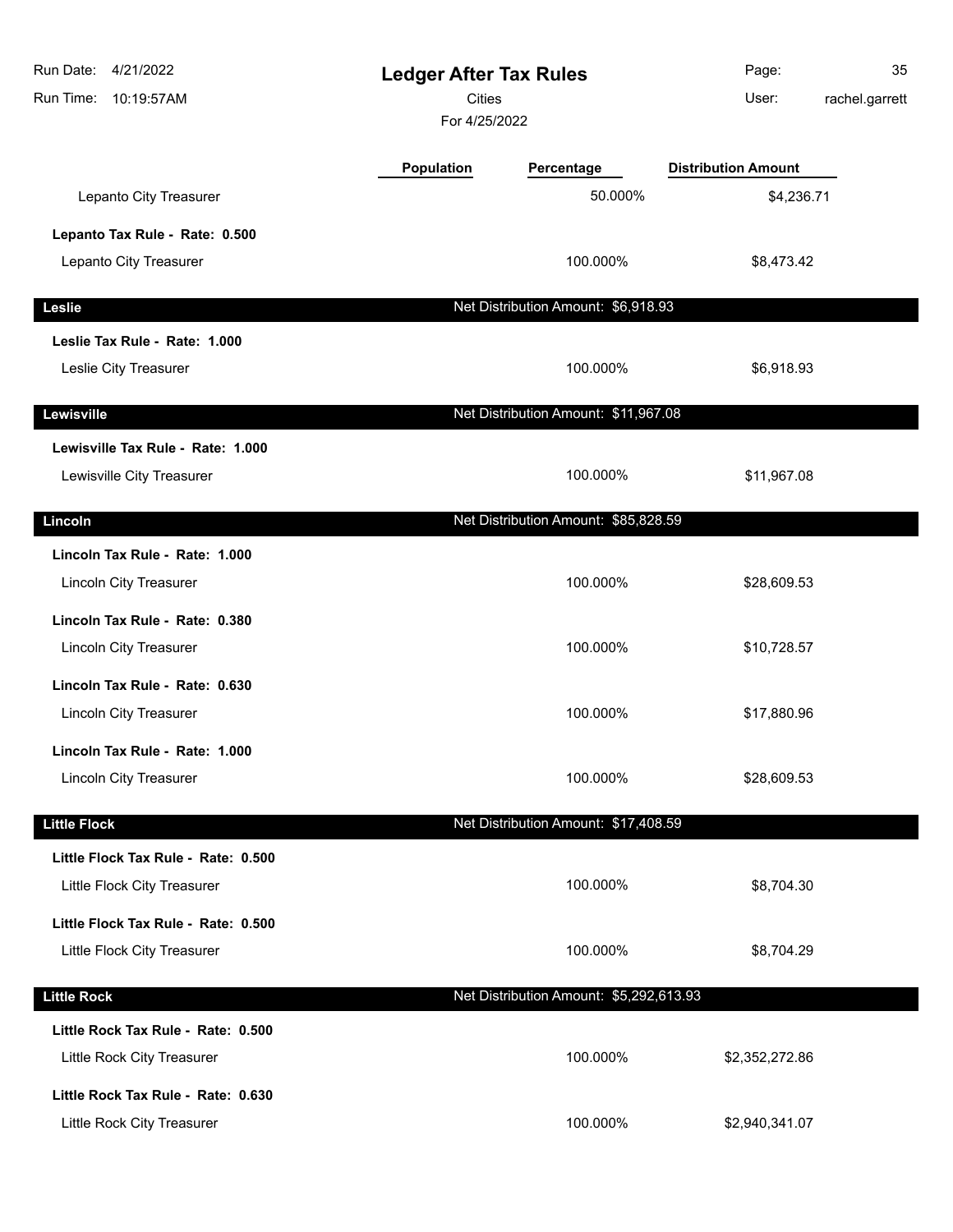## **Ledger After Tax Rules**

Cities User:

For 4/25/2022

Page: 36 rachel.garrett

**Madison Tax Rule - Rate: 1.000**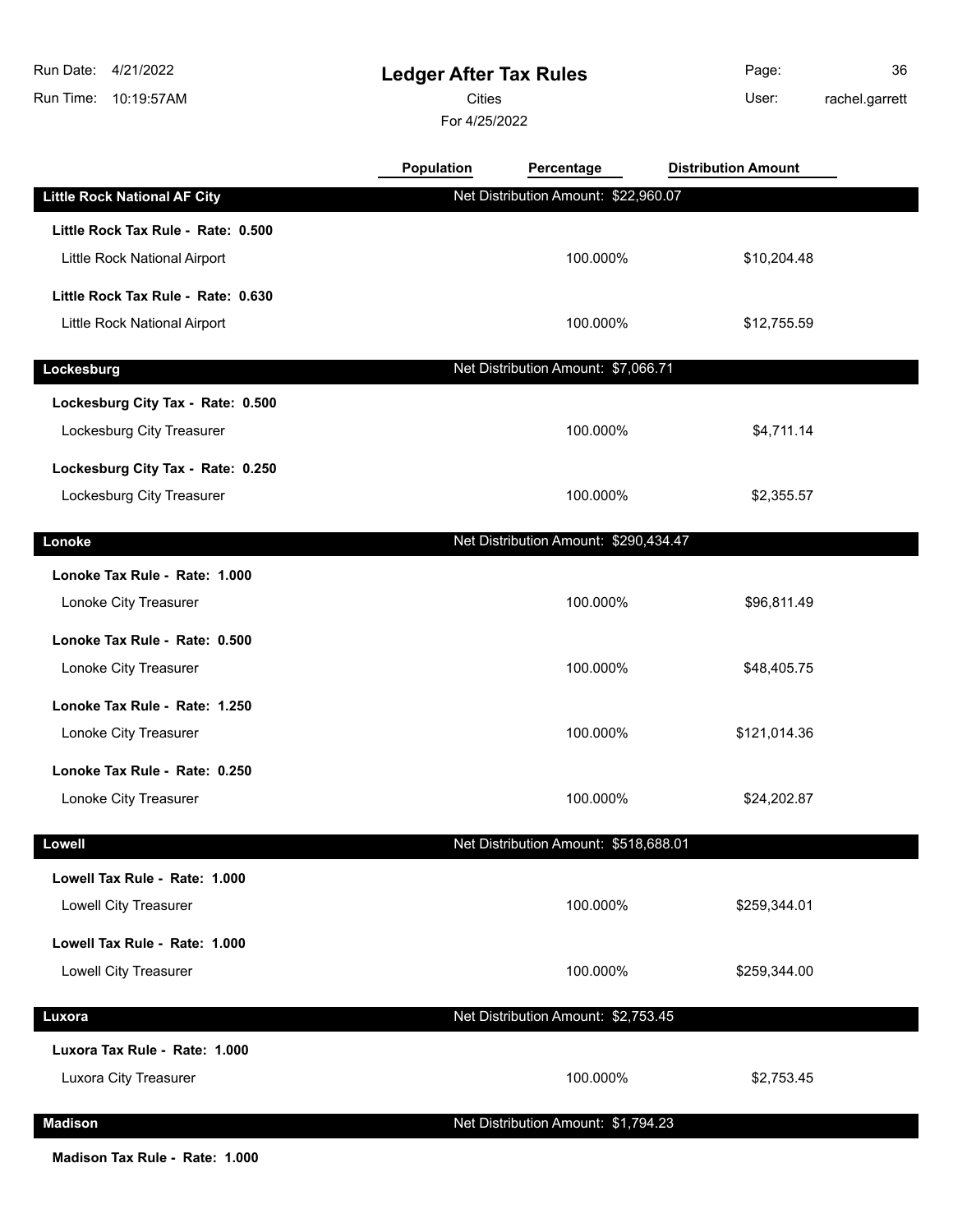| Run Date:<br>4/21/2022<br>Run Time:<br>10:19:57AM | <b>Ledger After Tax Rules</b><br>Cities<br>For 4/25/2022 |                                       | Page:<br>User:             | 37<br>rachel.garrett |
|---------------------------------------------------|----------------------------------------------------------|---------------------------------------|----------------------------|----------------------|
|                                                   | <b>Population</b>                                        | Percentage                            | <b>Distribution Amount</b> |                      |
| <b>Madison City Treasurer</b>                     |                                                          | 100.000%                              | \$1,794.23                 |                      |
| <b>Magazine</b>                                   |                                                          | Net Distribution Amount: \$16,784.70  |                            |                      |
| Magazine Tax Rule - Rate: 1.000                   |                                                          |                                       |                            |                      |
| Magazine City Treasurer                           |                                                          | 100.000%                              | \$8,392.35                 |                      |
| Magazine Tax Rule - Rate: 1.000                   |                                                          |                                       |                            |                      |
| Magazine City Treasurer                           |                                                          | 100.000%                              | \$8,392.35                 |                      |
| <b>Magnolia</b>                                   |                                                          | Net Distribution Amount: \$559,899.78 |                            |                      |
| Magnolia Tax Rule - Rate: 0.750                   |                                                          |                                       |                            |                      |
| Magnolia City Treasurer                           |                                                          | 100.000%                              | \$176,810.46               |                      |
| Magnolia Tax Rule - Rate: 1.130                   |                                                          |                                       |                            |                      |
| Magnolia City Treasurer                           |                                                          | 100.000%                              | \$265,215.69               |                      |
| Magnolia Tax Rule - Rate: 0.250                   |                                                          |                                       |                            |                      |
| Magnolia City Treasurer                           |                                                          | 100.000%                              | \$58,936.82                |                      |
| Magnolia Tax Rule - Rate: 0.250                   |                                                          |                                       |                            |                      |
| Magnolia City Treasurer                           |                                                          | 100.000%                              | \$58,936.81                |                      |
| <b>Malvern</b>                                    |                                                          | Net Distribution Amount: \$467,540.30 |                            |                      |
| Malvern Tax Rule - Rate: 1.000                    |                                                          |                                       |                            |                      |
| Malvern City Treasurer                            |                                                          | 100.000%                              | \$233,770.15               |                      |
| Malvern Tax Rule - Rate: 0.500                    |                                                          |                                       |                            |                      |
| Malvern City Treasurer                            |                                                          | 100.000%                              | \$116,885.08               |                      |
| Malvern Tax Rule - Rate: 0.500                    |                                                          |                                       |                            |                      |
| Malvern City Treasurer                            |                                                          | 100.000%                              | \$116,885.07               |                      |
| <b>Mammoth Spring</b>                             |                                                          | Net Distribution Amount: \$9,484.51   |                            |                      |
| Mammoth Spring Tax Rule - Rate: 1.000             |                                                          |                                       |                            |                      |
| Mammoth Spring City Treasurer                     |                                                          | 100.000%                              | \$9,484.51                 |                      |
| <b>Manila</b>                                     |                                                          | Net Distribution Amount: \$43,032.24  |                            |                      |
| Manila Tax Rule - Rate: 0.250                     |                                                          |                                       |                            |                      |
| Manila City Treasurer                             |                                                          | 100.000%                              | \$8,606.45                 |                      |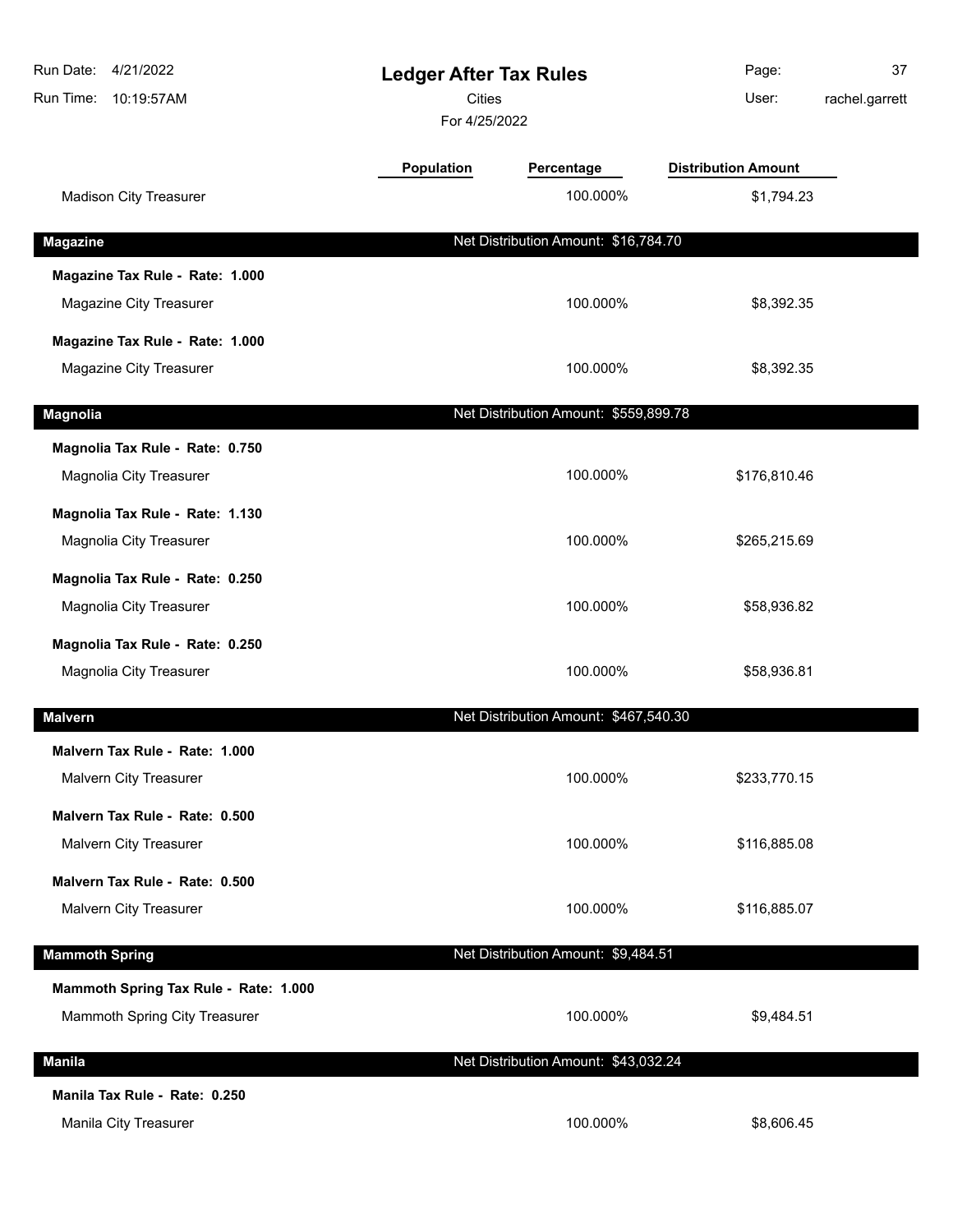| Run Date:<br>4/21/2022<br>Run Time: 10:19:57AM                   | <b>Ledger After Tax Rules</b><br><b>Cities</b><br>For 4/25/2022 |                                       | Page:<br>User:             | 38<br>rachel.garrett |
|------------------------------------------------------------------|-----------------------------------------------------------------|---------------------------------------|----------------------------|----------------------|
|                                                                  | <b>Population</b>                                               | Percentage                            | <b>Distribution Amount</b> |                      |
| Manila Tax Rule - Rate: 1.000<br>Manila City Treasurer           |                                                                 | 100.000%                              | \$34,425.79                |                      |
| <b>Mansfield</b>                                                 |                                                                 | Net Distribution Amount: \$40,382.52  |                            |                      |
| Mansfield Tax Rule - Rate: 1.000<br>Mansfield City Treasurer     |                                                                 | 100.000%                              | \$16,153.01                |                      |
| Mansfield Tax Rule - Rate: 1.000<br>Mansfield City Treasurer     |                                                                 | 100.000%                              | \$16,153.01                |                      |
| Mansfield Tax Rule - Rate: 0.500<br>Mansfield City Treasurer     |                                                                 | 100.000%                              | \$8,076.50                 |                      |
| <b>Marianna</b>                                                  |                                                                 | Net Distribution Amount: \$84,786.99  |                            |                      |
| Marianna Tax Rule - Rate: 1.000<br>Marianna City Treasurer       |                                                                 | 100.000%                              | \$42,393.50                |                      |
| Marianna Tax Rule - Rate: 1.000<br>Marianna City Treasurer       |                                                                 | 100.000%                              | \$42,393.49                |                      |
| <b>Marion</b>                                                    |                                                                 | Net Distribution Amount: \$335,267.12 |                            |                      |
| Marion Tax Rule - Rate: 1.000<br><b>Marion City Treasurer</b>    |                                                                 | 100.000%                              | \$167,633.56               |                      |
| Marion Tax Rule - Rate: 1.000<br><b>Marion City Treasurer</b>    |                                                                 | 100.000%                              | \$167,633.56               |                      |
| <b>Marked Tree</b>                                               |                                                                 | Net Distribution Amount: \$62,257.68  |                            |                      |
| Marked Tree Tax Rule - Rate: 1.000<br>Marked Tree City Treasurer |                                                                 | 100.000%                              | \$31,128.84                |                      |
| Marked Tree Tax Rule - Rate: 1.000<br>Marked Tree City Treasurer |                                                                 | 100.000%                              | \$31,128.84                |                      |
| <b>Marmaduke</b>                                                 |                                                                 | Net Distribution Amount: \$22,160.90  |                            |                      |
| Marmaduke Tax Rule - Rate: 1.250<br>Marmaduke City Treasurer     |                                                                 | 100.000%                              | \$22,160.90                |                      |
| <b>Marshall</b>                                                  |                                                                 | Net Distribution Amount: \$14,914.93  |                            |                      |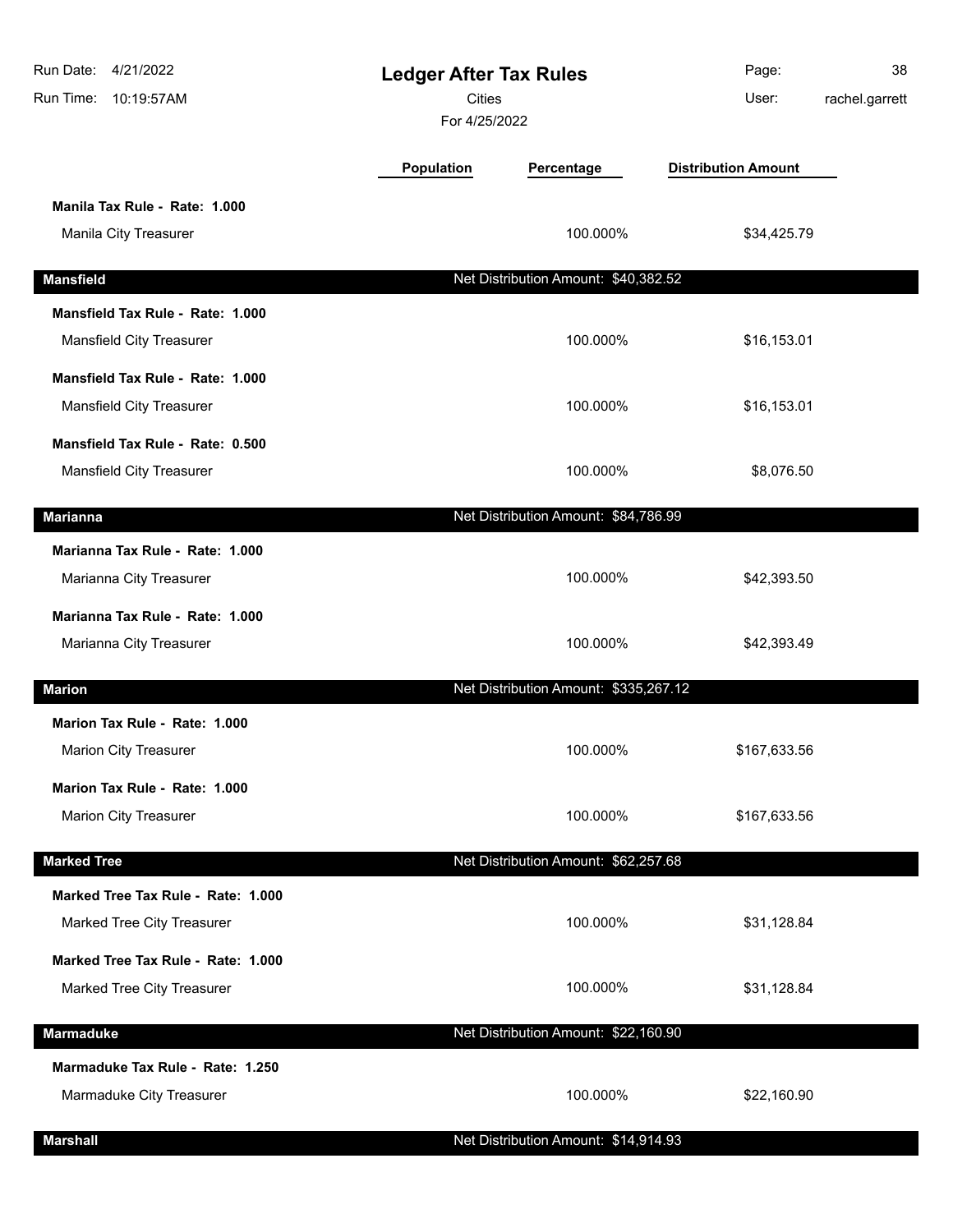| Run Date: 4/21/2022<br>Run Time:<br>10:19:57AM | <b>Ledger After Tax Rules</b><br><b>Cities</b><br>For 4/25/2022 |                                       | Page:<br>User:             | 39<br>rachel.garrett |
|------------------------------------------------|-----------------------------------------------------------------|---------------------------------------|----------------------------|----------------------|
|                                                | Population                                                      | Percentage                            | <b>Distribution Amount</b> |                      |
| Marshall Tax Rule - Rate: 0.500                |                                                                 |                                       |                            |                      |
| <b>Marshall City Treasurer</b>                 |                                                                 | 100.000%                              | \$14,914.93                |                      |
| <b>Marvell</b>                                 |                                                                 | Net Distribution Amount: \$19,239.63  |                            |                      |
| Marvell Tax Rule - Rate: 2.000                 |                                                                 |                                       |                            |                      |
| Marvell City Treasurer                         |                                                                 | 100.000%                              | \$19,239.63                |                      |
| <b>Maumelle</b>                                |                                                                 | Net Distribution Amount: \$491,034.80 |                            |                      |
| Maumelle Tax Rule - Rate: 1.000                |                                                                 |                                       |                            |                      |
| Maumelle City Treasurer                        |                                                                 | 100.000%                              | \$245,517.40               |                      |
| Maumelle Tax Rule - Rate: 0.500                |                                                                 |                                       |                            |                      |
| Maumelle City Treasurer                        |                                                                 | 100.000%                              | \$122,758.70               |                      |
| Maumelle Tax Rule - Rate: 0.500                |                                                                 |                                       |                            |                      |
| Maumelle City Treasurer                        |                                                                 | 100.000%                              | \$122,758.70               |                      |
| <b>Mayflower</b>                               |                                                                 | Net Distribution Amount: \$108,262.07 |                            |                      |
| Mayflower Tax Rule - Rate: 1.000               |                                                                 |                                       |                            |                      |
| <b>Mayflower City Treasurer</b>                |                                                                 | 100.000%                              | \$43,304.83                |                      |
| Mayflower Tax Rule - Rate: 1.000               |                                                                 |                                       |                            |                      |
| <b>Mayflower City Treasurer</b>                |                                                                 | 100.000%                              | \$43,304.83                |                      |
| Mayflower Tax Rule - Rate: 0.500               |                                                                 |                                       |                            |                      |
| Mayflower City Treasurer                       |                                                                 | 100.000%                              | \$21,652.41                |                      |
| <b>Maynard</b>                                 |                                                                 | Net Distribution Amount: \$7,949.97   |                            |                      |
| Maynard Tax Rule - Rate: 1.500                 |                                                                 |                                       |                            |                      |
| <b>Maynard City Treasurer</b>                  |                                                                 | 100.000%                              | \$7,949.97                 |                      |
| <b>McCaskill</b>                               |                                                                 | Net Distribution Amount: \$851.51     |                            |                      |
| McCaskill Tax Rule - Rate: 1.500               |                                                                 |                                       |                            |                      |
| <b>McCaskill City Treasurer</b>                |                                                                 | 100.000%                              | \$851.51                   |                      |
| <b>McCrory</b>                                 |                                                                 | Net Distribution Amount: \$25,654.28  |                            |                      |
| McCrory Tax Rule - Rate: 1.000                 |                                                                 |                                       |                            |                      |
| <b>McCrory City Treasurer</b>                  |                                                                 | 100.000%                              | \$25,654.28                |                      |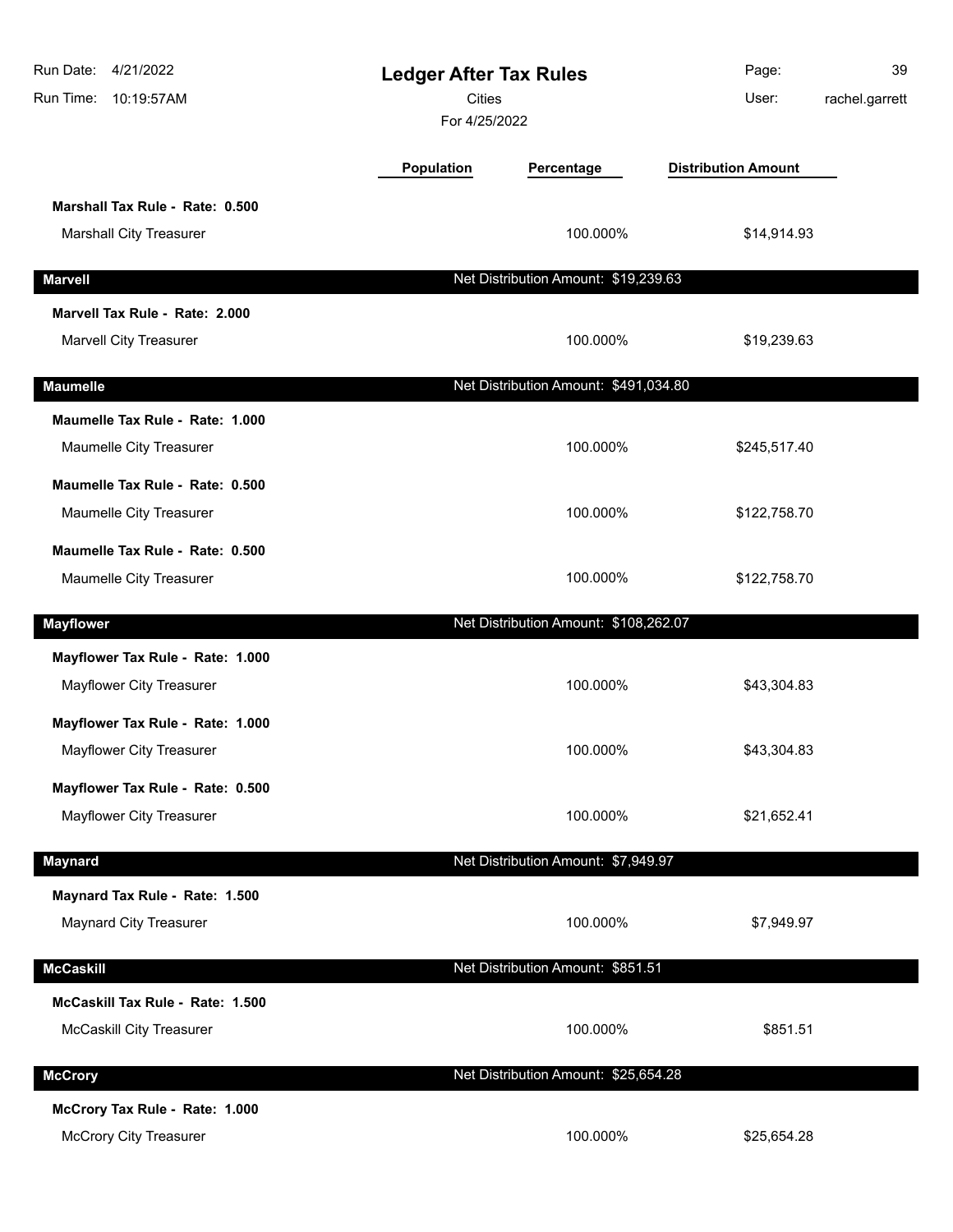## **Ledger After Tax Rules**

Cities User:

For 4/25/2022

Page: 40 rachel.garrett

|                                  | Population | Percentage                            | <b>Distribution Amount</b> |  |
|----------------------------------|------------|---------------------------------------|----------------------------|--|
| <b>McGehee</b>                   |            | Net Distribution Amount: \$223,312.97 |                            |  |
| McGehee Tax Rule - Rate: 1.000   |            |                                       |                            |  |
| McGehee City Treasurer           |            | 100.000%                              | \$74,437.66                |  |
| McGehee Tax Rule - Rate: 0.630   |            |                                       |                            |  |
| McGehee City Treasurer           |            | 100.000%                              | \$46,523.54                |  |
| McGehee Tax Rule - Rate: 0.380   |            |                                       |                            |  |
| McGehee City Treasurer           |            | 100.000%                              | \$27,914.12                |  |
| McGehee Tax Rule - Rate: 1.000   |            |                                       |                            |  |
| McGehee City Treasurer           |            | 100.000%                              | \$74,437.65                |  |
| <b>McRae</b>                     |            | Net Distribution Amount: \$5,265.86   |                            |  |
| McRae Tax Rule - Rate: 1.000     |            |                                       |                            |  |
| McRae City Treasurer             |            | 100.000%                              | \$5,265.86                 |  |
| <b>Melbourne</b>                 |            | Net Distribution Amount: \$83,638.49  |                            |  |
| Melbourne Tax Rule - Rate: 1.000 |            |                                       |                            |  |
| Melbourne City Treasurer         |            | 100.000%                              | \$41,819.25                |  |
| Melbourne Tax Rule - Rate: 0.380 |            |                                       |                            |  |
| Melbourne City Treasurer         |            | 100.000%                              | \$15,682.22                |  |
| Melbourne Tax Rule - Rate: 0.250 |            |                                       |                            |  |
| Melbourne City Treasurer         |            | 100.000%                              | \$10,454.81                |  |
| Melbourne Tax Rule - Rate: 0.380 |            |                                       |                            |  |
| Melbourne City Treasurer         |            | 100.000%                              | \$15,682.21                |  |
| <b>Melbourne AF City</b>         |            | Net Distribution Amount: \$130.97     |                            |  |
| Melbourne Tax Rule - Rate: 1.000 |            |                                       |                            |  |
| Melbourne Airport Commission     |            | 100.000%                              | \$65.49                    |  |
| Melbourne Tax Rule - Rate: 0.380 |            |                                       |                            |  |
| Melbourne Airport Commission     |            | 100.000%                              | \$24.56                    |  |
| Melbourne Tax Rule - Rate: 0.250 |            |                                       |                            |  |
| Melbourne Airport Commission     |            | 100.000%                              | \$16.37                    |  |
| Melbourne Tax Rule - Rate: 0.380 |            |                                       |                            |  |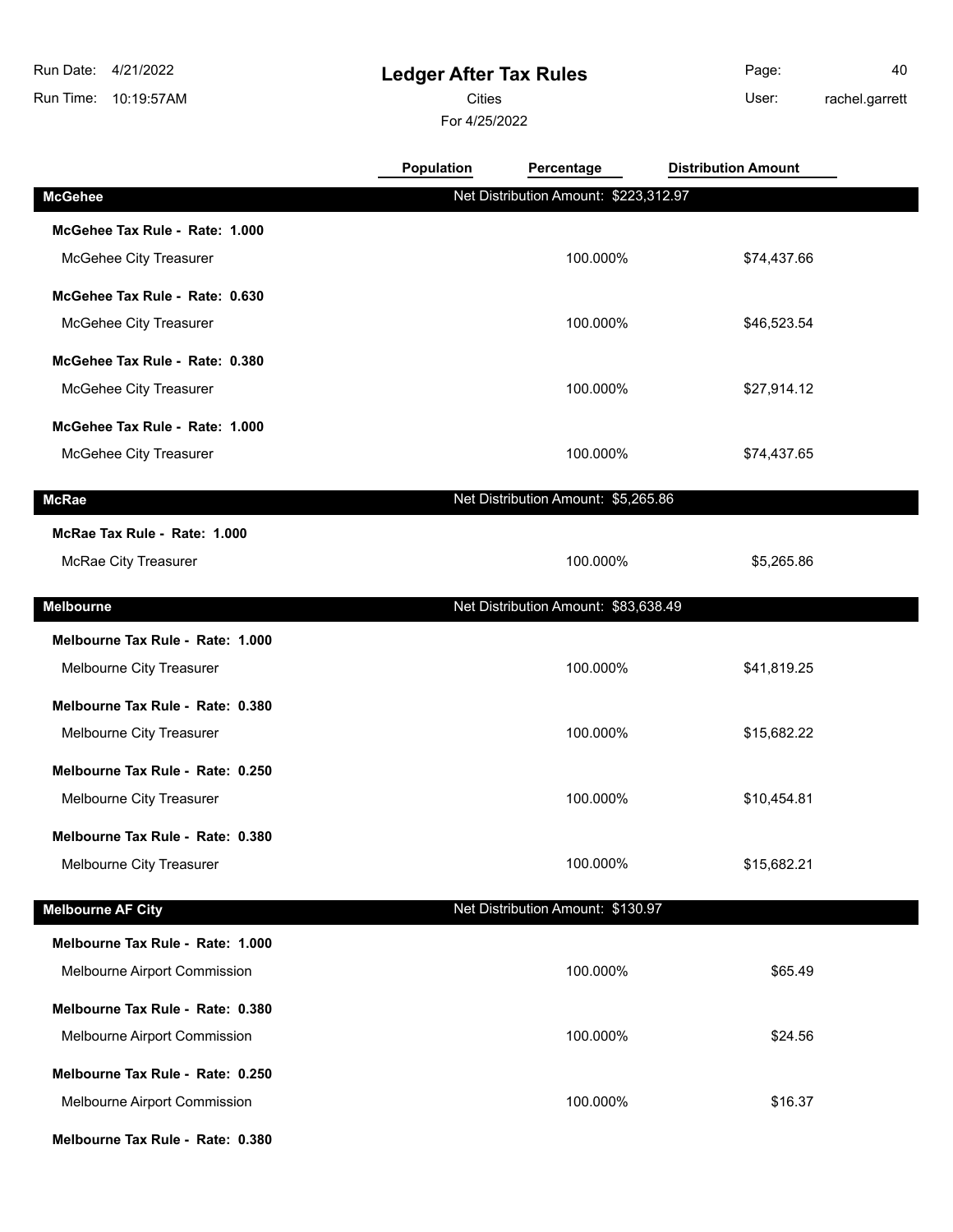| Run Date: 4/21/2022<br>Run Time: 10:19:57AM | <b>Ledger After Tax Rules</b><br>Cities<br>For 4/25/2022 |                                       | Page:<br>User:             | 41<br>rachel.garrett |
|---------------------------------------------|----------------------------------------------------------|---------------------------------------|----------------------------|----------------------|
|                                             | Population                                               | Percentage                            | <b>Distribution Amount</b> |                      |
| Melbourne Airport Commission                |                                                          | 100.000%                              | \$24.55                    |                      |
| Mena                                        |                                                          | Net Distribution Amount: \$164,786.69 |                            |                      |
| Mena Tax Rule - Rate: 1.000                 |                                                          |                                       |                            |                      |
| Mena City Treasurer                         |                                                          | 100.000%                              | \$164,786.69               |                      |
| <b>Menifee</b>                              |                                                          | Net Distribution Amount: \$11,797.10  |                            |                      |
| Menifee Tax Rule - Rate: 1.000              |                                                          |                                       |                            |                      |
| Menifee City Treasurer                      |                                                          | 100.000%                              | \$3,932.37                 |                      |
| Menifee Tax Rule - Rate: 1.000              |                                                          |                                       |                            |                      |
| Menifee City Treasurer                      |                                                          | 100.000%                              | \$3,932.37                 |                      |
| Menifee Tax Rule - Rate: 1.000              |                                                          |                                       |                            |                      |
| Menifee City Treasurer                      |                                                          | 100.000%                              | \$3,932.36                 |                      |
| <b>Mineral Springs</b>                      |                                                          | Net Distribution Amount: \$6,664.14   |                            |                      |
| Mineral Springs Tax Rule - Rate: 1.000      |                                                          |                                       |                            |                      |
| Mineral Springs City Treasurer              |                                                          | 100.000%                              | \$6,664.14                 |                      |
| <b>Monette</b>                              |                                                          | Net Distribution Amount: \$21,104.88  |                            |                      |
| Monette City Tax - Rate: 1.000              |                                                          |                                       |                            |                      |
| Monette City Treasurer                      |                                                          | 100.000%                              | \$21,104.88                |                      |
| <b>Monticello</b>                           |                                                          | Net Distribution Amount: \$223,102.41 |                            |                      |
| Monticello Tax Rule - Rate: 1.000           |                                                          |                                       |                            |                      |
| Monticello City Treasurer                   |                                                          | 100.000%                              | \$223,102.41               |                      |
| <b>Monticello AF City</b>                   |                                                          | Net Distribution Amount: \$133.88     |                            |                      |
| Monticello Tax Rule - Rate: 1.000           |                                                          |                                       |                            |                      |
| Monticello City Treasurer                   |                                                          | 100.000%                              | \$133.88                   |                      |
| <b>Moorefield</b>                           |                                                          | Net Distribution Amount: \$6,817.49   |                            |                      |
| Moorefield Tax Rule - Rate: 2.000           |                                                          |                                       |                            |                      |
| Moorefield City Treasurer                   |                                                          | 100.000%                              | \$6,817.49                 |                      |
| <b>Moro</b>                                 |                                                          | Net Distribution Amount: \$4,177.44   |                            |                      |

**Moro Tax Rule - Rate: 1.000**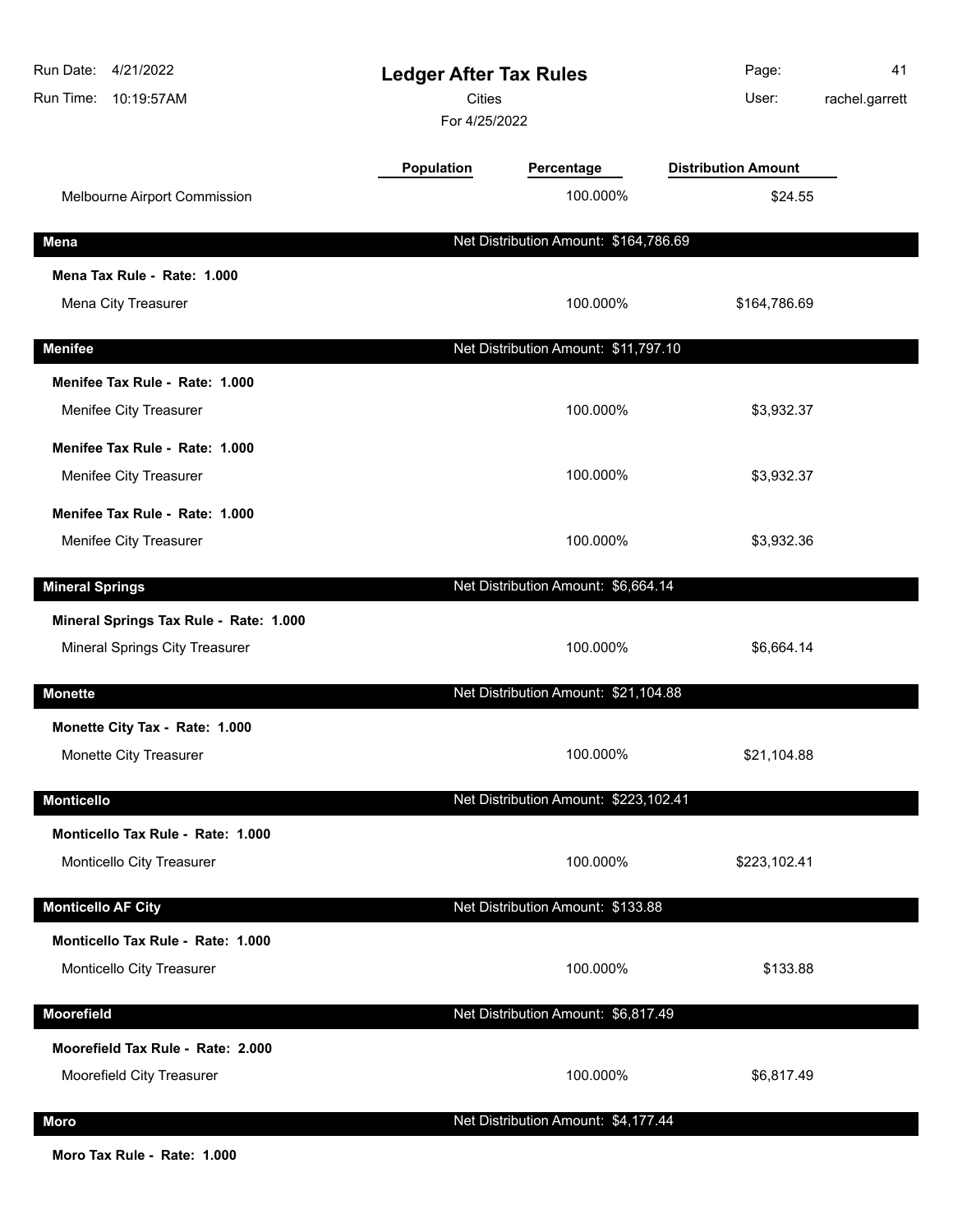| Run Date:<br>4/21/2022<br>Run Time: 10:19:57AM | <b>Ledger After Tax Rules</b><br><b>Cities</b><br>For 4/25/2022 |                                       | Page:<br>User:             | 42<br>rachel.garrett |
|------------------------------------------------|-----------------------------------------------------------------|---------------------------------------|----------------------------|----------------------|
|                                                | <b>Population</b>                                               | Percentage                            | <b>Distribution Amount</b> |                      |
| Moro City Treasurer                            |                                                                 | 100.000%                              | \$4,177.44                 |                      |
| <b>Morrilton</b>                               |                                                                 | Net Distribution Amount: \$175,622.54 |                            |                      |
| Morrilton Tax Rule - Rate: 1.000               |                                                                 |                                       |                            |                      |
| Morrilton City Treasurer                       |                                                                 | 100.000%                              | \$175,622.54               |                      |
| <b>Morrilton AF City</b>                       |                                                                 | Net Distribution Amount: \$28.13      |                            |                      |
| Morrilton Tax Rule - Rate: 1.000               |                                                                 |                                       |                            |                      |
| Morrilton Municipal Airport                    |                                                                 | 100.000%                              | \$28.13                    |                      |
| <b>Morrison Bluff</b>                          |                                                                 | Net Distribution Amount: \$4,498.44   |                            |                      |
| Morrison Bluff Tax Rule - Rate: 1.000          |                                                                 |                                       |                            |                      |
| Morrison Bluff City Treasurer                  |                                                                 | 100.000%                              | \$4,498.44                 |                      |
| <b>Mount Ida</b>                               |                                                                 | Net Distribution Amount: \$24,737.19  |                            |                      |
| Mount Ida Tax Rule - Rate: 1.000               |                                                                 |                                       |                            |                      |
| Mount Ida City Treasurer                       |                                                                 | 100.000%                              | \$24,737.19                |                      |
| <b>Mountain Home</b>                           |                                                                 | Net Distribution Amount: \$951,423.45 |                            |                      |
| Mountain Home Tax Rule - Rate: 1.000           |                                                                 |                                       |                            |                      |
| Mountain Home City Treasurer                   |                                                                 | 100.000%                              | \$447,728.68               |                      |
| Mountain Home Tax Rule - Rate: 0.380           |                                                                 |                                       |                            |                      |
| Mountain Home City Treasurer                   |                                                                 | 100.000%                              | \$167,898.26               |                      |
| Mountain Home Tax Rule - Rate: 0.250           |                                                                 |                                       |                            |                      |
| Mountain Home City Treasurer                   |                                                                 | 100.000%                              | \$111,932.17               |                      |
| Mountain Home Tax Rule - Rate: 0.500           |                                                                 |                                       |                            |                      |
| Mountain Home City Treasurer                   |                                                                 | 100.000%                              | \$223,864.34               |                      |
| <b>Mountain View</b>                           |                                                                 | Net Distribution Amount: \$177,060.08 |                            |                      |
| Mountain View Tax Rule - Rate: 1.000           |                                                                 |                                       |                            |                      |
| Mountain View City Treasurer                   |                                                                 | 100.000%                              | \$88,530.04                |                      |
| Mountain View Tax Rule - Rate: 1.000           |                                                                 |                                       |                            |                      |
| Mountain View City Treasurer                   |                                                                 | 100.000%                              | \$88,530.04                |                      |
| Mountainburg                                   |                                                                 | Net Distribution Amount: \$19,910.09  |                            |                      |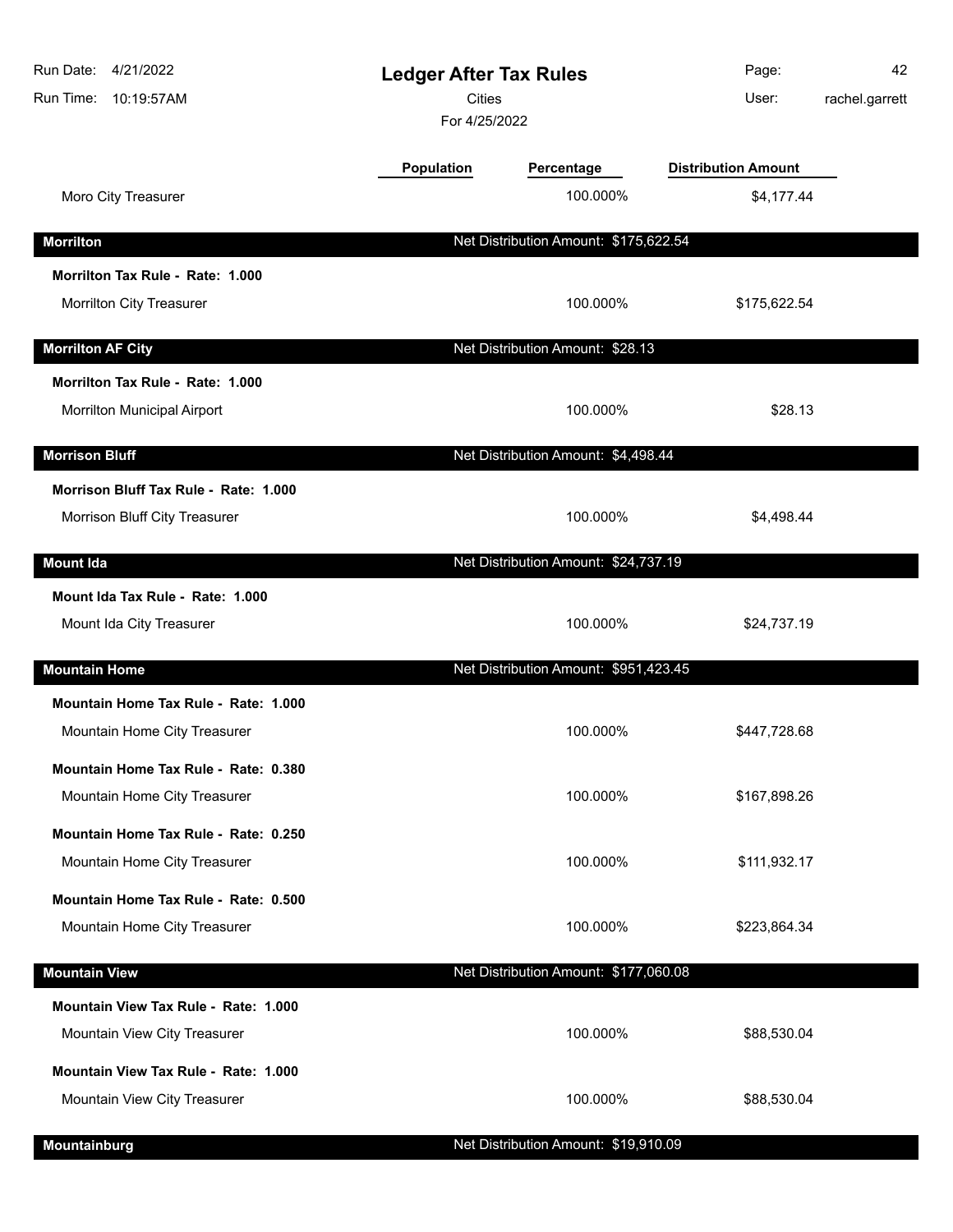| Run Date: 4/21/2022<br>Run Time: 10:19:57AM                        | <b>Ledger After Tax Rules</b><br><b>Cities</b><br>For 4/25/2022 |                                       | Page:<br>User:             | 43<br>rachel.garrett |
|--------------------------------------------------------------------|-----------------------------------------------------------------|---------------------------------------|----------------------------|----------------------|
|                                                                    | <b>Population</b>                                               | Percentage                            | <b>Distribution Amount</b> |                      |
| Mountainburg Tax Rule - Rate: 1.000<br>Mountainburg City Treasurer |                                                                 | 100.000%                              | \$7,964.04                 |                      |
| Mountainburg Tax Rule - Rate: 1.000<br>Mountainburg City Treasurer |                                                                 | 100.000%                              | \$7,964.04                 |                      |
| Mountainburg Tax Rule - Rate: 0.500<br>Mountainburg City Treasurer |                                                                 | 100.000%                              | \$3,982.01                 |                      |
| <b>Mulberry</b>                                                    |                                                                 | Net Distribution Amount: \$32,119.83  |                            |                      |
| Mulberry Tax Rule - Rate: 1.000<br>Mulberry City Treasurer         |                                                                 | 100.000%                              | \$16,059.92                |                      |
| Mulberry Tax Rule - Rate: 0.500<br>Mulberry City Treasurer         |                                                                 | 100.000%                              | \$8,029.96                 |                      |
| Mulberry Tax Rule - Rate: 0.500<br>Mulberry City Treasurer         |                                                                 | 100.000%                              | \$8,029.95                 |                      |
| Murfreesboro                                                       |                                                                 | Net Distribution Amount: \$34,871.72  |                            |                      |
| Murfreesboro Tax Rule - Rate: 0.500<br>Murfreesboro City Treasurer |                                                                 | 100.000%                              | \$11,623.91                |                      |
| Murfreesboro Tax Rule - Rate: 1.000<br>Murfreesboro City Treasurer |                                                                 | 100.000%                              | \$23,247.81                |                      |
| <b>Nashville</b>                                                   |                                                                 | Net Distribution Amount: \$129,198.89 |                            |                      |
| Nashville Tax Rule - Rate: 1.000<br>Nashville City Treasurer       |                                                                 | 100.000%                              | \$129,198.89               |                      |
| <b>Newport</b>                                                     |                                                                 | Net Distribution Amount: \$215,628.73 |                            |                      |
| Newport Tax Rule - Rate: 0.500<br>Newport City Treasurer           |                                                                 | 100.000%                              | \$71,876.24                |                      |
| Newport Tax Rule - Rate: 1.000<br>Newport City Treasurer           |                                                                 | 100.000%                              | \$143,752.49               |                      |
| <b>Newport AF City</b>                                             |                                                                 | Net Distribution Amount: \$67.91      |                            |                      |

**Newport Tax Rule - Rate: 0.500**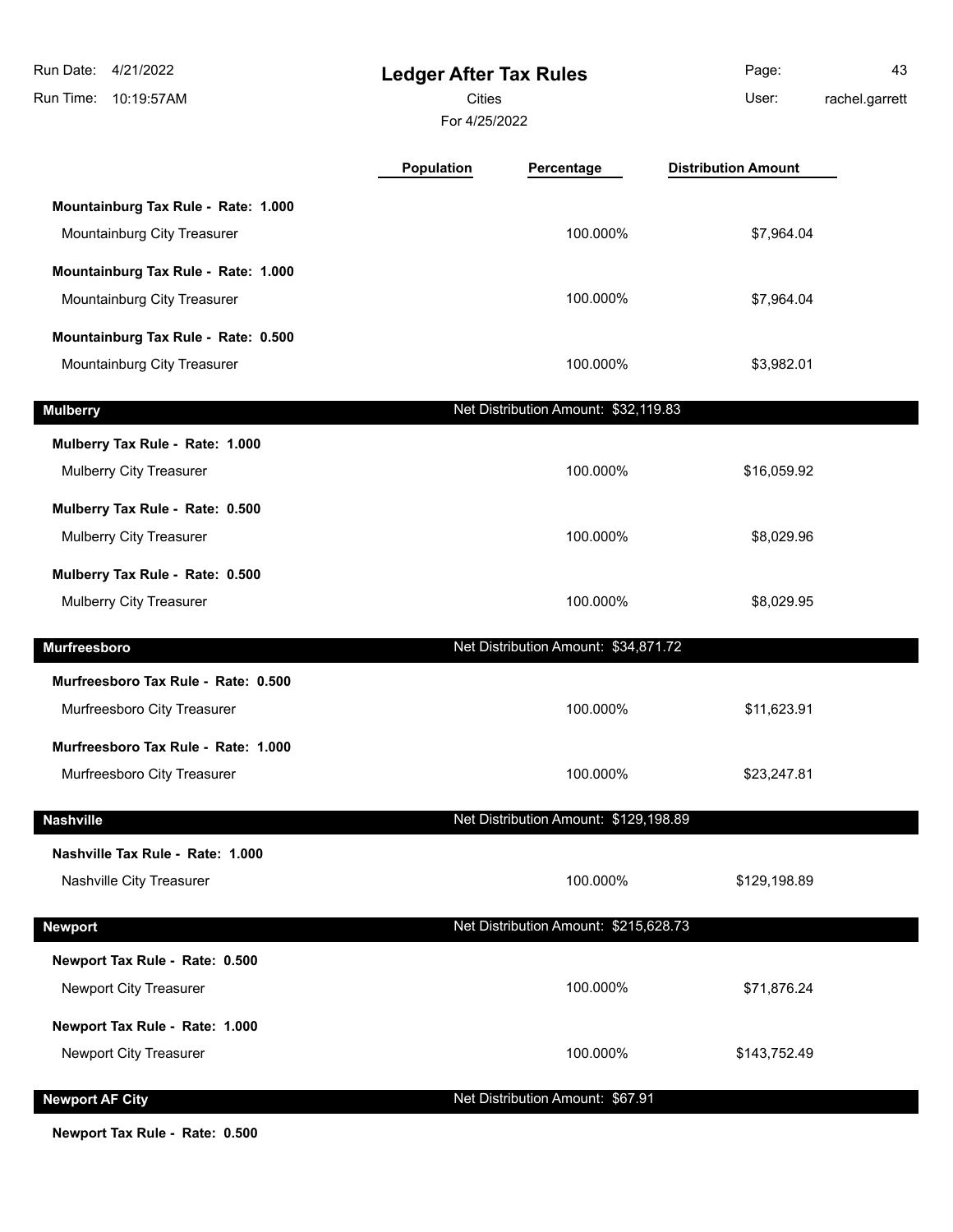| Run Date:<br>4/21/2022<br>Run Time: 10:19:57AM | <b>Ledger After Tax Rules</b><br><b>Cities</b><br>For 4/25/2022 |                                         | Page:<br>User:             | 44<br>rachel.garrett |
|------------------------------------------------|-----------------------------------------------------------------|-----------------------------------------|----------------------------|----------------------|
|                                                | Population                                                      | Percentage                              | <b>Distribution Amount</b> |                      |
| Newport Municipal Airport                      |                                                                 | 100.000%                                | \$22.64                    |                      |
| Newport Tax Rule - Rate: 1.000                 |                                                                 |                                         |                            |                      |
| Newport Municipal Airport                      |                                                                 | 100.000%                                | \$45.27                    |                      |
| <b>Norfork</b>                                 |                                                                 | Net Distribution Amount: \$7,228.89     |                            |                      |
| Norfork Tax Rule - Rate: 1.000                 |                                                                 |                                         |                            |                      |
| Norfork City Treasurer                         |                                                                 | 100.000%                                | \$7,228.89                 |                      |
| <b>Norman</b>                                  |                                                                 | Net Distribution Amount: \$3,956.79     |                            |                      |
| Norman Tax Rule - Rate: 1.000                  |                                                                 |                                         |                            |                      |
| Norman City Treasurer                          |                                                                 | 100.000%                                | \$3,956.79                 |                      |
| <b>North Little Rock</b>                       |                                                                 | Net Distribution Amount: \$3,320,907.39 |                            |                      |
| North Little Rock Tax Rule - Rate: 1.000       |                                                                 |                                         |                            |                      |
| North Little Rock City Treasurer               |                                                                 | 100.000%                                | \$1,660,453.70             |                      |
| North Little Rock Tax Rule - Rate: 0.500       |                                                                 |                                         |                            |                      |
| North Little Rock City Treasurer               |                                                                 | 100.000%                                | \$830,226.85               |                      |
| North Little Rock Tax Rule - Rate: 0.500       |                                                                 |                                         |                            |                      |
| North Little Rock City Treasurer               |                                                                 | 100.000%                                | \$830,226.84               |                      |
| <b>North Little Rock AF City</b>               |                                                                 | Net Distribution Amount: \$1,067.19     |                            |                      |
| North Little Rock Tax Rule - Rate: 0.750       |                                                                 |                                         |                            |                      |
| North Little Rock Municipal Airport            |                                                                 | 100.000%                                | \$400.20                   |                      |
| North Little Rock Tax Rule - Rate: 0.250       |                                                                 |                                         |                            |                      |
| North Little Rock Municipal Airport            |                                                                 | 100.000%                                | \$133.40                   |                      |
| North Little Rock Tax Rule - Rate: 0.500       |                                                                 |                                         |                            |                      |
| North Little Rock Municipal Airport            |                                                                 | 100.000%                                | \$266.80                   |                      |
| North Little Rock Tax Rule - Rate: 0.500       |                                                                 |                                         |                            |                      |
| North Little Rock Municipal Airport            |                                                                 | 100.000%                                | \$266.79                   |                      |
| <b>Oak Grove</b>                               |                                                                 | Net Distribution Amount: \$1,505.10     |                            |                      |
| Oak Grove Tax Rule - Rate: 1.000               |                                                                 |                                         |                            |                      |
| Oak Grove City Treasurer                       |                                                                 | 100.000%                                | \$1,505.10                 |                      |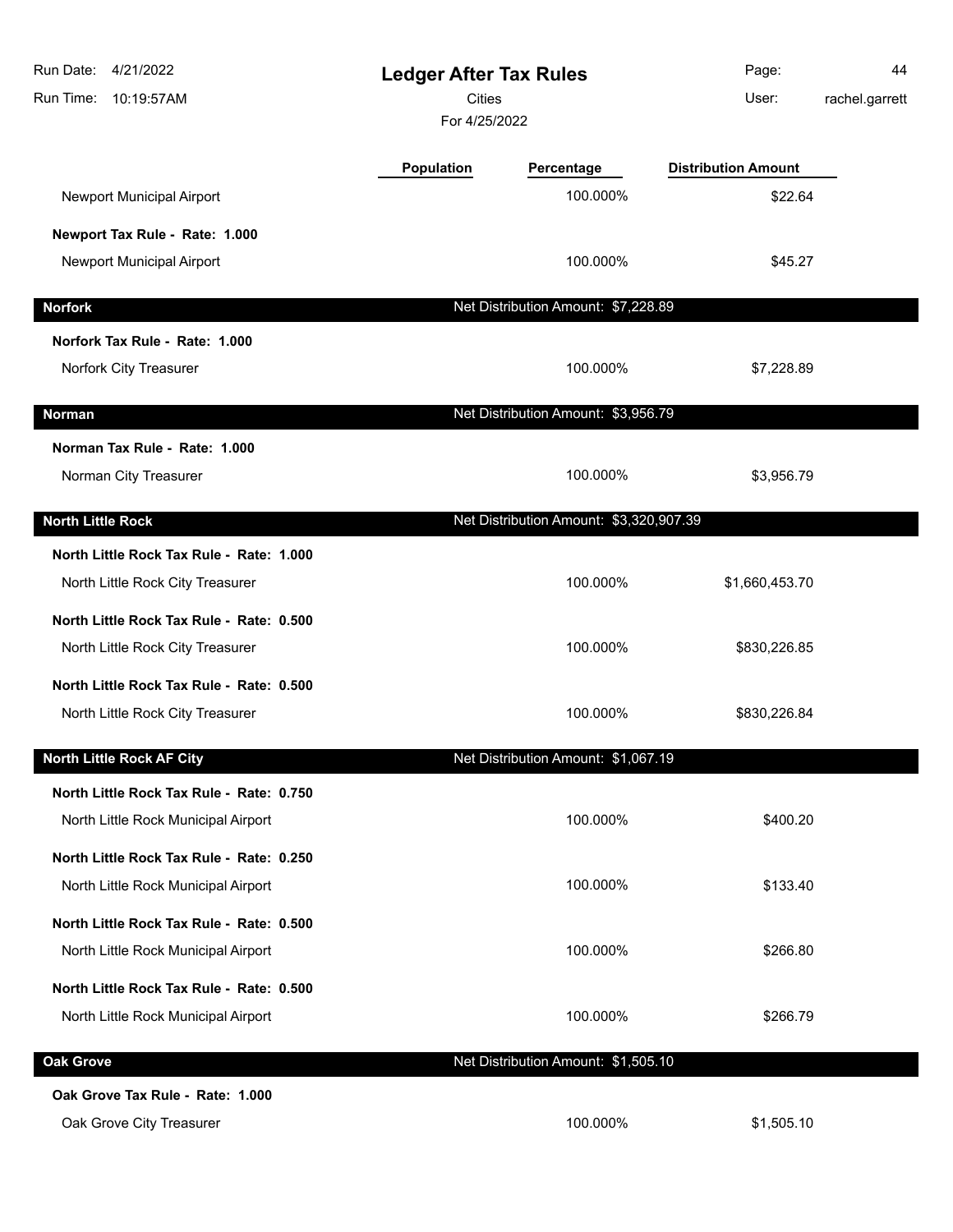| 4/21/2022<br>Run Date:<br>Run Time: 10:19:57AM                               | <b>Ledger After Tax Rules</b><br>Cities<br>For 4/25/2022 |                                       | Page:<br>User:             | 45<br>rachel.garrett |
|------------------------------------------------------------------------------|----------------------------------------------------------|---------------------------------------|----------------------------|----------------------|
|                                                                              | Population                                               | Percentage                            | <b>Distribution Amount</b> |                      |
| <b>Oak Grove Heights</b>                                                     |                                                          | Net Distribution Amount: \$22,620.44  |                            |                      |
| Oak Grove Heights Tax Rule - Rate: 1.000<br>Oak Grove Heights City Treasurer |                                                          | 100.000%                              | \$22,620.44                |                      |
| Ola                                                                          |                                                          | Net Distribution Amount: \$29,871.27  |                            |                      |
| Ola Tax Rule - Rate: 1.000<br>Ola City Treasurer                             |                                                          | 100.000%                              | \$14,935.64                |                      |
| Ola Tax Rule - Rate: 1.000<br>Ola City Treasurer                             |                                                          | 100.000%                              | \$14,935.63                |                      |
| Oppelo                                                                       |                                                          | Net Distribution Amount: \$3,961.14   |                            |                      |
| Oppelo Tax Rule - Rate: 1.000<br><b>Oppelo City Treasurer</b>                |                                                          | 100.000%                              | \$3,961.14                 |                      |
| Osceola                                                                      |                                                          | Net Distribution Amount: \$110,407.61 |                            |                      |
| Osceola Tax Rule - Rate: 1.000<br>Osceola City Treasurer                     |                                                          | 100.000%                              | \$110,407.61               |                      |
| Oxford                                                                       |                                                          | Net Distribution Amount: \$3,478.22   |                            |                      |
| Oxford Tax Rule - Rate: 1.000<br><b>Oxford City Treasurer</b>                |                                                          | 100.000%                              | \$3,478.22                 |                      |
| <b>Ozark</b>                                                                 |                                                          | Net Distribution Amount: \$167,207.32 |                            |                      |
| Ozark Tax Rule - Rate: 1.000<br><b>Ozark City Treasurer</b>                  |                                                          | 100.000%                              | \$83,603.66                |                      |
| Ozark Tax Rule - Rate: 1.000<br><b>Ozark City Treasurer</b>                  |                                                          | 100.000%                              | \$83,603.66                |                      |
| <b>Ozark-Franklin AF Ozark</b>                                               |                                                          | Net Distribution Amount: \$60.30      |                            |                      |
| Ozark Tax Rule - Rate: 1.000<br>Ozark/Franklin County Airport                |                                                          | 100.000%                              | \$30.15                    |                      |
| Ozark Tax Rule - Rate: 1.000<br>Ozark/Franklin County Airport                |                                                          | 100.000%                              | \$30.15                    |                      |
| <b>Palestine</b>                                                             |                                                          | Net Distribution Amount: \$26,250.10  |                            |                      |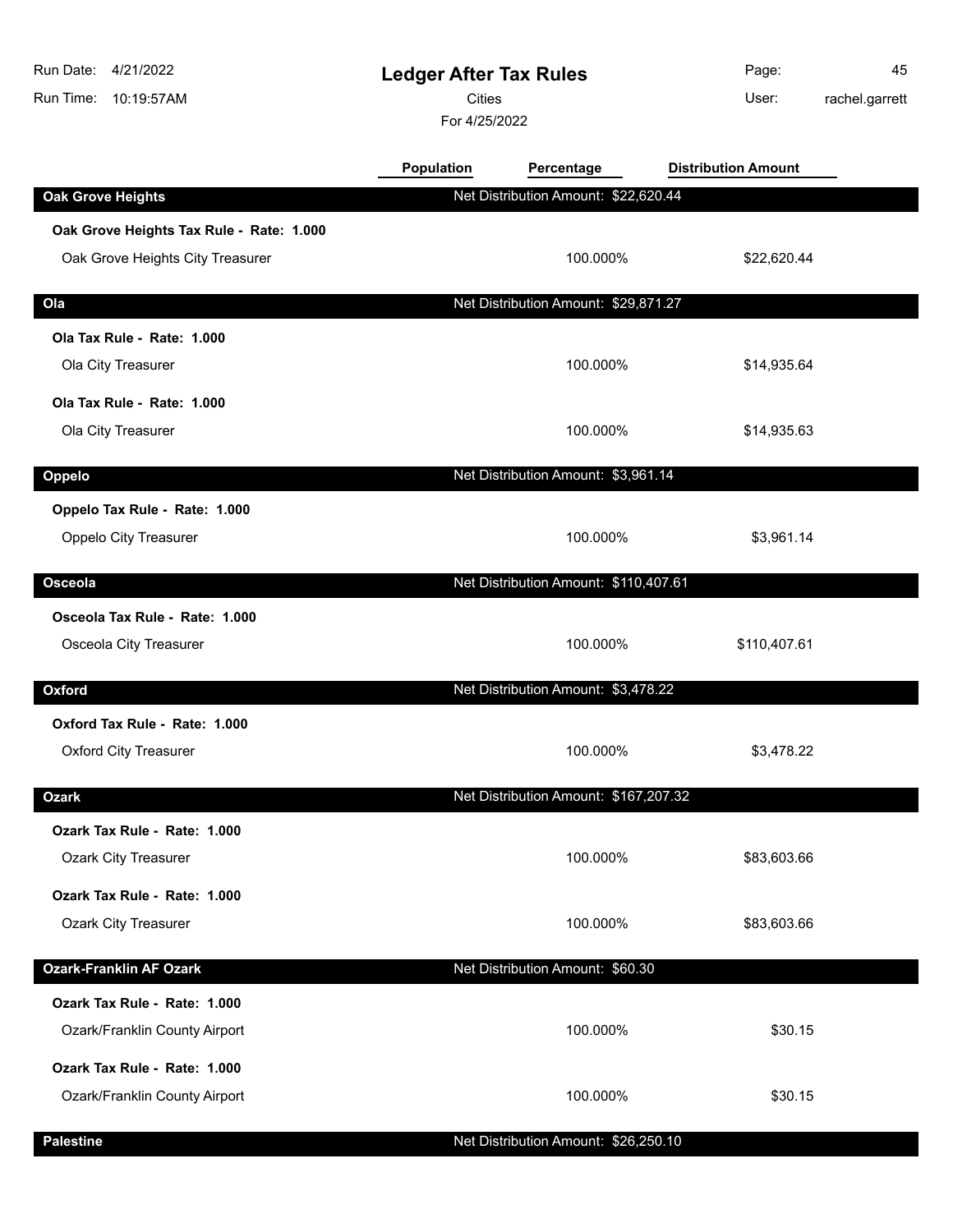| Run Date:<br>4/21/2022<br>Run Time:<br>10:19:57AM            |                   | <b>Ledger After Tax Rules</b><br><b>Cities</b><br>For 4/25/2022 |                            | 46<br>rachel.garrett |
|--------------------------------------------------------------|-------------------|-----------------------------------------------------------------|----------------------------|----------------------|
|                                                              | <b>Population</b> | Percentage                                                      | <b>Distribution Amount</b> |                      |
| Palestine Tax Rule - Rate: 1.000<br>Palestine City Treasurer |                   | 100.000%                                                        | \$13,125.05                |                      |
| Palestine Tax Rule - Rate: 1.000                             |                   |                                                                 |                            |                      |
| Palestine City Treasurer                                     |                   | 100.000%                                                        | \$13,125.05                |                      |
| Pangburn                                                     |                   | Net Distribution Amount: \$8,967.96                             |                            |                      |
| Pangburn Tax Rule - Rate: 0.750                              |                   |                                                                 |                            |                      |
| Pangburn City Treasurer                                      |                   | 100.000%                                                        | \$6,725.97                 |                      |
| Pangburn Tax Rule - Rate: 0.130                              |                   |                                                                 |                            |                      |
| Pangburn City Treasurer                                      |                   | 100.000%                                                        | \$1,121.00                 |                      |
| Pangburn Tax Rule - Rate: 0.130                              |                   |                                                                 |                            |                      |
| Pangburn City Treasurer                                      |                   | 100.000%                                                        | \$1,120.99                 |                      |
| Paragould                                                    |                   | Net Distribution Amount: \$369,185.88                           |                            |                      |
| Paragould Tax Rule - Rate: 0.500                             |                   |                                                                 |                            |                      |
| Paragould City Treasurer                                     |                   | 100.000%                                                        | \$246,123.92               |                      |
| Paragould Tax Rule - Rate: 0.250                             |                   |                                                                 |                            |                      |
| Paragould City Treasurer                                     |                   | 100.000%                                                        | \$123,061.96               |                      |
| <b>Paris</b>                                                 |                   | Net Distribution Amount: \$84,076.29                            |                            |                      |
| Paris Tax Rule - Rate: 0.500                                 |                   |                                                                 |                            |                      |
| Paris City Treasurer                                         |                   | 100.000%                                                        | \$28,025.43                |                      |
| Paris Tax Rule - Rate: 1.000                                 |                   |                                                                 |                            |                      |
| Paris City Treasurer                                         |                   | 100.000%                                                        | \$56,050.86                |                      |
| <b>Parkdale</b>                                              |                   | Net Distribution Amount: \$844.81                               |                            |                      |
| Parkdale Tax Rule - Rate: 1.000                              |                   |                                                                 |                            |                      |
| Parkdale City Treasurer                                      |                   | 100.000%                                                        | \$844.81                   |                      |
| <b>Parkin</b>                                                |                   | Net Distribution Amount: \$5,816.91                             |                            |                      |
| Parkin Tax Rule - Rate: 1.000                                |                   |                                                                 |                            |                      |
| Parkin City Treasurer                                        |                   | 100.000%                                                        | \$5,816.91                 |                      |
| <b>Patmos</b>                                                |                   | Net Distribution Amount: \$184.92                               |                            |                      |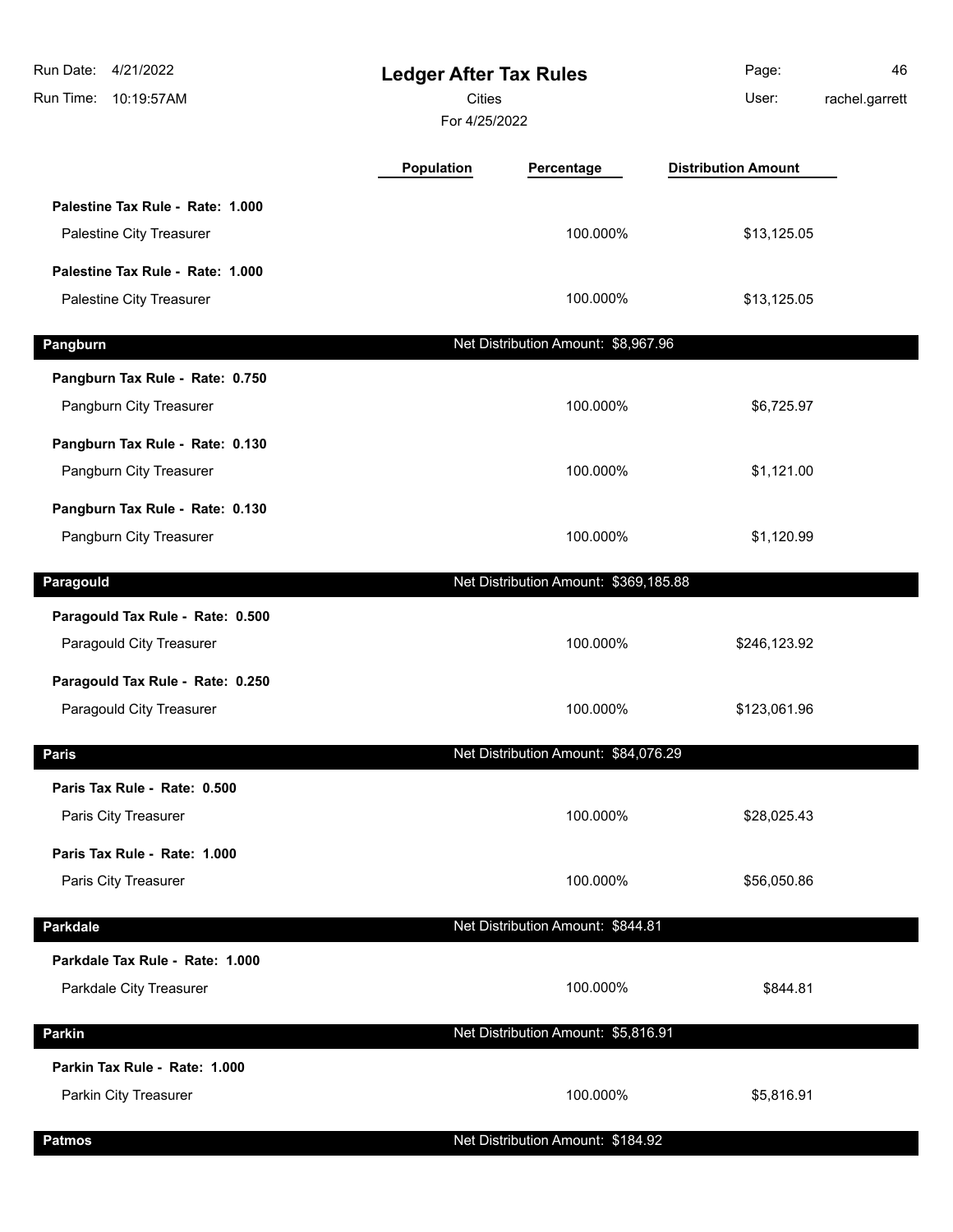| Run Date: 4/21/2022<br>Run Time: 10:19:57AM                     |            | <b>Ledger After Tax Rules</b><br><b>Cities</b><br>For 4/25/2022 |                            | 47<br>rachel.garrett |
|-----------------------------------------------------------------|------------|-----------------------------------------------------------------|----------------------------|----------------------|
|                                                                 | Population | Percentage                                                      | <b>Distribution Amount</b> |                      |
| Patmos Tax Rule - Rate: 1.000<br>Patmos City Treasurer          |            | 100.000%                                                        | \$184.92                   |                      |
| <b>Patterson</b>                                                |            | Net Distribution Amount: \$1,152.71                             |                            |                      |
| Patterson Tax Rule - Rate: 1.000<br>Patterson City Treasurer    |            | 100.000%                                                        | \$1,152.71                 |                      |
| Pea Ridge                                                       |            | Net Distribution Amount: \$193,382.10                           |                            |                      |
| Pea Ridge Tax Rule - Rate: 1.000<br>Pea Ridge City Treasurer    |            | 100.000%                                                        | \$96,691.05                |                      |
| Pea Ridge Tax Rule - Rate: 1.000<br>Pea Ridge Ciy Treasurer     |            | 100.000%                                                        | \$96,691.05                |                      |
| Perla                                                           |            | Net Distribution Amount: \$1,668.28                             |                            |                      |
| Perla Tax Rule - Rate: 1.000<br>Perla City Treasurer            |            | 100.000%                                                        | \$1,668.28                 |                      |
| Perryville                                                      |            | Net Distribution Amount: \$27,043.98                            |                            |                      |
| Perryville Tax Rule - Rate: 1.000<br>Perryville City Treasurer  |            | 100.000%                                                        | \$27,043.98                |                      |
| Piggott                                                         |            | Net Distribution Amount: \$73,052.60                            |                            |                      |
| Piggott Tax Rule - Rate: 1.000<br><b>Piggott City Treasurer</b> |            | 100.000%                                                        | \$36,526.30                |                      |
| Piggott Tax Rule - Rate: 1.000<br><b>Piggott City Treasurer</b> |            | 100.000%                                                        | \$36,526.30                |                      |
| <b>Pine Bluff</b>                                               |            | Net Distribution Amount: \$1,203,243.88                         |                            |                      |
| Pine Bluff Tax Rule - Rate: 1.000<br>Pine Bluff City Treasurer  |            | 100.000%                                                        | \$534,775.06               |                      |
| Pine Bluff Tax Rule - Rate: 0.630<br>Pine Bluff City Treasurer  |            | 100.000%                                                        | \$334,234.41               |                      |
| Pine Bluff Tax Rule - Rate: 0.630<br>Pine Bluff City Treasurer  |            | 100.000%                                                        | \$334,234.41               |                      |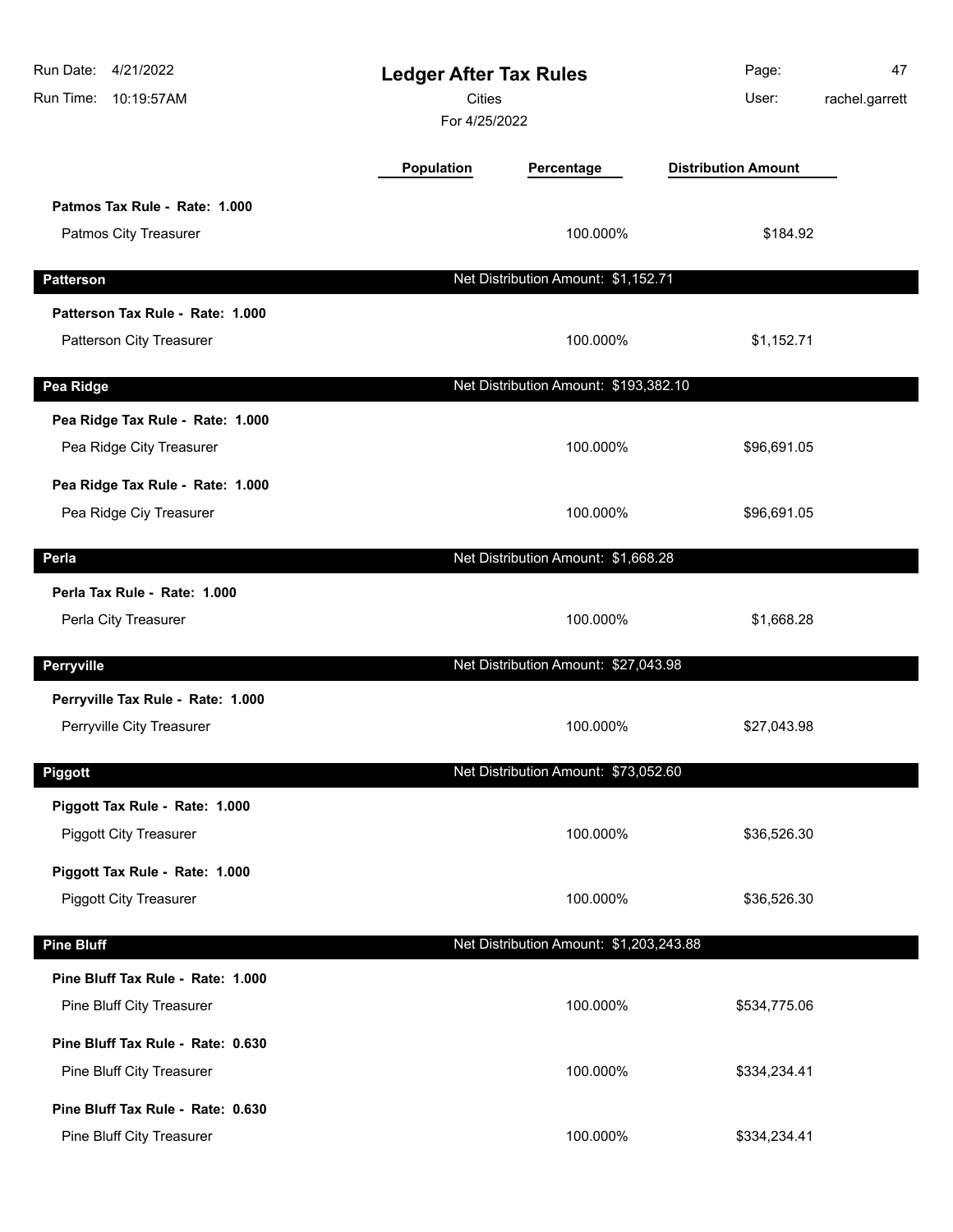| Run Date: 4/21/2022<br><b>Ledger After Tax Rules</b><br><b>Cities</b><br>Run Time: 10:19:57AM<br>For 4/25/2022 |            |                                       | Page:<br>User:             | 48<br>rachel.garrett |
|----------------------------------------------------------------------------------------------------------------|------------|---------------------------------------|----------------------------|----------------------|
|                                                                                                                | Population | Percentage                            | <b>Distribution Amount</b> |                      |
| <b>Pineville</b>                                                                                               |            | Net Distribution Amount: \$1,377.01   |                            |                      |
| Pineville Tax Rule - Rate: 1.000                                                                               |            |                                       |                            |                      |
| Pineville City Treasurer                                                                                       |            | 100.000%                              | \$1,377.01                 |                      |
| <b>Plainview</b>                                                                                               |            | Net Distribution Amount: \$10,550.44  |                            |                      |
| Plainview Tax Rule - Rate: 1.000                                                                               |            |                                       |                            |                      |
| Plainview City Treasurer                                                                                       |            | 100.000%                              | \$7,033.63                 |                      |
| Plainview Tax Rule - Rate: 0.500                                                                               |            |                                       |                            |                      |
| Plainview City Treasurer                                                                                       |            | 100.000%                              | \$3,516.81                 |                      |
| <b>Pleasant Plains</b>                                                                                         |            | Net Distribution Amount: \$10,047.18  |                            |                      |
| Pleasant Plains Tax Rule - Rate: 2.000                                                                         |            |                                       |                            |                      |
| Pleasant Plains City Treasurer                                                                                 |            | 100.000%                              | \$10,047.18                |                      |
| Plumerville                                                                                                    |            | Net Distribution Amount: \$12,727.06  |                            |                      |
| Plumerville Tax Rule - Rate: 1.000                                                                             |            |                                       |                            |                      |
| Plumerville City Treasurer                                                                                     |            | 100.000%                              | \$6,363.53                 |                      |
| Plumerville Tax Rule - Rate: 1.000                                                                             |            |                                       |                            |                      |
| Plumerville City Treasurer                                                                                     |            | 100.000%                              | \$6,363.53                 |                      |
| <b>Pocahontas</b>                                                                                              |            | Net Distribution Amount: \$334,848.23 |                            |                      |
| Pocahontas Tax Rule - Rate: 1.000                                                                              |            |                                       |                            |                      |
| Pocahontas City Treasurer                                                                                      |            | 100.000%                              | \$167,424.12               |                      |
| Pocahontas Tax Rule - Rate: 0.500                                                                              |            |                                       |                            |                      |
| Pocahontas City Treasurer                                                                                      |            | 100.000%                              | \$83,712.06                |                      |
| Pocahontas Tax Rule - Rate: 0.500                                                                              |            |                                       |                            |                      |
| Pocahontas City Treasurer                                                                                      |            | 100.000%                              | \$83,712.05                |                      |
| <b>Pocahontas AF City</b>                                                                                      |            | Net Distribution Amount: \$200.83     |                            |                      |
| Pocahontas Tax Rule - Rate: 1.000                                                                              |            |                                       |                            |                      |
| Pocahontas Municipal Airport                                                                                   |            | 100.000%                              | \$100.42                   |                      |
| Pocahontas Tax Rule - Rate: 0.500                                                                              |            |                                       |                            |                      |
| Pocahontas Municipal Airport                                                                                   |            | 100.000%                              | \$50.21                    |                      |
| Pocahontas Tax Rule - Rate: 0.500                                                                              |            |                                       |                            |                      |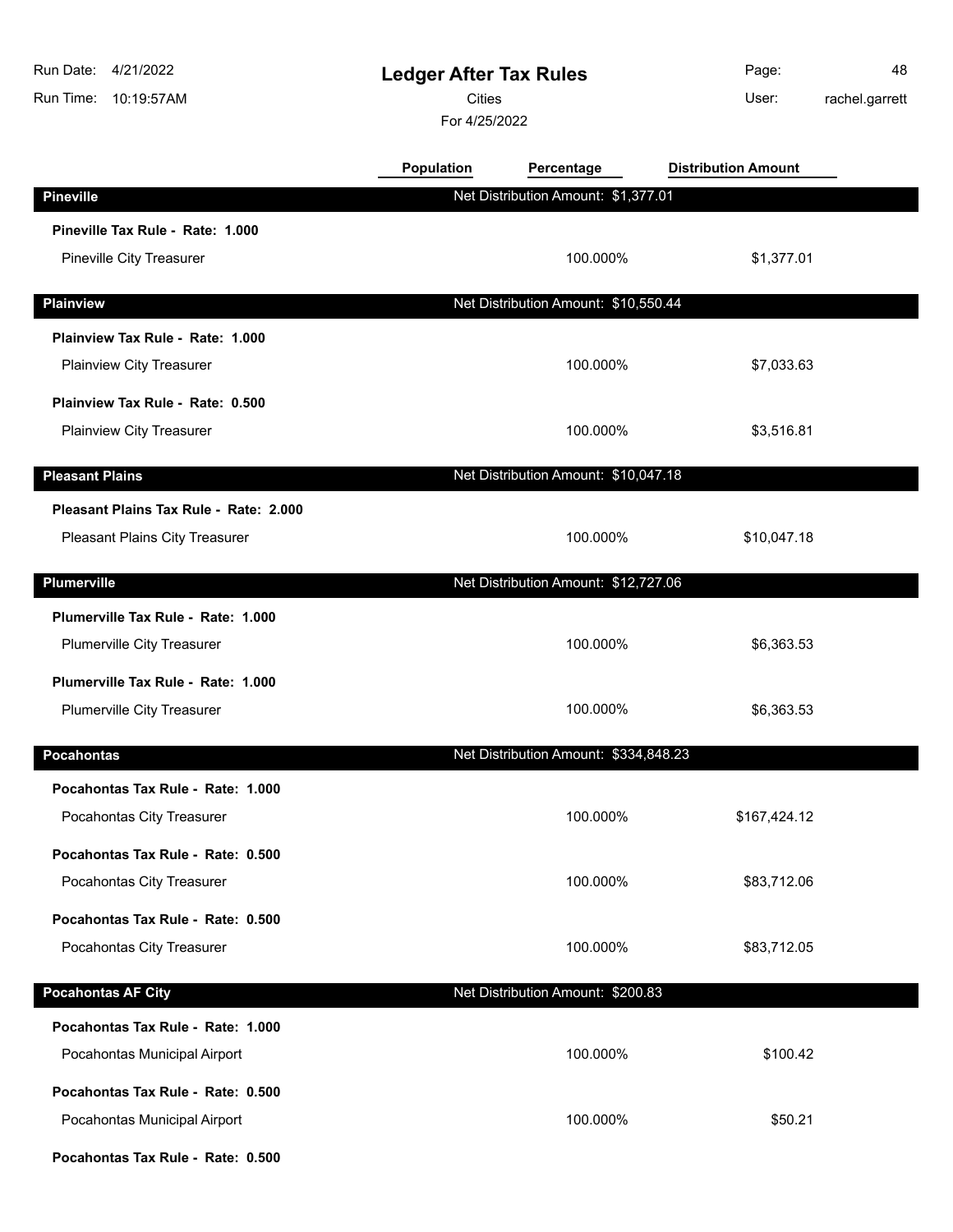| Run Date: 4/21/2022<br>Run Time: 10:19:57AM                    | <b>Ledger After Tax Rules</b><br><b>Cities</b><br>For 4/25/2022 |                                       | Page:<br>User:             | 49<br>rachel.garrett |
|----------------------------------------------------------------|-----------------------------------------------------------------|---------------------------------------|----------------------------|----------------------|
|                                                                | <b>Population</b>                                               | Percentage                            | <b>Distribution Amount</b> |                      |
| Pocahontas Municipal Airport                                   |                                                                 | 100.000%                              | \$50.20                    |                      |
| <b>Portia</b>                                                  |                                                                 | Net Distribution Amount: \$4,511.65   |                            |                      |
| Portia Tax Rule - Rate: 1.000                                  |                                                                 |                                       |                            |                      |
| Portia City Treasurer                                          |                                                                 | 100.000%                              | \$4,511.65                 |                      |
| <b>Portland</b>                                                |                                                                 | Net Distribution Amount: \$9,034.14   |                            |                      |
| Portland Tax Rule - Rate: 1.000                                |                                                                 |                                       |                            |                      |
| Portland City Treasurer                                        |                                                                 | 100.000%                              | \$9,034.14                 |                      |
| <b>Pottsville</b>                                              |                                                                 | Net Distribution Amount: \$44,994.92  |                            |                      |
| Pottsville Tax Rule - Rate: 1.000<br>Pottsville City Treasurer |                                                                 | 100.000%                              | \$29,996.61                |                      |
| Pottsville Tax Rule - Rate: 0.500<br>Pottsville City Treasurer |                                                                 | 100.000%                              | \$14,998.31                |                      |
| <b>Prairie Grove</b>                                           |                                                                 | Net Distribution Amount: \$190,126.50 |                            |                      |
| Prairie Grove Tax Rule - Rate: 0.250                           |                                                                 |                                       |                            |                      |
| Prairie Grove City Treasurer                                   |                                                                 | 100.000%                              | \$17,284.23                |                      |
| Prairie Grove Tax Rule - Rate: 1.000                           |                                                                 |                                       |                            |                      |
| Prairie Grove City Treasurer                                   |                                                                 | 100.000%                              | \$69,136.91                |                      |
| Prairie Grove Tax Rule - Rate: 0.250                           |                                                                 |                                       |                            |                      |
| Prairie Grove City Treasurer                                   |                                                                 | 100.000%                              | \$17,284.23                |                      |
| Prairie Grove Tax Rule - Rate: 0.250                           |                                                                 |                                       |                            |                      |
| Prairie Grove City Treasurer                                   |                                                                 | 100.000%                              | \$17,284.23                |                      |
| Prairie Grove Tax Rule - Rate: 0.500                           |                                                                 |                                       |                            |                      |
| Prairie Grove City Treasurer                                   |                                                                 | 100.000%                              | \$34,568.45                |                      |
| Prairie Grove Tax Rule - Rate: 0.500                           |                                                                 |                                       |                            |                      |
| Prairie Grove City Treasurer                                   |                                                                 | 100.000%                              | \$34,568.45                |                      |
| <b>Prescott</b>                                                |                                                                 | Net Distribution Amount: \$49,588.72  |                            |                      |
| Prescott Tax Rule - Rate: 1.000                                |                                                                 |                                       |                            |                      |
| Prescott City Treasurer                                        |                                                                 | 100.000%                              | \$49,588.72                |                      |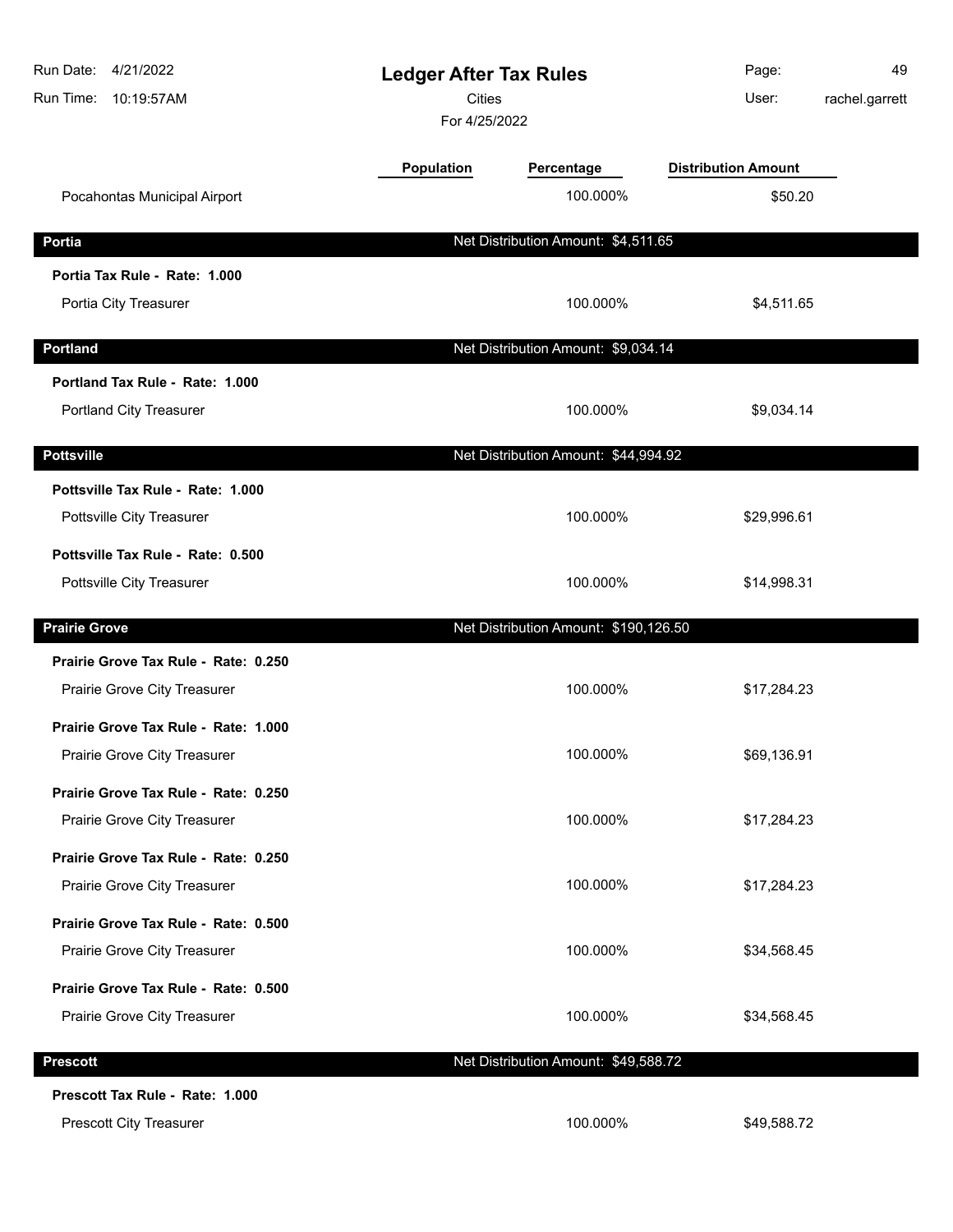| Run Date:<br>4/21/2022<br>Run Time: 10:19:57AM | <b>Ledger After Tax Rules</b><br>Cities<br>For 4/25/2022 |                                      | Page:<br>User:             | 50<br>rachel.garrett |
|------------------------------------------------|----------------------------------------------------------|--------------------------------------|----------------------------|----------------------|
|                                                | Population                                               | Percentage                           | <b>Distribution Amount</b> |                      |
| <b>Pyatt</b>                                   |                                                          | Net Distribution Amount: \$1,121.93  |                            |                      |
| Pyatt Tax Rule - Rate: 0.500                   |                                                          |                                      |                            |                      |
| <b>Pyatt City Treasurer</b>                    |                                                          | 100.000%                             | \$1,121.93                 |                      |
| Quitman                                        |                                                          | Net Distribution Amount: \$26,950.65 |                            |                      |
| Quitman Tax Rule - Rate: 1.000                 |                                                          |                                      |                            |                      |
| Quitman City Treasurer                         |                                                          | 100.000%                             | \$17,967.10                |                      |
| Quitman Tax Rule - Rate: 0.500                 |                                                          |                                      |                            |                      |
| Quitman City Treasurer                         |                                                          | 100.000%                             | \$8,983.55                 |                      |
| Ravenden                                       |                                                          | Net Distribution Amount: \$3,640.91  |                            |                      |
| Ravenden Tax Rule - Rate: 1.000                |                                                          |                                      |                            |                      |
| Ravenden City Treasurer                        |                                                          | 100.000%                             | \$3,640.91                 |                      |
| Rector                                         |                                                          | Net Distribution Amount: \$32,307.18 |                            |                      |
| Rector Tax Rule - Rate: 1.000                  |                                                          |                                      |                            |                      |
| <b>Rector City Treasurer</b>                   |                                                          | 100.000%                             | \$16,153.59                |                      |
| Rector Tax Rule - Rate: 0.500                  |                                                          |                                      |                            |                      |
| <b>Rector City Treasurer</b>                   |                                                          | 100.000%                             | \$8,076.80                 |                      |
| Rector Tax Rule - Rate: 0.500                  |                                                          |                                      |                            |                      |
| <b>Rector City Treasurer</b>                   |                                                          | 100.000%                             | \$8,076.79                 |                      |
| <b>Redfield</b>                                |                                                          | Net Distribution Amount: \$43,563.50 |                            |                      |
| Redfield Tax Rule - Rate: 1.000                |                                                          |                                      |                            |                      |
| Redfield City Treasurer                        |                                                          | 100.000%                             | \$21,781.75                |                      |
| Redfield Tax Rule - Rate: 1.000                |                                                          |                                      |                            |                      |
| <b>Redfield City Treasurer</b>                 |                                                          | 100.000%                             | \$21,781.75                |                      |
| <b>Rison</b>                                   |                                                          | Net Distribution Amount: \$19,141.92 |                            |                      |
| Rison Tax Rule - Rate: 1.000                   |                                                          |                                      |                            |                      |
| <b>Rison City Treasurer</b>                    |                                                          | 100.000%                             | \$19,141.92                |                      |
| <b>Rockport</b>                                |                                                          | Net Distribution Amount: \$16,140.74 |                            |                      |
| Rockport Tax Rule - Rate: 1.000                |                                                          |                                      |                            |                      |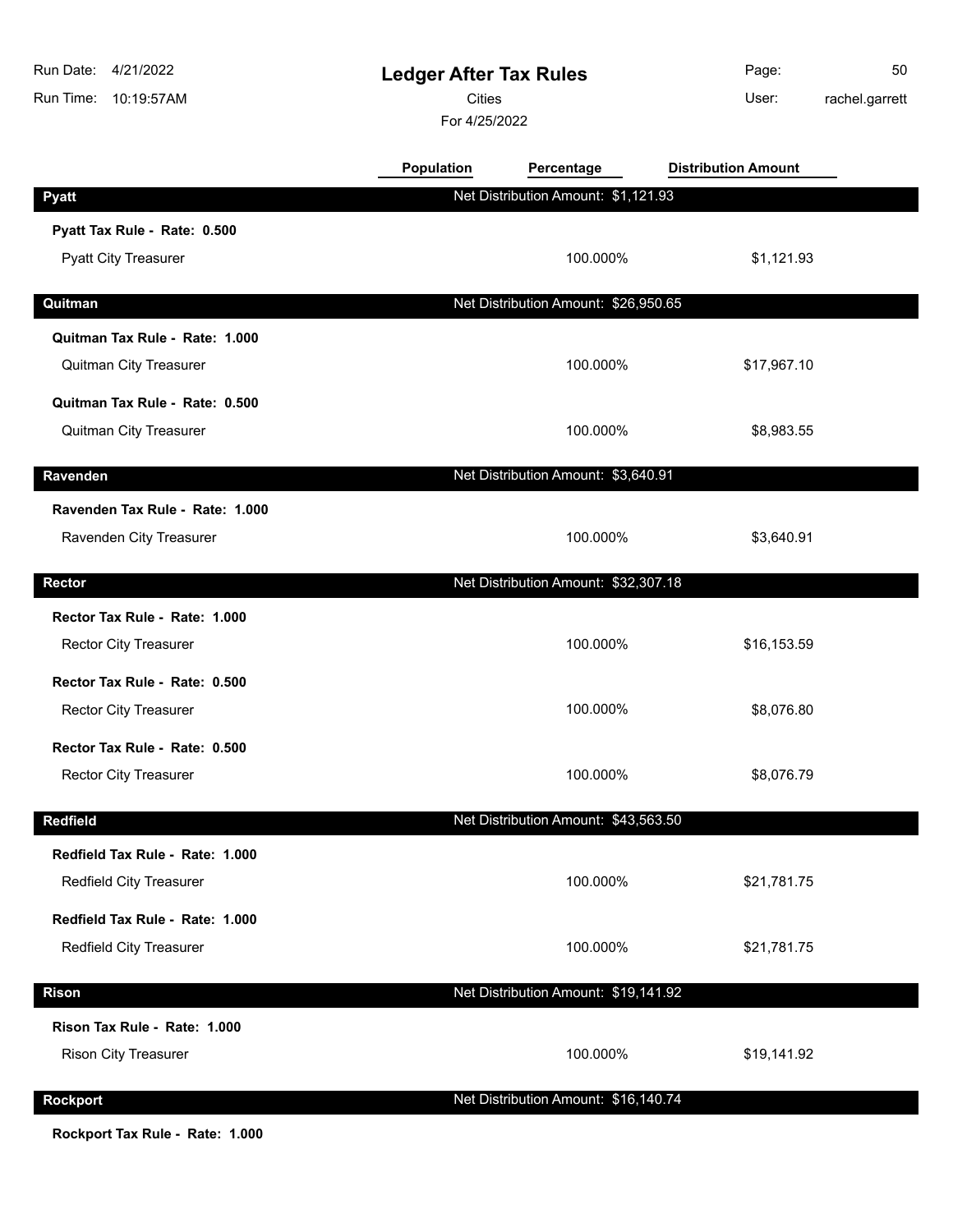| 4/21/2022<br>Run Date:<br>Run Time:<br>10:19:57AM | <b>Ledger After Tax Rules</b><br>Cities<br>For 4/25/2022 |                                         | Page:<br>User:             | 51<br>rachel.garrett |
|---------------------------------------------------|----------------------------------------------------------|-----------------------------------------|----------------------------|----------------------|
|                                                   | Population                                               | Percentage                              | <b>Distribution Amount</b> |                      |
| Rockport City Treasurer                           |                                                          | 100.000%                                | \$8,070.37                 |                      |
| Rockport Tax Rule - Rate: 1.000                   |                                                          |                                         |                            |                      |
| Rockport City Treasurer                           |                                                          | 100.000%                                | \$8,070.37                 |                      |
| <b>Roe</b>                                        |                                                          | Net Distribution Amount: \$879.29       |                            |                      |
| Roe Tax Rule - Rate: 1.000                        |                                                          |                                         |                            |                      |
| Roe City Treasurer                                |                                                          | 100.000%                                | \$879.29                   |                      |
| <b>Rogers</b>                                     |                                                          | Net Distribution Amount: \$3,631,505.45 |                            |                      |
| Rogers Tax Rule - Rate: 1.000                     |                                                          |                                         |                            |                      |
| Rogers City Treasurer                             |                                                          | 100.000%                                | \$1,815,752.73             |                      |
| Rogers Tax Rule - Rate: 1.000                     |                                                          |                                         |                            |                      |
| Rogers City Treasurer                             |                                                          | 100.000%                                | \$1,815,752.72             |                      |
| <b>Rogers AF City</b>                             |                                                          | Net Distribution Amount: \$13,908.38    |                            |                      |
| Rogers Tax Rule - Rate: 1.000                     |                                                          |                                         |                            |                      |
| Rogers Municipal Airport                          |                                                          | 100.000%                                | \$6,954.19                 |                      |
| Rogers Tax Rule - Rate: 1.000                     |                                                          |                                         |                            |                      |
| Rogers Municipal Airport                          |                                                          | 100.000%                                | \$6,954.19                 |                      |
| <b>Rose Bud</b>                                   |                                                          | Net Distribution Amount: \$20,495.38    |                            |                      |
| Rose Bud Tax Rule - Rate: 1.000                   |                                                          |                                         |                            |                      |
| Rose Bud City Treasurer                           |                                                          | 100.000%                                | \$10,247.69                |                      |
| Rose Bud Tax Rule - Rate: 1.000                   |                                                          |                                         |                            |                      |
| Rose Bud City Treasurer                           |                                                          | 100.000%                                | \$10,247.69                |                      |
| <b>Rudy</b>                                       |                                                          | Net Distribution Amount: \$11,380.79    |                            |                      |
| Rudy Tax Rule - Rate: 0.500                       |                                                          |                                         |                            |                      |
| Rudy City Treasurer                               |                                                          | 100.000%                                | \$11,380.79                |                      |
| <b>Russellville</b>                               |                                                          | Net Distribution Amount: \$1,206,261.33 |                            |                      |
| Russellville Tax Rule - Rate: 1.000               |                                                          |                                         |                            |                      |
| Russellville City Treasurer                       |                                                          | 100.000%                                | \$804,174.22               |                      |
| Russellville Tax Rule - Rate: 0.500               |                                                          |                                         |                            |                      |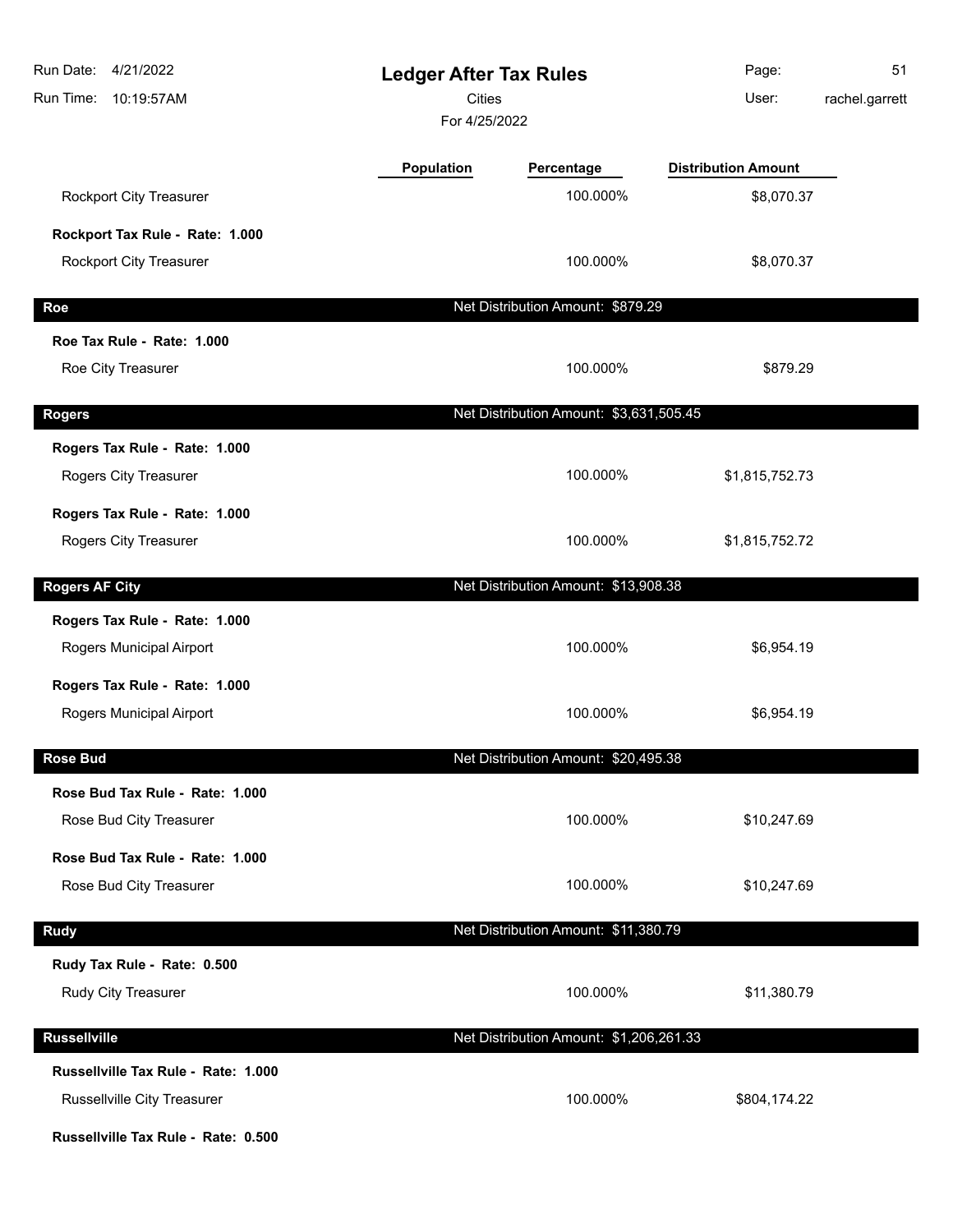| Run Date:<br>4/21/2022<br><b>Ledger After Tax Rules</b><br><b>Cities</b><br>Run Time:<br>10:19:57AM<br>For 4/25/2022 |                   | Page:<br>User:                        | 52<br>rachel.garrett       |  |
|----------------------------------------------------------------------------------------------------------------------|-------------------|---------------------------------------|----------------------------|--|
|                                                                                                                      | <b>Population</b> | Percentage                            | <b>Distribution Amount</b> |  |
| Russellville City Treasurer                                                                                          |                   | 100.000%                              | \$402,087.11               |  |
| <b>Russellville AF City</b>                                                                                          |                   | Net Distribution Amount: \$386.13     |                            |  |
| Russellville Tax Rule - Rate: 1.000                                                                                  |                   |                                       |                            |  |
| Russellville Municipal Airport                                                                                       |                   | 100.000%                              | \$257.42                   |  |
| Russellville Tax Rule - Rate: 0.500                                                                                  |                   |                                       |                            |  |
| Russellville Municipal Airport                                                                                       |                   | 100.000%                              | \$128.71                   |  |
| <b>Salem</b>                                                                                                         |                   | Net Distribution Amount: \$26,485.54  |                            |  |
| Salem Tax Rule - Rate: 1.000                                                                                         |                   |                                       |                            |  |
| Salem City Treasurer                                                                                                 |                   | 100.000%                              | \$26,485.54                |  |
| <b>Salesville</b>                                                                                                    |                   | Net Distribution Amount: \$5,289.91   |                            |  |
| Salesville Tax Rule - Rate: 1.000                                                                                    |                   |                                       |                            |  |
| Salesville City Treasurer                                                                                            |                   | 100.000%                              | \$5,289.91                 |  |
| <b>Saline County AF Bryant</b>                                                                                       |                   | Net Distribution Amount: \$943.00     |                            |  |
| Bryant Tax Rule - Rate: 1.000                                                                                        |                   |                                       |                            |  |
| Saline County Airport Commission                                                                                     |                   | 100.000%                              | \$314.33                   |  |
| Bryant Tax Rule - Rate: 0.500                                                                                        |                   |                                       |                            |  |
| Saline County Airport Commission                                                                                     |                   | 100.000%                              | \$157.17                   |  |
| Bryant Tax Rule - Rate: 0.130                                                                                        |                   |                                       |                            |  |
| Saline County Airport Commission                                                                                     |                   | 100.000%                              | \$39.29                    |  |
| Bryant Tax Rule - Rate: 1.000                                                                                        |                   |                                       |                            |  |
| Saline County Airport Commission                                                                                     |                   | 100.000%                              | \$314.33                   |  |
| Bryant Tax Rule - Rate: 0.380                                                                                        |                   |                                       |                            |  |
| Saline County Airport Commission                                                                                     |                   | 100.000%                              | \$117.88                   |  |
| <b>Scranton</b>                                                                                                      |                   | Net Distribution Amount: \$4,887.63   |                            |  |
| Scranton Tax Rule - Rate: 1.000                                                                                      |                   |                                       |                            |  |
| <b>Scranton City Treasurer</b>                                                                                       |                   | 100.000%                              | \$4,887.63                 |  |
| <b>Searcy</b>                                                                                                        |                   | Net Distribution Amount: \$919,691.34 |                            |  |
|                                                                                                                      |                   |                                       |                            |  |

**Searcy Tax Rule - Rate: 0.500**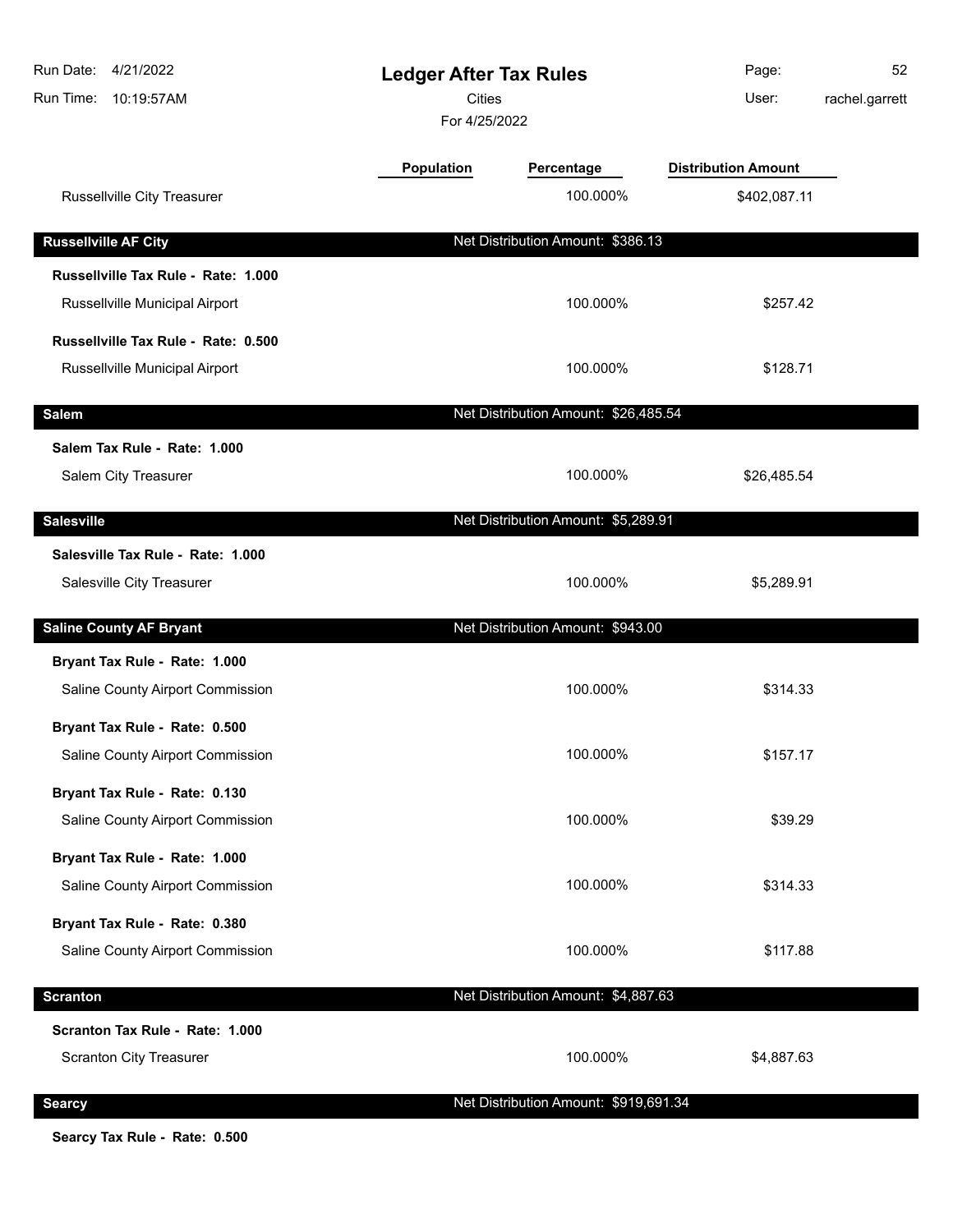| Run Date: 4/21/2022<br>Run Time:<br>10:19:57AM | <b>Ledger After Tax Rules</b><br><b>Cities</b><br>For 4/25/2022 |                                         | Page:<br>User:             | 53<br>rachel.garrett |
|------------------------------------------------|-----------------------------------------------------------------|-----------------------------------------|----------------------------|----------------------|
|                                                | Population                                                      | Percentage                              | <b>Distribution Amount</b> |                      |
| Searcy City Treasurer                          |                                                                 | 100.000%                                | \$306,563.78               |                      |
| Searcy Tax Rule - Rate: 1.000                  |                                                                 |                                         |                            |                      |
| Searcy City Treasurer                          |                                                                 | 100.000%                                | \$613,127.56               |                      |
| <b>Searcy City AF City</b>                     |                                                                 | Net Distribution Amount: \$574.34       |                            |                      |
| Searcy Tax Rule - Rate: 0.500                  |                                                                 |                                         |                            |                      |
| <b>Searcy Municipal Airport</b>                |                                                                 | 100.000%                                | \$191.45                   |                      |
| Searcy Tax Rule - Rate: 1.000                  |                                                                 |                                         |                            |                      |
| Searcy Municipal Airport                       |                                                                 | 100.000%                                | \$382.89                   |                      |
| <b>Shannon Hills</b>                           |                                                                 | Net Distribution Amount: \$18,585.52    |                            |                      |
| Shannon Hills Tax Rule - Rate: 1.000           |                                                                 |                                         |                            |                      |
| Shannon Hills City Treasurer                   |                                                                 | 100.000%                                | \$18,585.52                |                      |
| <b>Sharp County AF Cherokee Village</b>        |                                                                 | Net Distribution Amount: \$32.02        |                            |                      |
| Cherokee Village Tax Rule - Rate: 1.000        |                                                                 |                                         |                            |                      |
| Sharp County Regional Airport                  |                                                                 | 100.000%                                | \$32.02                    |                      |
| <b>Sheridan</b>                                |                                                                 | Net Distribution Amount: \$272,457.00   |                            |                      |
| Sheridan Tax Rule - Rate: 1.000                |                                                                 |                                         |                            |                      |
| Sheridan City Treasurer                        |                                                                 | 100.000%                                | \$136,228.50               |                      |
| Sheridan Tax Rule - Rate: 1.000                |                                                                 |                                         |                            |                      |
| Sheridan City Treasurer                        |                                                                 | 100.000%                                | \$136,228.50               |                      |
| Sherrill                                       |                                                                 | Net Distribution Amount: \$940.75       |                            |                      |
| Sherrill Tax Rule - Rate: 1.000                |                                                                 |                                         |                            |                      |
| <b>Sherrill City Treasurer</b>                 |                                                                 | 100.000%                                | \$940.75                   |                      |
| Sherwood                                       |                                                                 | Net Distribution Amount: \$1,058,881.33 |                            |                      |
| Sherwood Tax Rule - Rate: 1.000                |                                                                 |                                         |                            |                      |
| Sherwood City Treasurer                        |                                                                 | 100.000%                                | \$529,440.67               |                      |
| Sherwood Tax Rule - Rate: 0.250                |                                                                 |                                         |                            |                      |
| Sherwood City Treasurer                        |                                                                 | 100.000%                                | \$132,360.17               |                      |
| Sherwood Tax Rule - Rate: 0.750                |                                                                 |                                         |                            |                      |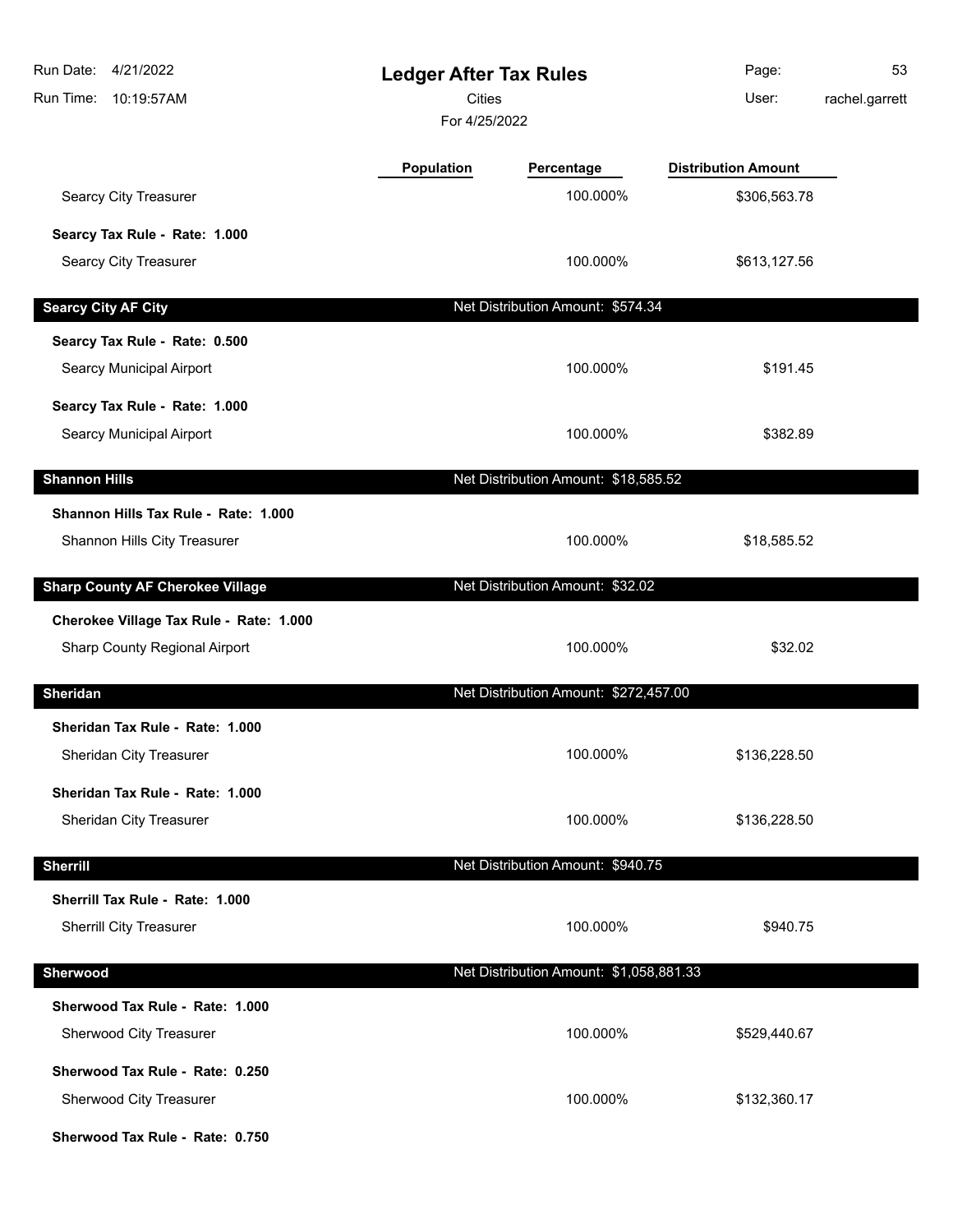| Run Date: 4/21/2022<br>Run Time:<br>10:19:57AM | <b>Ledger After Tax Rules</b><br><b>Cities</b><br>For 4/25/2022 |                                         | Page:<br>User:             | 54<br>rachel.garrett |
|------------------------------------------------|-----------------------------------------------------------------|-----------------------------------------|----------------------------|----------------------|
|                                                | <b>Population</b>                                               | Percentage                              | <b>Distribution Amount</b> |                      |
| Sherwood City Treasurer                        |                                                                 | 100.000%                                | \$397,080.49               |                      |
| <b>Shirley</b>                                 |                                                                 | Net Distribution Amount: \$3,086.57     |                            |                      |
| Shirley Tax Rule - Rate: 1.000                 |                                                                 |                                         |                            |                      |
| <b>Shirley City Treasurer</b>                  |                                                                 | 100.000%                                | \$3,086.57                 |                      |
| <b>Siloam Springs</b>                          |                                                                 | Net Distribution Amount: \$800,585.60   |                            |                      |
| Siloam Springs Tax Rule - Rate: 1.000          |                                                                 |                                         |                            |                      |
| Siloam Springs City Treasurer                  |                                                                 | 100.000%                                | \$400,292.80               |                      |
| Siloam Springs Tax Rule - Rate: 0.380          |                                                                 |                                         |                            |                      |
| Siloam Springs City Treasurer                  |                                                                 | 100.000%                                | \$150,109.80               |                      |
| Siloam Springs Tax Rule - Rate: 0.630          |                                                                 |                                         |                            |                      |
| Siloam Springs City Treasurer                  |                                                                 | 100.000%                                | \$250,183.00               |                      |
| Sparkman                                       |                                                                 | Net Distribution Amount: \$5,027.60     |                            |                      |
| Sparkman Tax Rule - Rate: 1.000                |                                                                 |                                         |                            |                      |
| Sparkman City Treasurer                        |                                                                 | 100.000%                                | \$5,027.60                 |                      |
| <b>Springdale</b>                              |                                                                 | Net Distribution Amount: \$3,302,250.78 |                            |                      |
| Springdale Tax Rule - Rate: 1.000              |                                                                 |                                         |                            |                      |
| Springdale City Treasurer                      |                                                                 | 100.000%                                | \$1,651,125.39             |                      |
| Springdale Tax Rule - Rate: 1.000              |                                                                 |                                         |                            |                      |
| Springdale City Treasurer                      |                                                                 | 100.000%                                | \$1,651,125.39             |                      |
| <b>Springdale AF City</b>                      |                                                                 | Net Distribution Amount: \$2,420.57     |                            |                      |
| Springdale Tax Rule - Rate: 1.000              |                                                                 |                                         |                            |                      |
| Springdale Municipal Airport                   |                                                                 | 100.000%                                | \$1,210.29                 |                      |
| Springdale Tax Rule - Rate: 1.000              |                                                                 |                                         |                            |                      |
| Springdale Municipal Airport                   |                                                                 | 100.000%                                | \$1,210.28                 |                      |
| Springtown                                     |                                                                 | Net Distribution Amount: \$538.63       |                            |                      |
| Springtown Tax Rule - Rate: 1.000              |                                                                 |                                         |                            |                      |
| Springtown City Treasurer                      |                                                                 | 100.000%                                | \$538.63                   |                      |
| <b>St. Charles</b>                             |                                                                 | Net Distribution Amount: \$2,124.72     |                            |                      |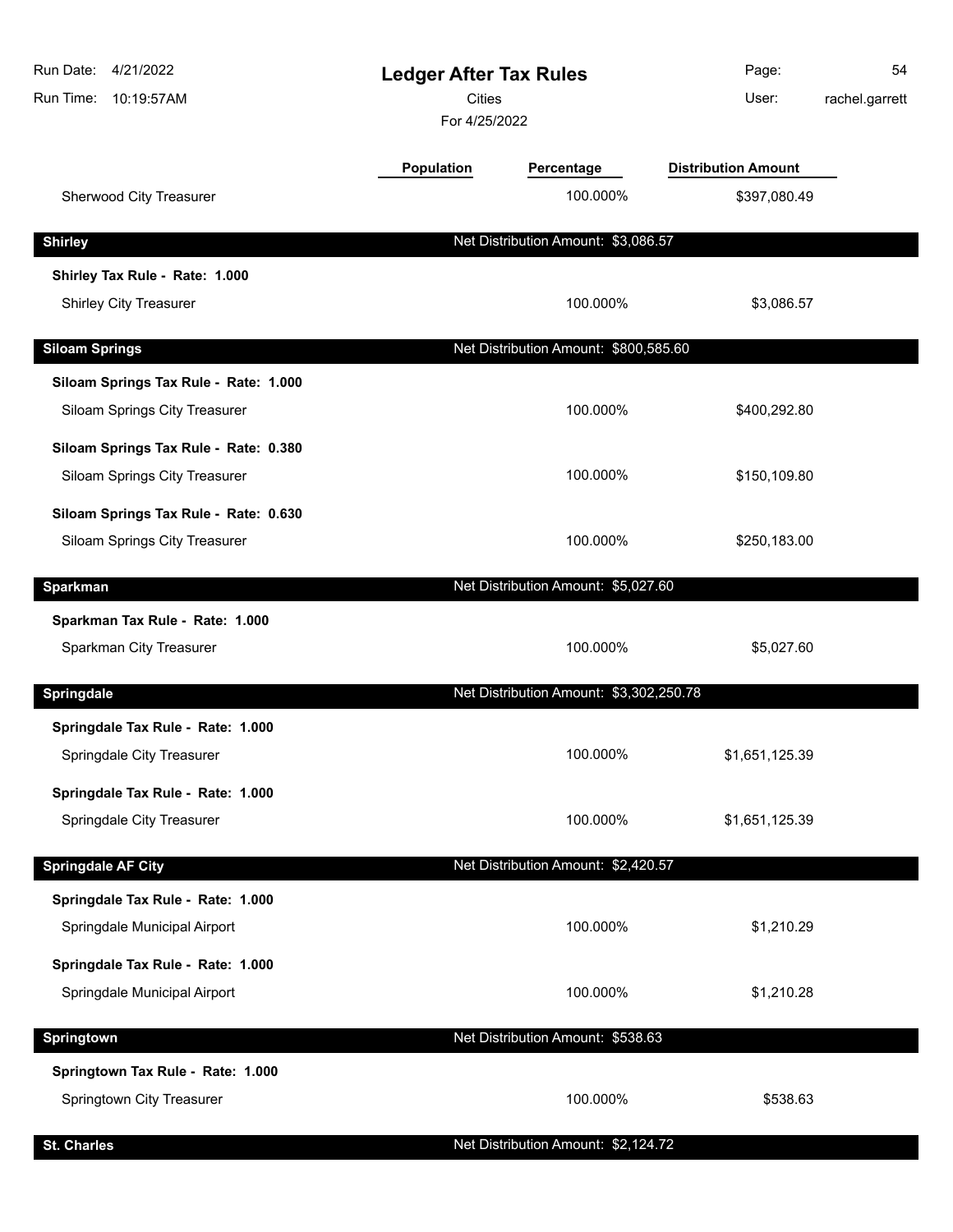| Run Date: 4/21/2022<br>Run Time: 10:19:57AM                         | <b>Ledger After Tax Rules</b><br><b>Cities</b><br>For 4/25/2022 |                                       | Page:<br>User:             | 55<br>rachel.garrett |
|---------------------------------------------------------------------|-----------------------------------------------------------------|---------------------------------------|----------------------------|----------------------|
|                                                                     | <b>Population</b>                                               | Percentage                            | <b>Distribution Amount</b> |                      |
| St. Charles Tax Rule - Rate: 2.000<br>St. Charles City Treasurer    |                                                                 | 100.000%                              | \$2,124.72                 |                      |
| St. Paul                                                            |                                                                 | Net Distribution Amount: \$3,771.38   |                            |                      |
| St. Paul Tax Rule - Rate: 2.000                                     |                                                                 |                                       |                            |                      |
| St. Paul City Treasurer                                             |                                                                 | 100.000%                              | \$3,771.38                 |                      |
| <b>Stamps</b>                                                       |                                                                 | Net Distribution Amount: \$15,914.70  |                            |                      |
| Stamps Tax Rule - Rate: 1.000<br><b>Stamps City Treasurer</b>       |                                                                 | 100.000%                              | \$15,914.70                |                      |
| <b>Star City</b>                                                    |                                                                 | Net Distribution Amount: \$56,370.62  |                            |                      |
| Star City Tax Rule - Rate: 1.000<br><b>Star City Treasurer</b>      |                                                                 | 100.000%                              | \$45,096.50                |                      |
| Star City Tax Rule - Rate: 0.250<br><b>Star City Treasurer</b>      |                                                                 | 100.000%                              | \$11,274.12                |                      |
| <b>Stephens</b>                                                     |                                                                 | Net Distribution Amount: \$6,535.24   |                            |                      |
| Stephens Tax Rule - Rate: 1.000<br><b>Stephens City Treasurer</b>   |                                                                 | 100.000%                              | \$6,535.24                 |                      |
| <b>Strong</b>                                                       |                                                                 | Net Distribution Amount: \$11,688.22  |                            |                      |
| Strong Tax Rule - Rate: 1.000<br><b>Strong City Treasurer</b>       |                                                                 | 100.000%                              | \$11,688.22                |                      |
| <b>Stuttgart</b>                                                    |                                                                 | Net Distribution Amount: \$583,361.95 |                            |                      |
| Stuttgart Tax Rule - Rate: 1.000<br><b>Stuttgart City Treasurer</b> |                                                                 | 100.000%                              | \$194,453.98               |                      |
| Stuttgart Tax Rule - Rate: 1.000<br><b>Stuttgart City Treasurer</b> |                                                                 | 100.000%                              | \$194,453.98               |                      |
| Stuttgart Tax Rule - Rate: 1.000<br><b>Stuttgart City Treasurer</b> |                                                                 | 100.000%                              | \$194,453.99               |                      |
| <b>Subiaco</b>                                                      |                                                                 | Net Distribution Amount: \$6,985.39   |                            |                      |

**Subiaco Tax Rule - Rate: 1.000**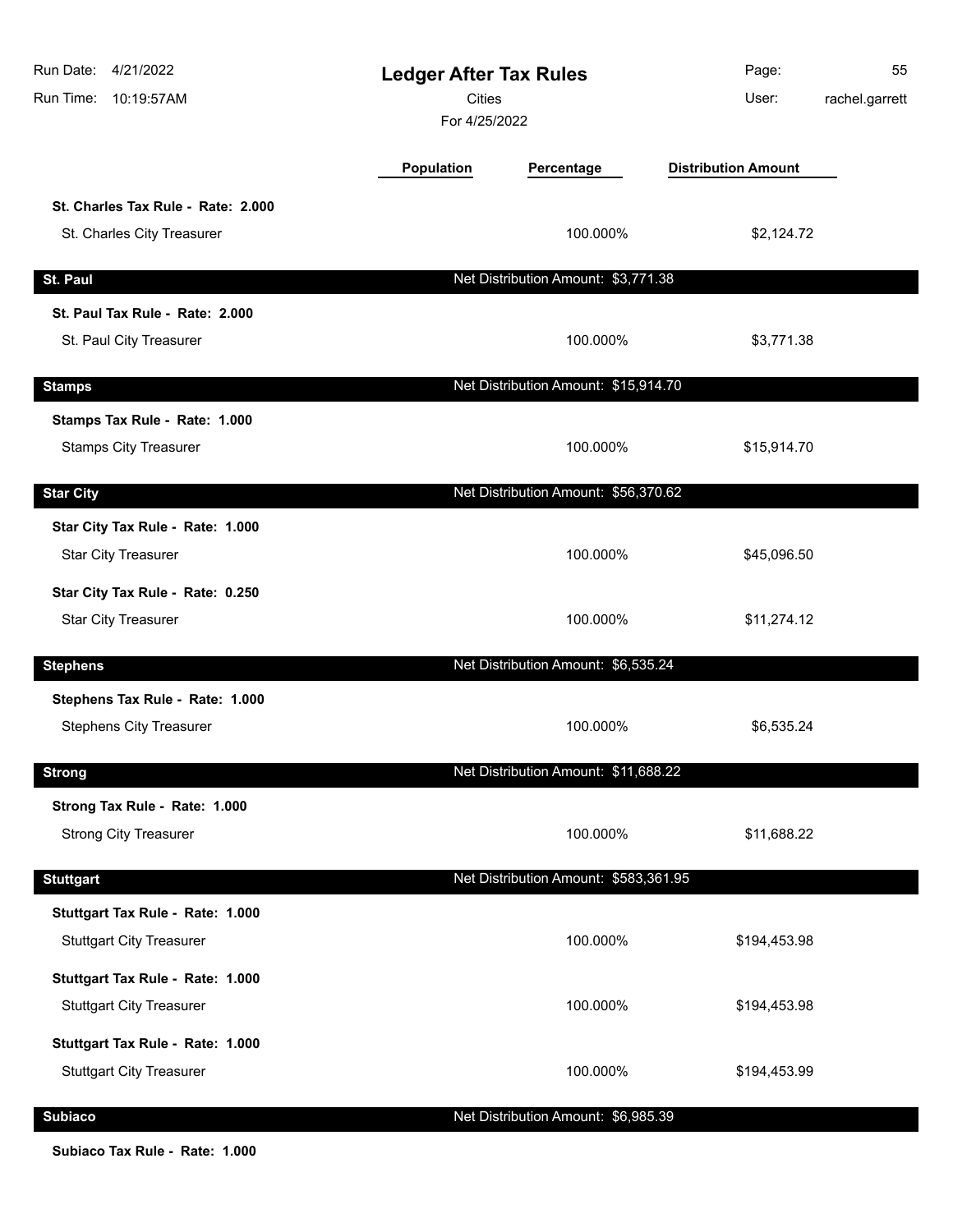| Run Date:<br>4/21/2022<br>Run Time:<br>10:19:57AM              | <b>Ledger After Tax Rules</b><br><b>Cities</b><br>For 4/25/2022 |                                       | Page:<br>User:             | 56<br>rachel.garrett |
|----------------------------------------------------------------|-----------------------------------------------------------------|---------------------------------------|----------------------------|----------------------|
|                                                                | Population                                                      | Percentage                            | <b>Distribution Amount</b> |                      |
| Subiaco City Treasurer                                         |                                                                 | 100.000%                              | \$6,985.39                 |                      |
| <b>Sulphur Springs</b>                                         |                                                                 | Net Distribution Amount: \$3,536.44   |                            |                      |
| Sulphur Springs Tax Rule - Rate: 1.000                         |                                                                 |                                       |                            |                      |
| Sulphur Springs City Treasurer                                 |                                                                 | 100.000%                              | \$3,536.44                 |                      |
| <b>Summit</b>                                                  |                                                                 | Net Distribution Amount: \$4,941.01   |                            |                      |
| Summit Tax Rule - Rate: 1.000                                  |                                                                 |                                       |                            |                      |
| <b>Summit City Treasurer</b>                                   |                                                                 | 100.000%                              | \$4,941.01                 |                      |
| <b>Sunset</b>                                                  |                                                                 | Net Distribution Amount: \$6,839.59   |                            |                      |
| Sunset Tax Rule - Rate: 3.000<br><b>Sunset City Treasurer</b>  |                                                                 | 100.000%                              | \$6,839.59                 |                      |
| <b>Swifton</b>                                                 |                                                                 | Net Distribution Amount: \$5,331.87   |                            |                      |
| Swifton Tax Rule - Rate: 1.000<br>Swifton City Treasurer       |                                                                 | 100.000%                              | \$5,331.87                 |                      |
| <b>Taylor</b>                                                  |                                                                 | Net Distribution Amount: \$14,830.68  |                            |                      |
| Taylor Tax Rule - Rate: 1.000<br><b>Taylor City Treasurer</b>  |                                                                 | 100.000%                              | \$7,415.34                 |                      |
| Taylor Tax Rule - Rate: 1.000<br><b>Taylor City Treasurer</b>  |                                                                 | 100.000%                              | \$7,415.34                 |                      |
| <b>Texarkana</b>                                               |                                                                 | Net Distribution Amount: \$577,816.82 |                            |                      |
| Texarkana Tax Rule - Rate: 1.000<br>Texarkana City Treasurer   |                                                                 | 100.000%                              | \$577,816.82               |                      |
| <b>Texarkana AF City</b>                                       |                                                                 | Net Distribution Amount: \$3,018.21   |                            |                      |
| Texarkana Tax Rule - Rate: 1.000<br>Texarkana City Treasurer   |                                                                 | 100.000%                              | \$2,012.14                 |                      |
| Texarkana Tax Rule - Rate: 0.250<br>Texarkana Regional Airport |                                                                 | 100.000%                              | \$503.04                   |                      |
| Texarkana Tax Rule - Rate: 0.250<br>Texarkana Regional Airport |                                                                 | 100.000%                              | \$503.03                   |                      |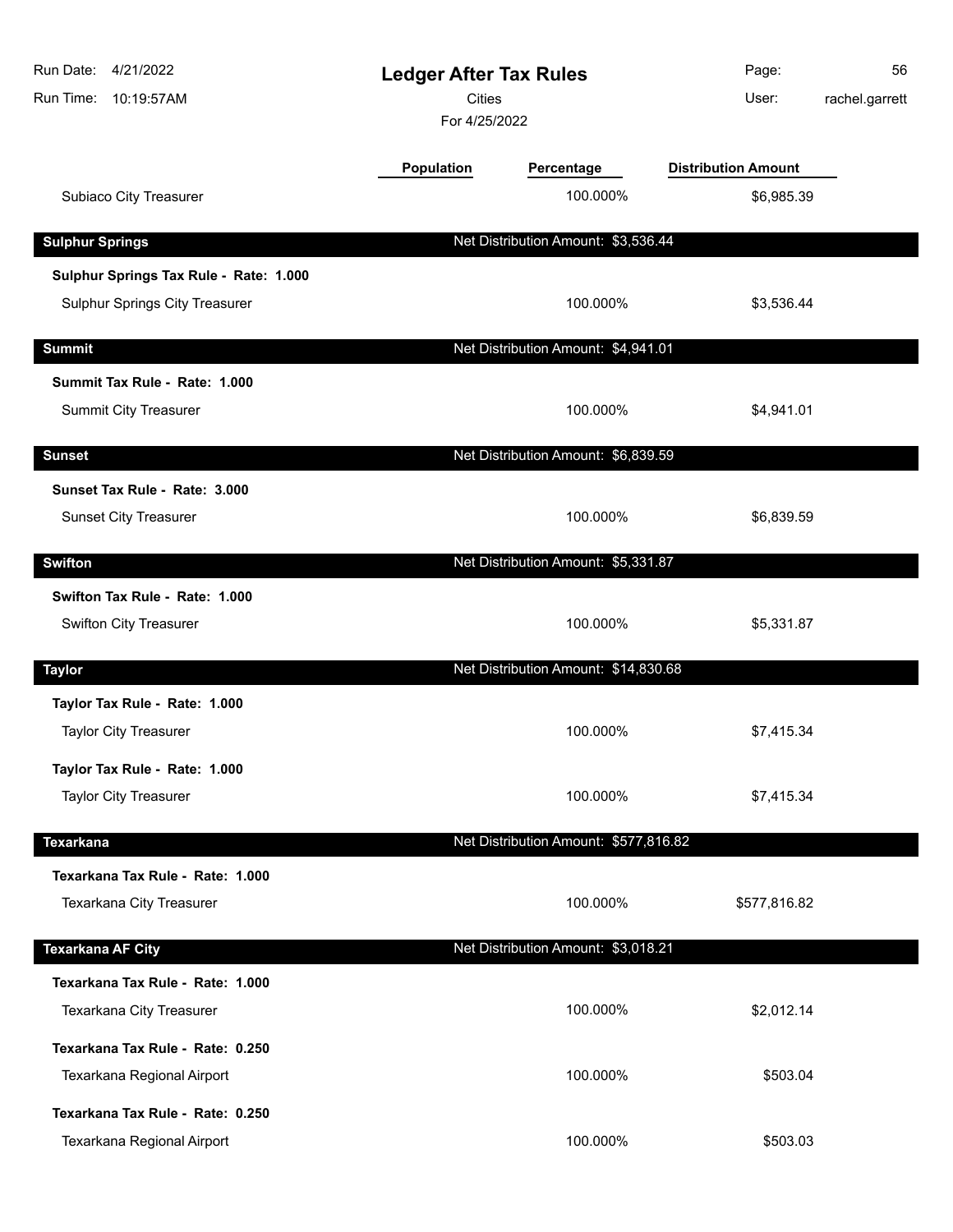| Run Date: 4/21/2022<br>Run Time: 10:19:57AM | <b>Ledger After Tax Rules</b><br><b>Cities</b><br>For 4/25/2022 |                                       | Page:<br>User:             | 57<br>rachel.garrett |
|---------------------------------------------|-----------------------------------------------------------------|---------------------------------------|----------------------------|----------------------|
|                                             | <b>Population</b>                                               | Percentage                            | <b>Distribution Amount</b> |                      |
| <b>Texarkana Special</b>                    |                                                                 | Net Distribution Amount: \$245,789.15 |                            |                      |
| Texarkana Special Tax Rule - Rate: 0.250    |                                                                 |                                       |                            |                      |
| Texarkana City Treasurer                    |                                                                 | 100.000%                              | \$122,894.58               |                      |
| Texarkana Special Tax Rule - Rate: 0.250    |                                                                 |                                       |                            |                      |
| Texarkana City Treasurer                    |                                                                 | 100.000%                              | \$122,894.57               |                      |
| <b>Thornton</b>                             |                                                                 | Net Distribution Amount: \$1,635.58   |                            |                      |
| Thornton Tax Rule - Rate: 1.000             |                                                                 |                                       |                            |                      |
| <b>Thornton City Treasurer</b>              |                                                                 | 100.000%                              | \$1,635.58                 |                      |
| <b>Tontitown</b>                            |                                                                 | Net Distribution Amount: \$378,511.60 |                            |                      |
| Tontitown Tax Rule - Rate: 1.000            |                                                                 |                                       |                            |                      |
| <b>Tontitown City Treasurer</b>             |                                                                 | 100.000%                              | \$137,640.58               |                      |
| Tontitown Tax Rule - Rate: 1.000            |                                                                 |                                       |                            |                      |
| Tontitown City Treasurer                    |                                                                 | 100.000%                              | \$137,640.58               |                      |
| Tontitown Tax Rule - Rate: 0.750            |                                                                 |                                       |                            |                      |
| <b>Tontitown City Treasurer</b>             |                                                                 | 100.000%                              | \$103,230.44               |                      |
| <b>Trumann</b>                              |                                                                 | Net Distribution Amount: \$234,368.42 |                            |                      |
| Trumann Tax Rule - Rate: 1.000              |                                                                 |                                       |                            |                      |
| Trumann City Treasurer                      |                                                                 | 100.000%                              | \$117,184.21               |                      |
| Truman Tax Rule - Rate: 1.000               |                                                                 |                                       |                            |                      |
| Trumann City Treasurer                      |                                                                 | 100.000%                              | \$117,184.21               |                      |
| <b>Tuckerman</b>                            |                                                                 | Net Distribution Amount: \$11,696.80  |                            |                      |
| Tuckerman Tax Rule - Rate: 1.000            |                                                                 |                                       |                            |                      |
| <b>Tuckerman City Treasurer</b>             |                                                                 | 100.000%                              | \$9,357.44                 |                      |
| Tuckerman Tax Rule - Rate: 0.250            |                                                                 |                                       |                            |                      |
| <b>Tuckerman City Treasurer</b>             |                                                                 | 100.000%                              | \$2,339.36                 |                      |
| <b>Turrell</b>                              |                                                                 | Net Distribution Amount: \$7,538.76   |                            |                      |
| Turrell Tax Rule - Rate: 2.000              |                                                                 |                                       |                            |                      |
| <b>Turrell City Treasurer</b>               |                                                                 | 100.000%                              | \$7,538.76                 |                      |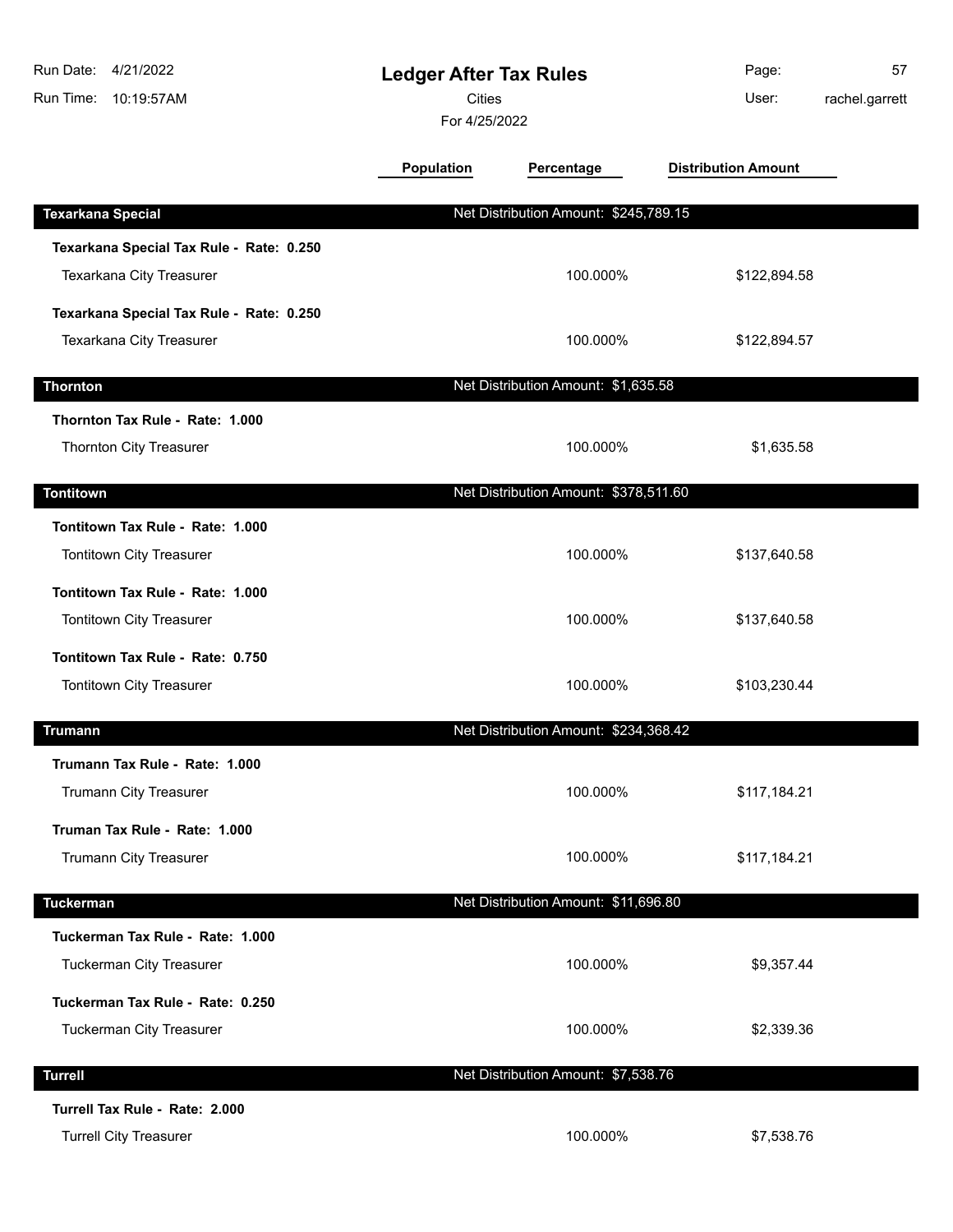| Run Date:<br>4/21/2022<br>Run Time: 10:19:57AM | <b>Ledger After Tax Rules</b><br><b>Cities</b><br>For 4/25/2022 |                                       | Page:<br>User:             | 58<br>rachel.garrett |
|------------------------------------------------|-----------------------------------------------------------------|---------------------------------------|----------------------------|----------------------|
|                                                | <b>Population</b>                                               | Percentage                            | <b>Distribution Amount</b> |                      |
| <b>Tyronza</b>                                 |                                                                 | Net Distribution Amount: \$1,987.20   |                            |                      |
| Tyronza Tax Rule - Rate: 1.000                 |                                                                 |                                       |                            |                      |
| Tyronza City Treasurer                         |                                                                 | 100.000%                              | \$1,987.20                 |                      |
| Van Buren                                      |                                                                 | Net Distribution Amount: \$588,274.88 |                            |                      |
| Van Buren Tax Rule - Rate: 1.000               |                                                                 |                                       |                            |                      |
| Van Buren City Treasurer                       |                                                                 | 100.000%                              | \$392,183.25               |                      |
| Van Buren Tax Rule - Rate: 0.500               |                                                                 |                                       |                            |                      |
| Van Buren City Treasurer                       |                                                                 | 100.000%                              | \$196,091.63               |                      |
| Vandervoort                                    |                                                                 | Net Distribution Amount: \$475.43     |                            |                      |
| Vandervoort Tax Rule - Rate: 1.000             |                                                                 |                                       |                            |                      |
| Vandervoort City Treasurer                     |                                                                 | 100.000%                              | \$475.43                   |                      |
| Vilonia                                        |                                                                 | Net Distribution Amount: \$146,543.20 |                            |                      |
| Vilonia Tax Rule - Rate: 0.500                 |                                                                 |                                       |                            |                      |
| Vilonia City Treasurer                         |                                                                 | 100.000%                              | \$26,644.22                |                      |
| Vilonia Tax Rule - Rate: 1.000                 |                                                                 |                                       |                            |                      |
| Vilonia City Treasurer                         |                                                                 | 100.000%                              | \$53,288.44                |                      |
| Vilonia Tax Rule - Rate: 0.500                 |                                                                 |                                       |                            |                      |
| Vilonia City Treasurer                         |                                                                 | 100.000%                              | \$26,644.22                |                      |
| Vilonia Tax Rule - Rate: 0.500                 |                                                                 |                                       |                            |                      |
| Vilonia City Treasurer                         |                                                                 | 100.000%                              | \$26,644.22                |                      |
| Vilonia Tax Rule - Rate: 0.250                 |                                                                 |                                       |                            |                      |
| Vilonia City Treasurer                         |                                                                 | 100.000%                              | \$13,322.10                |                      |
| <b>Viola</b>                                   |                                                                 | Net Distribution Amount: \$12,396.69  |                            |                      |
| Viola Tax Rule - Rate: 1.000                   |                                                                 |                                       |                            |                      |
| Viola City Treasurer                           |                                                                 | 100.000%                              | \$6,198.35                 |                      |
| Viola Tax Rule - Rate: 1.000                   |                                                                 |                                       |                            |                      |
| Viola City Treasurer                           |                                                                 | 100.000%                              | \$6,198.34                 |                      |
| Wabbaseka                                      |                                                                 | Net Distribution Amount: \$1,651.20   |                            |                      |

**Wabbaseka Tax Rule - Rate: 1.000**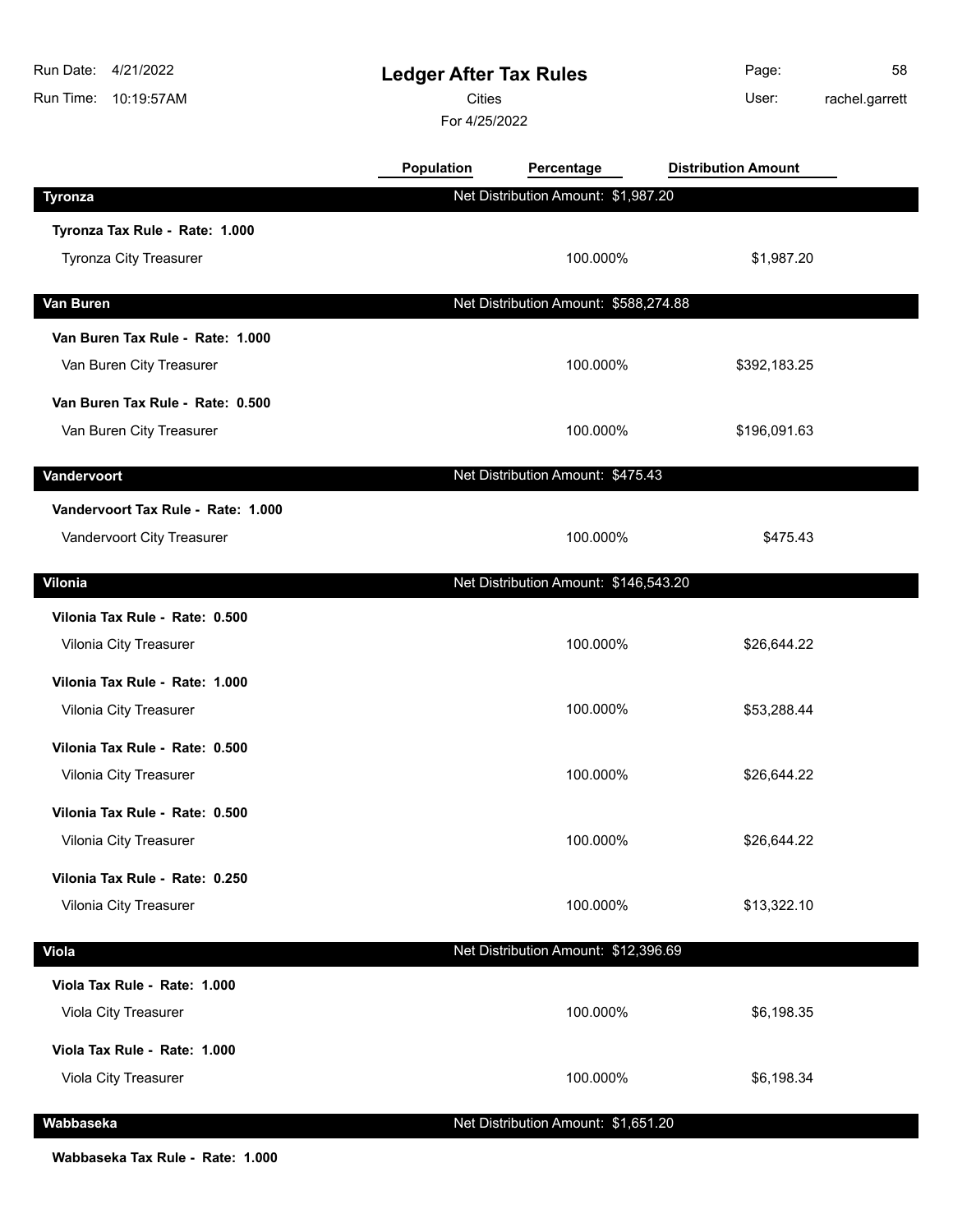| Run Date:<br>4/21/2022<br>Run Time:<br>10:19:57AM | <b>Ledger After Tax Rules</b><br><b>Cities</b><br>For 4/25/2022 |                                       | Page:<br>User:             | 59<br>rachel.garrett |
|---------------------------------------------------|-----------------------------------------------------------------|---------------------------------------|----------------------------|----------------------|
|                                                   | <b>Population</b>                                               | Percentage                            | <b>Distribution Amount</b> |                      |
| Wabbaseka City Treasurer                          |                                                                 | 100.000%                              | \$825.60                   |                      |
| Wabbaseka Tax Rule - Rate: 1.000                  |                                                                 |                                       |                            |                      |
| Wabbaseka City Treasurer                          |                                                                 | 100.000%                              | \$825.60                   |                      |
| Waldenburg                                        |                                                                 | Net Distribution Amount: \$3,751.76   |                            |                      |
| Waldenburg Tax Rule - Rate: 1.000                 |                                                                 |                                       |                            |                      |
| <b>Waldenburg City Treasurer</b>                  |                                                                 | 100.000%                              | \$2,501.17                 |                      |
| Waldenburg Tax Rule - Rate: 0.500                 |                                                                 |                                       |                            |                      |
| <b>Waldenburg City Treasurer</b>                  |                                                                 | 100.000%                              | \$1,250.59                 |                      |
| Waldron                                           |                                                                 | Net Distribution Amount: \$98,457.41  |                            |                      |
| Waldron Tax Rule - Rate: 0.500                    |                                                                 |                                       |                            |                      |
| <b>Waldron City Treasurer</b>                     |                                                                 | 100.000%                              | \$24,614.35                |                      |
| Waldron Tax Rule - Rate: 0.500                    |                                                                 |                                       |                            |                      |
| <b>Waldron City Treasurer</b>                     |                                                                 | 100.000%                              | \$24,614.35                |                      |
| Waldron Tax Rule - Rate: 1.000                    |                                                                 |                                       |                            |                      |
| <b>Waldron City Treasurer</b>                     |                                                                 | 100.000%                              | \$49,228.71                |                      |
| <b>Walnut Ridge</b>                               |                                                                 | Net Distribution Amount: \$170,982.75 |                            |                      |
| Walnut Ridge Tax Rule - Rate: 1.000               |                                                                 |                                       |                            |                      |
| <b>Walnut Ridge City Treasurer</b>                |                                                                 | 100.000%                              | \$85,491.38                |                      |
| Walnut Ridge Tax Rule - Rate: 0.630               |                                                                 |                                       |                            |                      |
|                                                   |                                                                 | 100.000%                              | \$53,432.11                |                      |
| Walnut Ridge City Treasurer                       |                                                                 | 20.000%                               | \$10,686.42                |                      |
| <b>Walnut Ridge City Treasurer</b>                |                                                                 | 80.000%                               | \$42,745.69                |                      |
| Walnut Ridge Tax Rule - Rate: 0.380               |                                                                 |                                       |                            |                      |
| <b>Walnut Ridge City Treasurer</b>                |                                                                 | 100.000%                              | \$32,059.26                |                      |
| <b>Walnut Ridge AF City</b>                       |                                                                 | Net Distribution Amount: \$225.08     |                            |                      |
| Walnut Ridge Tax Rule - Rate: 1.000               |                                                                 |                                       |                            |                      |
| Walnut Ridge Regional Airport                     |                                                                 | 100.000%                              | \$112.54                   |                      |
| Walnut Ridge Tax Rule - Rate: 0.630               |                                                                 |                                       |                            |                      |
|                                                   |                                                                 | 100.000%                              | \$70.34                    |                      |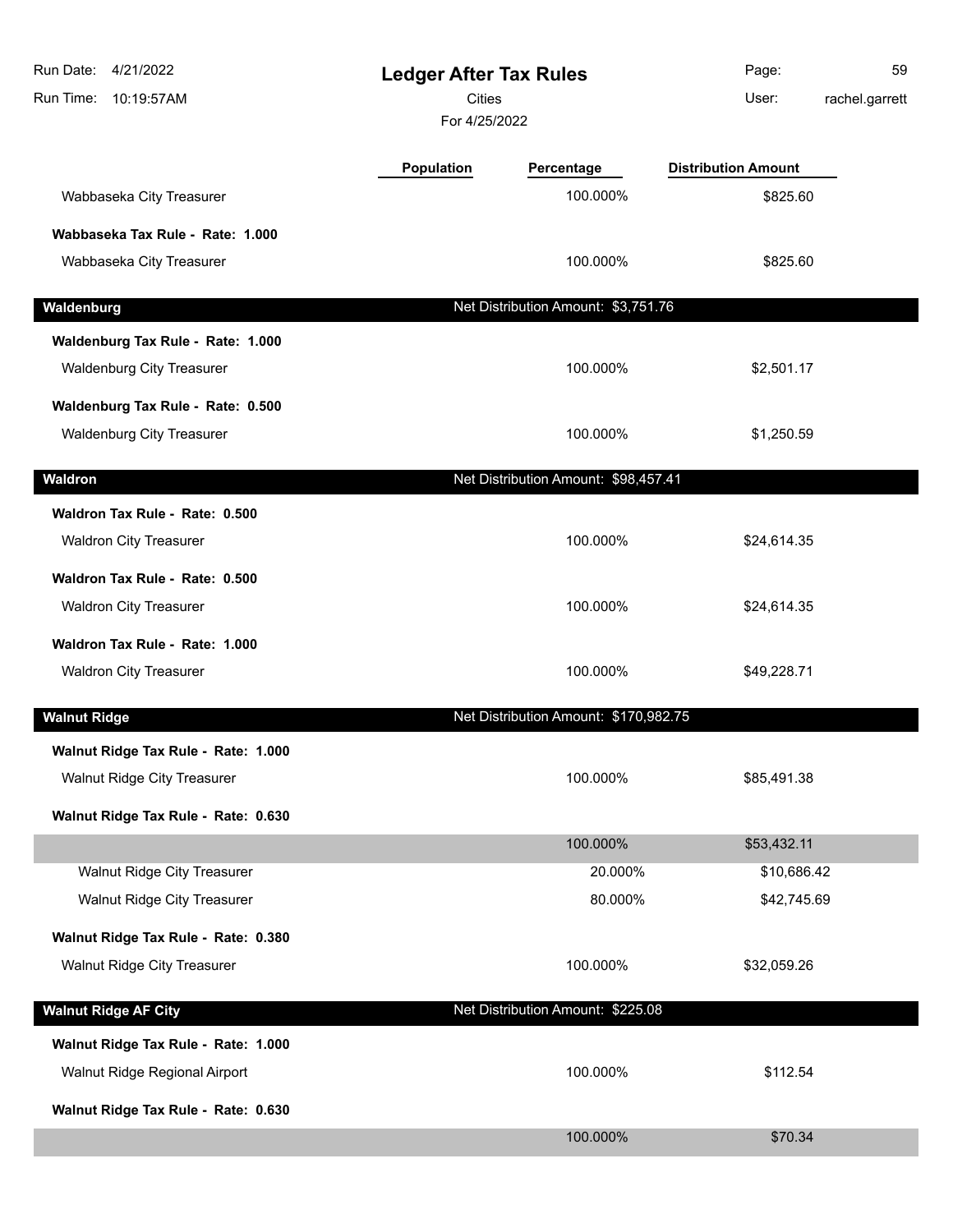| Run Date: 4/21/2022                 | <b>Ledger After Tax Rules</b> |                                       | Page:                      | 60      |
|-------------------------------------|-------------------------------|---------------------------------------|----------------------------|---------|
| Run Time:<br>10:19:57AM             |                               | <b>Cities</b>                         |                            |         |
|                                     | For 4/25/2022                 |                                       |                            |         |
|                                     | <b>Population</b>             | Percentage                            | <b>Distribution Amount</b> |         |
| Walnut Ridge Regional Airport       |                               | 20.000%                               |                            | \$14.07 |
| Walnut Ridge Regional Airport       |                               | 80.000%                               |                            | \$56.27 |
| Walnut Ridge Tax Rule - Rate: 0.380 |                               |                                       |                            |         |
| Walnut Ridge Regional Airport       |                               | 100.000%                              | \$42.20                    |         |
| <b>Ward</b>                         |                               | Net Distribution Amount: \$67,664.00  |                            |         |
| Ward Tax Rule - Rate: 1.000         |                               |                                       |                            |         |
| Ward City Treasurer                 |                               | 100.000%                              | \$33,832.00                |         |
| Ward Tax Rule - Rate: 1.000         |                               |                                       |                            |         |
| Ward City Treasurer                 |                               | 100.000%                              | \$33,832.00                |         |
| <b>Warren</b>                       |                               | Net Distribution Amount: \$83,747.37  |                            |         |
| Warren Tax Rule - Rate: 1.000       |                               |                                       |                            |         |
| Warren City Treasurer               |                               | 100.000%                              | \$83,747.37                |         |
| Washington                          |                               | Net Distribution Amount: \$1,010.03   |                            |         |
| Washington Tax Rule - Rate: 1.000   |                               |                                       |                            |         |
| <b>Washington City Treasurer</b>    |                               | 100.000%                              | \$1,010.03                 |         |
| Weiner                              |                               | Net Distribution Amount: \$15,677.60  |                            |         |
| Weiner Tax Rule - Rate: 1.000       |                               |                                       |                            |         |
| Weiner City Treasurer               |                               | 100.000%                              | \$15,677.60                |         |
| <b>West Fork</b>                    |                               | Net Distribution Amount: \$78,481.07  |                            |         |
| West Fork Tax Rule - Rate: 1.000    |                               |                                       |                            |         |
| West Fork City Treasurer            |                               | 100.000%                              | \$26,160.36                |         |
| West Fork Tax Rule - Rate: 1.000    |                               |                                       |                            |         |
| West Fork City Treasurer            |                               | 100.000%                              | \$26,160.36                |         |
| West Fork Tax Rule - Rate: 0.630    |                               |                                       |                            |         |
| West Fork City Treasurer            |                               | 100.000%                              | \$16,350.22                |         |
| West Fork Tax Rule - Rate: 0.380    |                               |                                       |                            |         |
| West Fork City Treasurer            |                               | 100.000%                              | \$9,810.13                 |         |
| <b>West Memphis</b>                 |                               | Net Distribution Amount: \$784,609.98 |                            |         |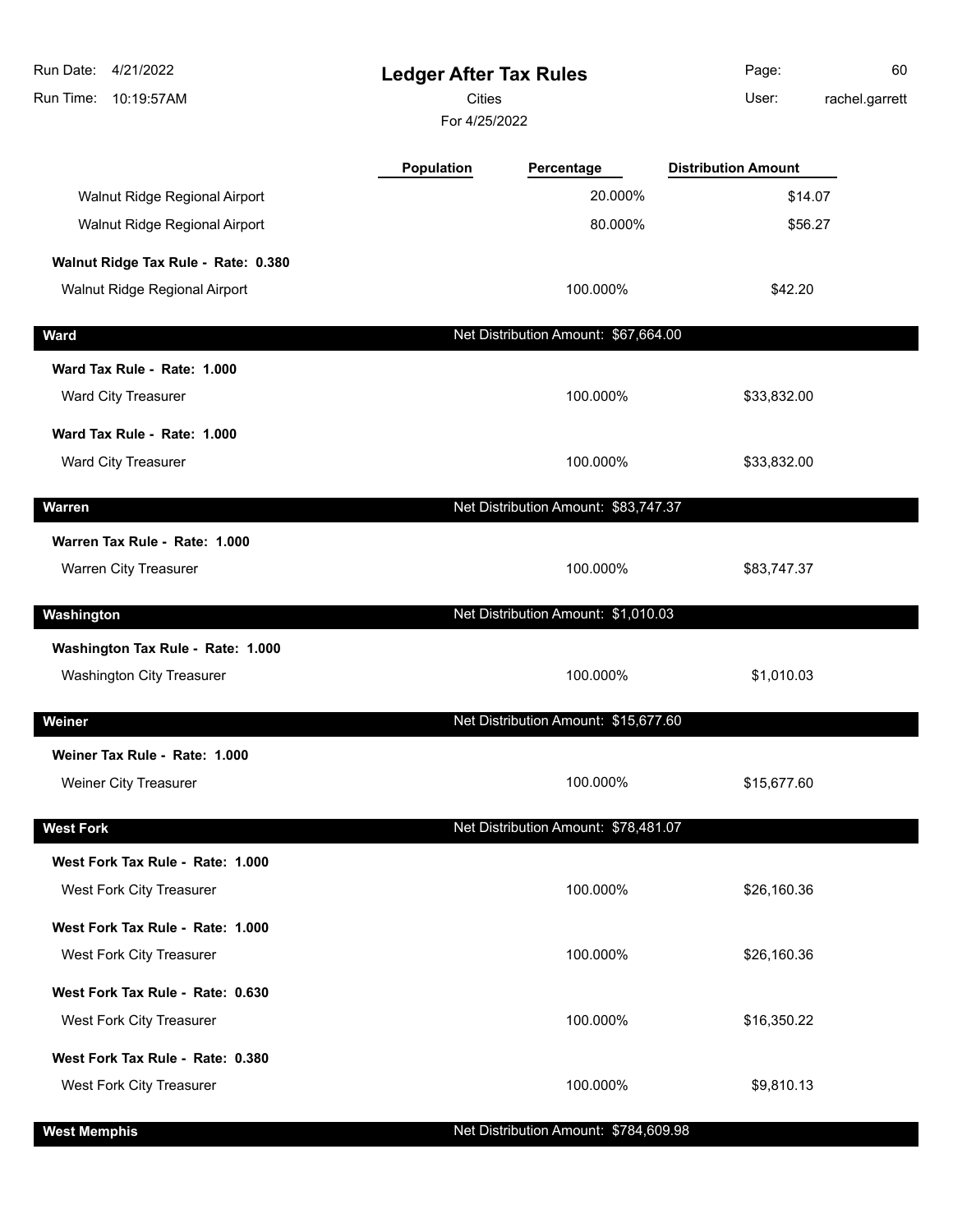| Run Date: 4/21/2022<br>Run Time: 10:19:57AM | <b>Ledger After Tax Rules</b><br><b>Cities</b><br>For 4/25/2022 |                                      | Page:<br>User:             | 61<br>rachel.garrett |
|---------------------------------------------|-----------------------------------------------------------------|--------------------------------------|----------------------------|----------------------|
|                                             | Population                                                      | Percentage                           | <b>Distribution Amount</b> |                      |
| West Memphis Tax Rule - Rate: 1.000         |                                                                 |                                      |                            |                      |
| West Memphis City Treasurer                 |                                                                 | 100.000%                             | \$523,073.32               |                      |
| West Memphis Tax Rule - Rate: 0.500         |                                                                 |                                      |                            |                      |
| West Memphis City Treasurer                 |                                                                 | 100.000%                             | \$261,536.66               |                      |
| <b>West Memphis AF City</b>                 |                                                                 | Net Distribution Amount: \$684.40    |                            |                      |
| West Memphis Tax Rule - Rate: 1.000         |                                                                 |                                      |                            |                      |
| West Memphis City Treasurer                 |                                                                 | 100.000%                             | \$456.27                   |                      |
| West Memphis Tax Rule - Rate: 0.500         |                                                                 |                                      |                            |                      |
| West Memphis Municipal Airport              |                                                                 | 100.000%                             | \$228.13                   |                      |
| <b>Western Grove</b>                        |                                                                 | Net Distribution Amount: \$4,354.02  |                            |                      |
| Western Grove Tax Rule - Rate: 1.000        |                                                                 |                                      |                            |                      |
| Western Grove City Treasurer                |                                                                 | 25.000%                              | \$1,088.51                 |                      |
| Western Grove City Treasurer                |                                                                 | 25.000%                              | \$1,088.51                 |                      |
| Western Grove City Treasurer                |                                                                 | 50.000%                              | \$2,177.00                 |                      |
| Wheatley                                    |                                                                 | Net Distribution Amount: \$3,727.12  |                            |                      |
| Wheatley Tax Rule - Rate: 1.000             |                                                                 |                                      |                            |                      |
| <b>Wheatley City Treasurer</b>              |                                                                 | 100.000%                             | \$3,727.12                 |                      |
| <b>White Hall</b>                           |                                                                 | Net Distribution Amount: \$75,830.21 |                            |                      |
| White Hall Tax Rule - Rate: 1.000           |                                                                 |                                      |                            |                      |
| White Hall City Treasurer                   |                                                                 | 100.000%                             | \$75,830.21                |                      |
| <b>Wickes</b>                               |                                                                 | Net Distribution Amount: \$8,268.27  |                            |                      |
| Wickes Tax Rule - Rate: 1.000               |                                                                 |                                      |                            |                      |
| <b>Wickes City Treasurer</b>                |                                                                 | 100.000%                             | \$8,268.27                 |                      |
| Widener                                     |                                                                 | Net Distribution Amount: \$2,642.28  |                            |                      |
| Widener Tax Rule - Rate: 1.750              |                                                                 |                                      |                            |                      |
| <b>Widener City Treasurer</b>               |                                                                 | 100.000%                             | \$2,642.28                 |                      |
|                                             |                                                                 |                                      |                            |                      |
| <b>Wiederkehr Village</b>                   |                                                                 | Net Distribution Amount: \$2,749.70  |                            |                      |

**Wiederkehr Village Tax Rule - Rate: 1.000**